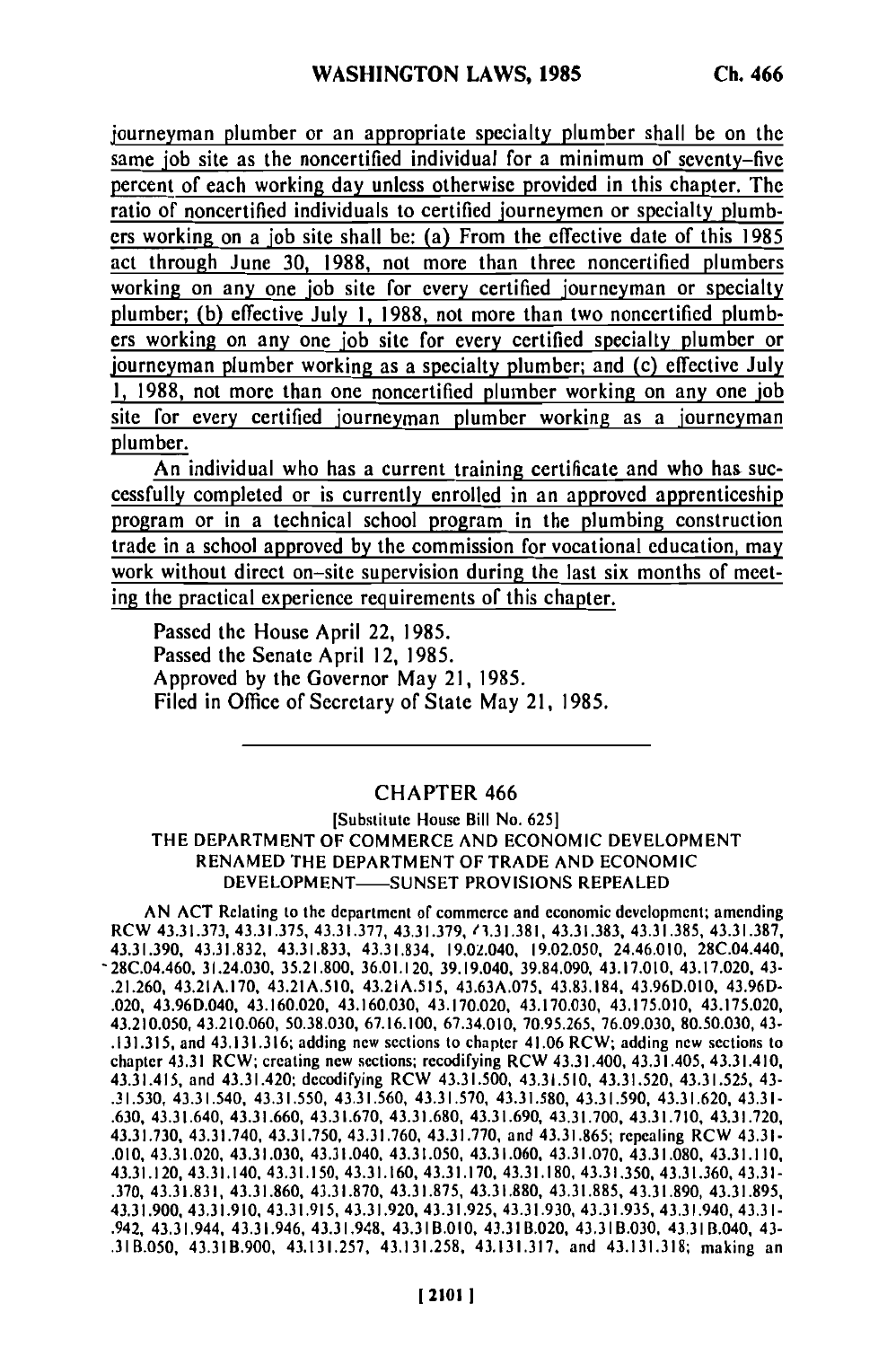appropriation; providing an cffcctivc date; providing an expiration date; and declaring an emergency.

Be it enacted **by** the Legislature of the State of Washington:

**NEW SECTION.** Sec. **I.** The legislature of the state of Washington finds that economic development is an essential public purpose which requires the active involvement of state government. The state's primary economic strategy is to encourage the retention and expansion of existing businesses, to attract new businesses and industries, and to foster the formation of new businesses. In order to aid the citizens of Washington to obtain desirable employment and achieve adequate incomes, it is necessary for the state to encourage and promote a more diversified and healthy economy.

The legislature finds that the state needs to improve its level of employment, business activity, and revenue growth. In order to increase job opportunities and revenues, a broader and more stable economic base is needed. The state shall take primary responsibility to encourage the balanced growth of the economy consistent with the preservation of Washington's quality of life and environment. **A** healthy economy can **be** achieved through partnership cfforts with the private sector to facilitate increased investment in Washington. It is the policy of the state of Washington to encourage and promote an economic development program that provides sufficient employment opportunities for our current resident work force and those individuals who will enter the state's work force in the future.

The legislature finds that the state of Washington has the potential to become a major world trade gateway. In order for Washington to fulfill its potential and compete successfully with other states and provinces, it must articulate a consistent, long-term trade policy. It is the responsibility of the state to monitor and ensure that such traditional functions of state government as transportation, infrastructure, education, taxation, regulation and public expenditures contribute to the international trade focus the state of Washington must develop.

**NEW SECTION.** Sec. 2. There is established a department of state government to be known as the department of trade and economic development. The department shall **be** vested with all powers and duties authorized under this chapter and such other powers and duties as may be provided **by** law.

**NEW SECTION.** Sec. **3.** As used in this chapter, unless the context indicates otherwise:

**(I)** "Department" means the department of trade and econonic development.

(2) "Director" means the director of trade and economic development.

**(3)** "Office" means the office of small business within the department of trade and economic development.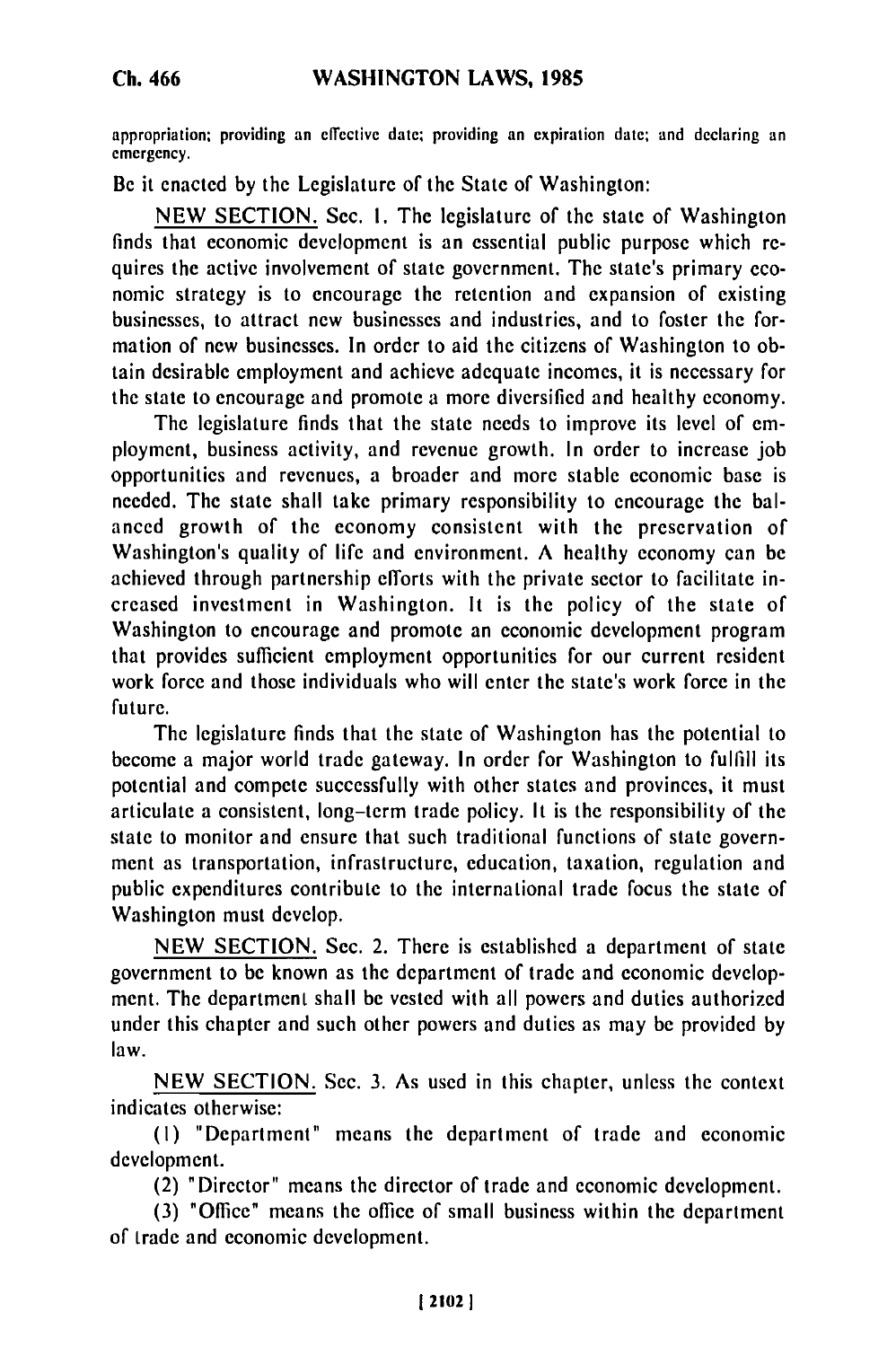(4) "Small business" means any business entity (including a sole proprietorship, corporation, partnership, or other legal entity) which is owned and operated independently from all other businesses, which has the purpose of making a profit, and which has fifty or fewer employees.

NEW SECTION. Sec. 4. ECONOMIC DEVELOPMENT COORD-INATION AND COOPERATION. The department shall pursue a coordinated approach for the state's economic development policies and programs to achieve a more diversified and healthy economy. The department shall support and work cooperatively with other state agencies, public and private organizations, and units of local government, as well as the federal government, to strengthen and coordinate economic development programs in the state. The department's activities shall include, but not be limited to:

**(1)** Providing economic development advisory assistance to the governor, other state agencies, and the legislature on economic-related issues, and other matters affecting the economic well-being of the state and its citizens.

(2) Providing staff and support to cabinet level interagency economic development coordinating activities.

(3) Representing and monitoring the state's interests with the federal government in its formulation of policies and programs in economic development.

(4) Assisting in the development and implementation of a long-term economic strategy for the state and the continual update of information and strategies contained in the long-term economic program for the state.

NEW SECTION. Sec. 5. FOREIGN AND DOMESTIC INVEST-MENT OUTREACH. The department shall conduct a program to identify and attract both domestic and foreign businesses to locate job-creating plant and facility investments within the state. The department's activities shall include, but not be limited to:

(1) Implementing programs to attract domestic and international investois, and providing technical assistance to potential investors on the advantages of Washington state for business location and expansion.

(2) Coordinating business investment efforts with other state agencies, local governments, and public and private local economic development groups in order to assist communities seeking new business activity and the expansion of existing businesses.

(3) Using private sector organizations and individuals from Washington's businesses to facilitate outreach and investment efforts.

NEW SECTION. Sec. 6. BUSINESS EXPANSION AND TRADE DEVELOPMENT. The department shall assist in expanding the state's role as a major international gateway for landing and transshipping goods bound for domestic and foreign markets. The department shall identify and work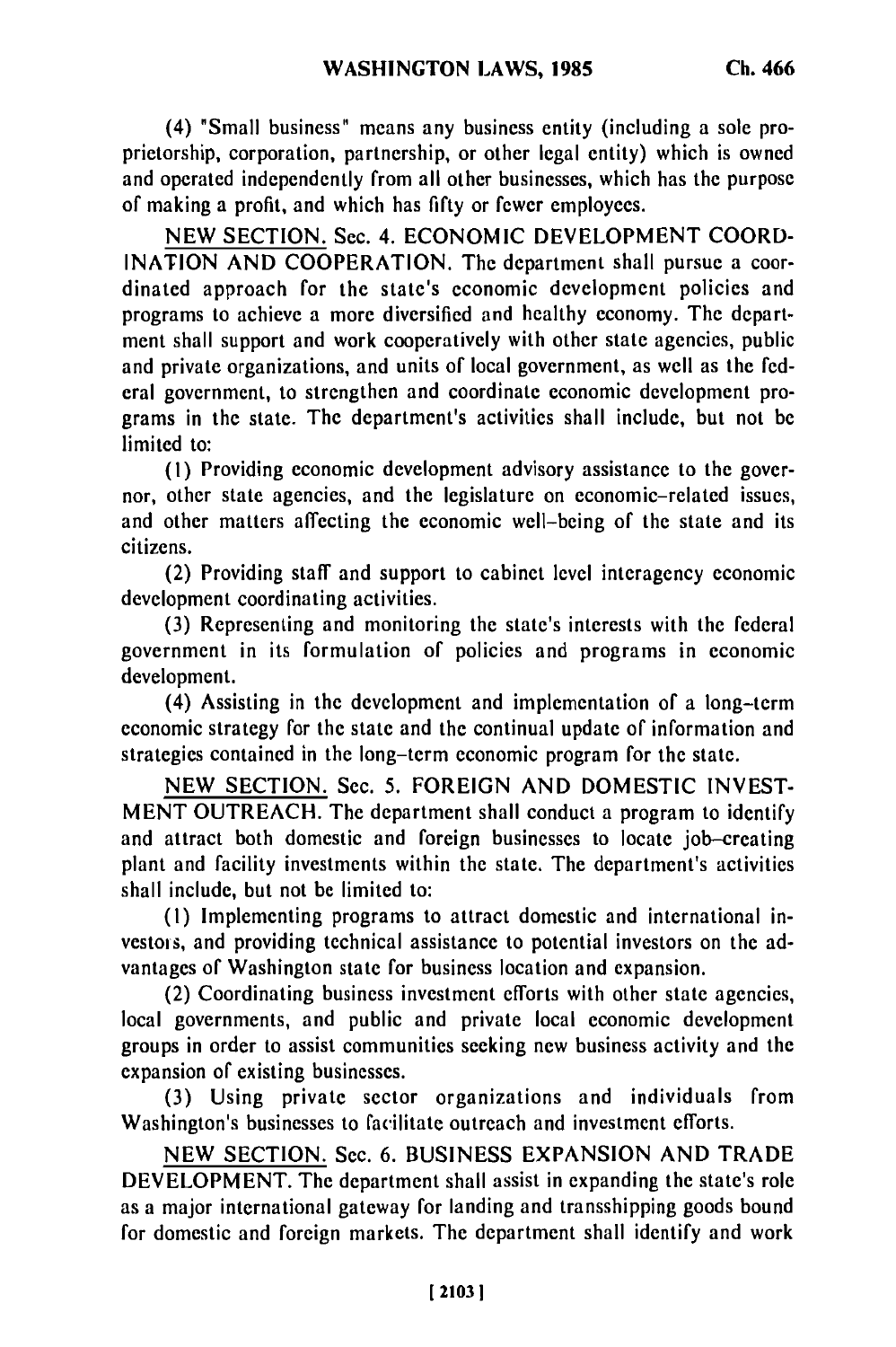with Washington businesses which can utilize state assistance to increase domestic and foreign exports and are capable of increasing production of goods and services, including but not limited to manufactured goods, raw materials, services, and retail trade. The department shall participate in trade and industry exhibitions both foreign and domestic to promote and market state products and services. The department's activities shall include, but not be limited to:

(I) Operating an active and vigorous effort to market the state's products and services internationally, coordinated with private and public international trade efforts throughout the state.

(2) Coordinating with the domestic and foreign export market development activities of the state department of agriculture.

(3) Sending delegations to foreign countries and other states to promote trade with Washington.

(4) Acting as a centralized location for the assimilation and distribution of trade information.

*\*NEW SECTION. Sec. 7. The legislature declares that the long-term trade policy of the state of Washington will have the largest impact on the volume of trade moving through our state by providing leadership and vision, and by concentrating on traditional state functions, such as transportation, infrastructure, education, taxation, regulation, and public expenditures. It is the responsibility of the state to ensure that these traditional functions contribute to the international focus Washington must develop.*

**\*Sec. 7** was vetoed, see message at end of chapter.

*\*NEW SECTION. Sec. 8. In order to implement this long-term trade policy, to ensure traditional functions contribute to an international focus, the department of trade and economic development:*

*(I) Should support federal government efforts to work directly with foreign governments in reducing real and artificial trade barriers;*

*(2) Should coordinate its efforts with agencies in other states to affect regional and national policy. Washington has a common destiny with other free trade states. The governor, department heads, and legislative leaders should coordinate efforts with their counterparts in these other states;*

*(3) Should develop international trade goals, policies, and strategies with the full support and counsel of the private sector,*

*(4) Should monitor Washington's competitive status regarding taxation, transportation, education, and other public policies related to international trade;*

*(5) Should adopt policies which increase the efficiency and competitiveness of the state's transportation system, so products arrive to the end consumer quicker, and at a lower, predictable cost,*

*(6) Should recognize the critical need for constant, detailed, federalstate coordination in planning and implementing business outreach information programs; and*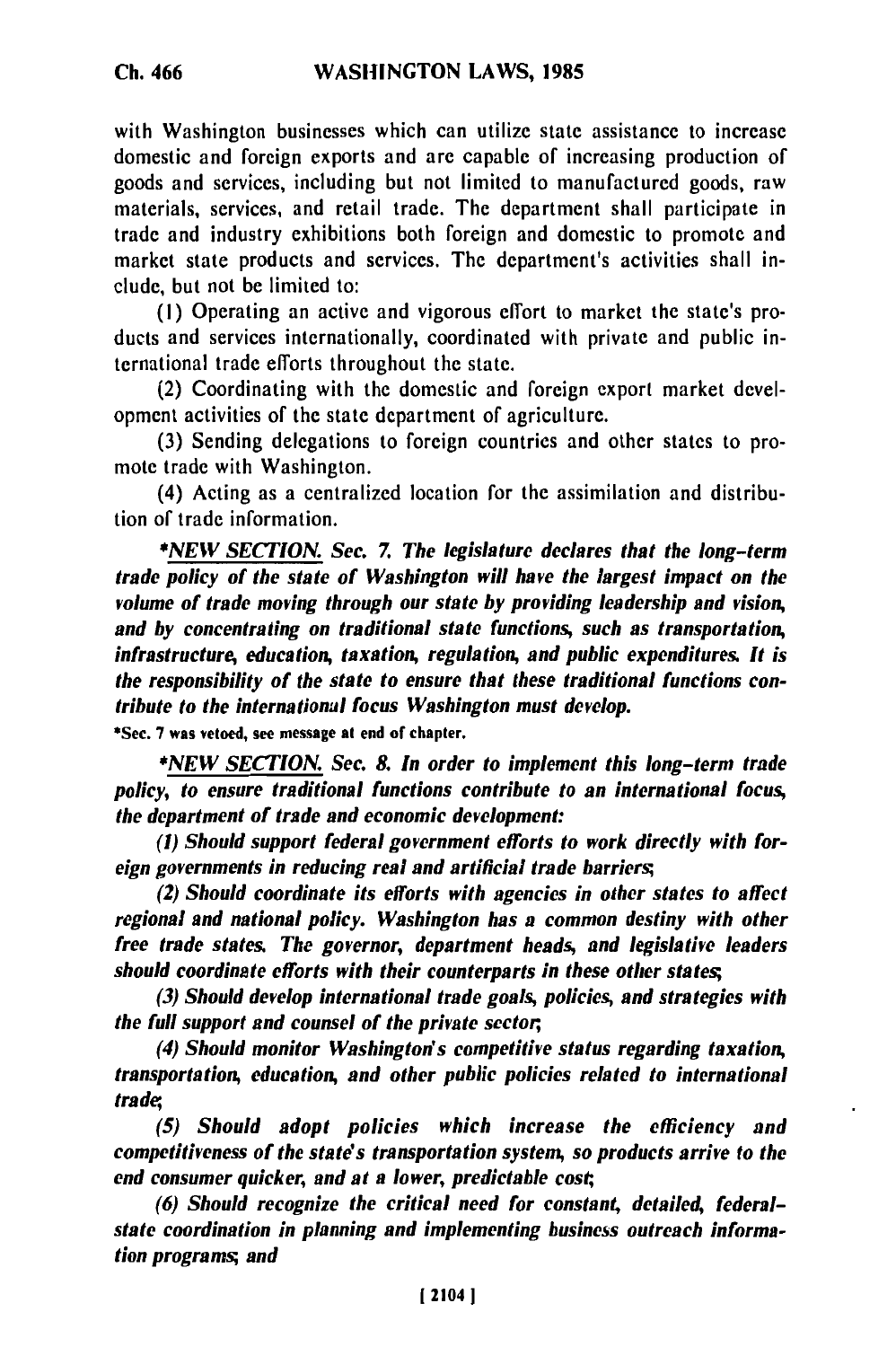*(7) Should recognize the appropriate role of the state, and only provide business assistance which is not duplicative, and which is responding to a tangible private sector demand not already being met by the private sector.* **\*Sec. 8 was vetoed, see message at end of chapter.**

**NEW** SECTION. Sec. **9.** TOURISM DEVELOPMENT **AND CO-**ORDINATION. The department shall market and coordinate the attraction of visitors and conventions to the state and the expansion of the tourism industry throughout the state in cooperation with the visitor industry, as well as public and private tourism development organizations. The department's activities shall include, but not be limited to:

(i) Developing cooperative marketing programs with local public and private tourism promotion organizations throughout the state for dissemination both domestically and internationally.

(2) Participating in select tourism industry trade shows as part of a program to increase the state's attractiveness to all segments of the visitor market.

(3) Encouraging and stimulating the development of specific local tourism attractions and tourism destination facilities throughout the state.

NEW SECTION. Sec. 10. FILM AND VIDEO PRODUCTION. The department shall promote, market, and encourage growth in the production of films and videos, as well as television commercials, within the state. The department's activities shall include, but not be limited to, providing liaison, coordination, and referral assistance between film and video production companies, the state and local agencies, and private sector businesses.

NEW SECTION. Sec. **11.** SMALL BUSINESS ASSISTANCE AND COORDINATION. The department shall create an office of small business and through the office of small business shall:

(I) Serve as an advocate for the development and conservation of small businesses and coordinate the delivery of state programs to assist small businesses.

(2) Serve as the small business ombudsman within state government and advise the governor and the legislature of the need for new legislation to improve the effectiveness of state programs to assist small businesses.

NEW SECTION. Sec. 12. DEVELOPMENT SERVICES AND SUPPORT. The department shall undertake research, analysis, and strategic planning in order to further the state economic development program. Direct financial and technical assistance shall be provided to stimulate new private sector investment, increase employment, and increase economic activity. The department's activities shall include, but not be limited to:

**(1)** Identifying for the governor and the legislature those strategies, policies, and programs that will best achieve economic stabilization, diversification, and growth.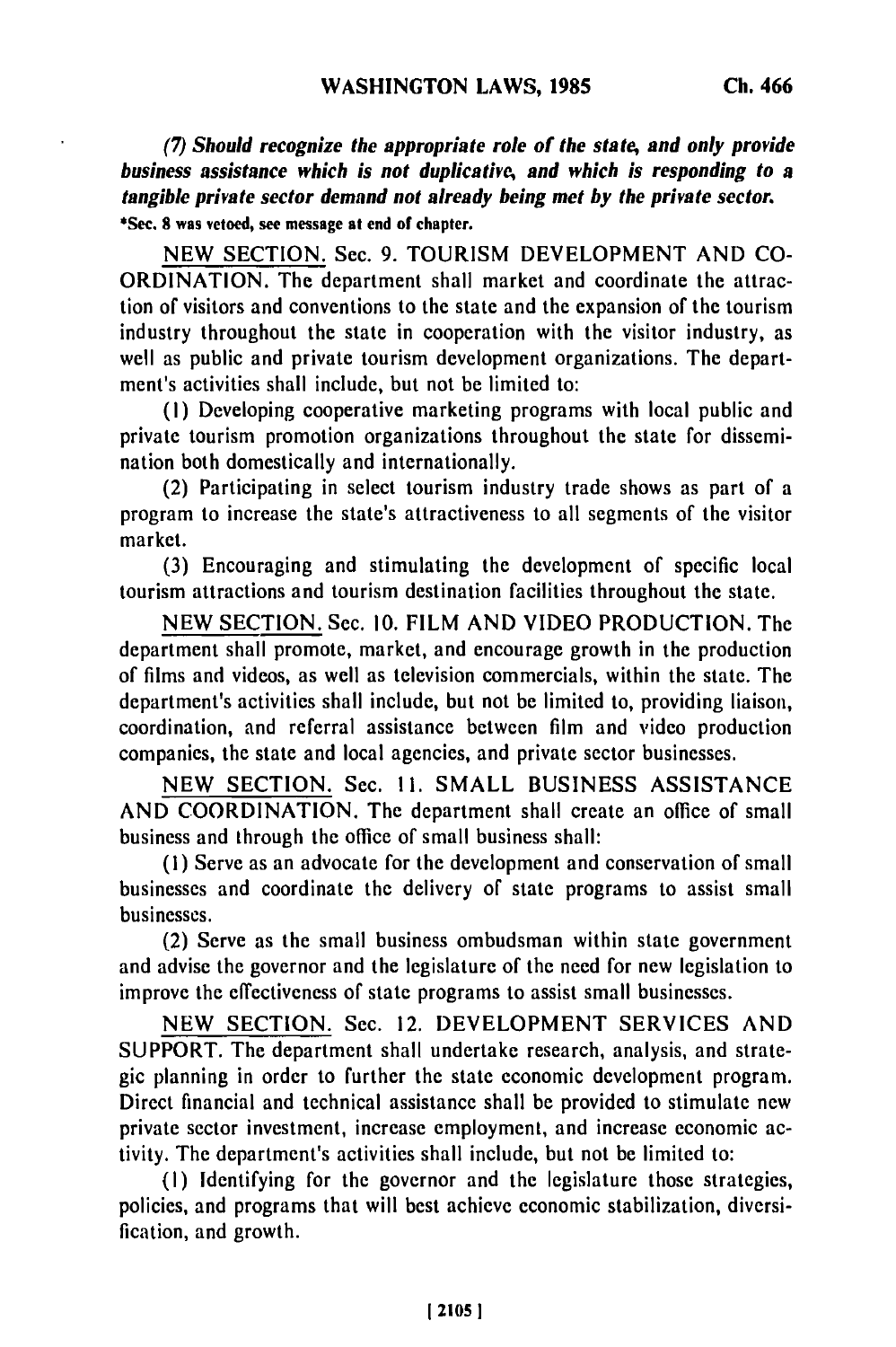(2) Maintaining current information on market and economic trends as they affect different industries, geographic regions, and communities with special economic problems in the state, as well as maintaining an information management system to service the programs administered **by** the department and other development organizations.

**NEW SECTION.** Sec. **13.** The executive head and appointing authority of the department shall be the director. The director shall be appointed **by** the governor with the consent of the senate, and shall serve at the pleasure of the governor. The director shall be paid a salary to **be** fixed **by** the governor in accordance with RCW 43.03.040.

**NEW SECTION.** Sec. 14. The director shall have the power to appoint a confidential secretary, two deputy directors, and seven assistant directors as may be required to carry out the functions and duties of the department. The director shall have the power to employ such professional, technical, and clerical employees as may be necessary for the general administration of the department in accordance with chapter 41.06 RCW, except as otherwise provided.

The director may also delegate such functions, powers, and duties to other officers and employees of the department as the director deems necessary to further the purposes of this chapter, but the director shall be responsible for the official acts of the officers and employees of the department. The director shall ensure that yearly work plans are developed for all offices and divisions within the department.

**NEW SECTION.** Sec. **15. A** new section is added to chapter 41.06 RCW to read as follows:

In addition to the exemptions set forth in RCW 41.06.070, this chapter shall not apply in the department of trade and economic development to the director, to one confidential secretary, the deputy directors, and all assistant directors.

**NEW SECTION.** Sec. **16.** The director may establish such advisory groups as in the director's discretion are necessary to carry out the purposes of this chapter. Members of and vacancies in such advisory groups shall **be** filled **by** appointment **by** the director. Members shall receive reimbursement for travel expenses incurred in the performance of their duties in accordance with RCW 43.03.050 and 43.03.060.

NEW SECTION. Sec. 17. (1) In addition to other duties and responsibilities assigned under this chapter:

(a) The director may:

(i) Enter into contracts on behalf of the state to carry out the purposes of this chapter;

(ii) Act for the state in the initiation of or participation in any multigovernmental program relative to the purpose of this chapter; and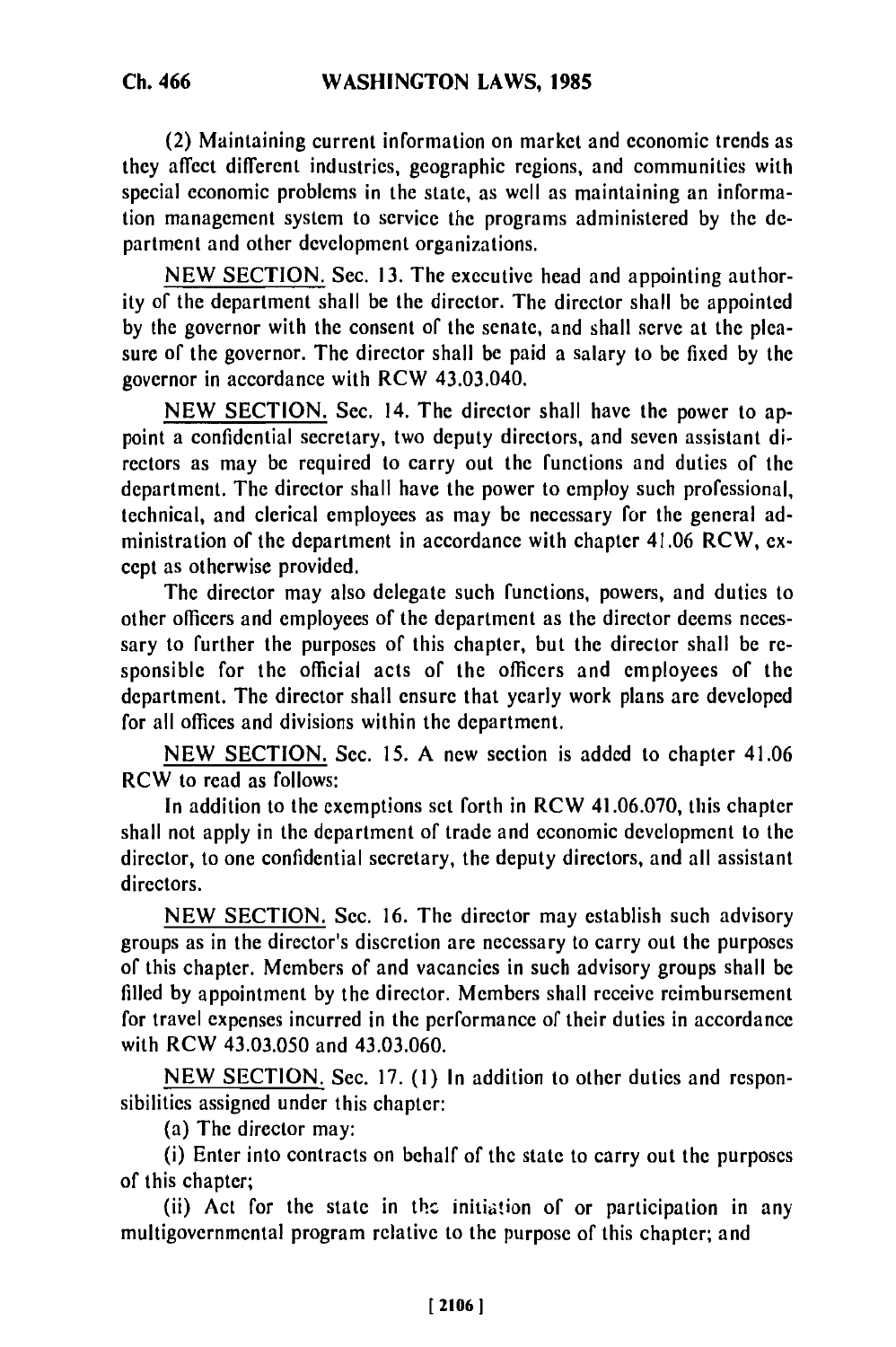(iii) Accept gifts and grants, whether such grants be of federal or other funds;

**(b)** The director shall:

(i) Prepare and submit for executive and legislative action thereon the budget for the department;

(ii) Submit a biennial report to the governor and to the legislature on the activities of the department and the nature of existing economic development problems;

(iii) Submit recommendations for legislative actions as are deemed necessary to further the purposes of this chapter; and

(iv) Adopt rules in accordance with chapter 34.04 RCW and do all other things necessary and proper to carry out the purposes of this chapter.

(2) When federal or other funds are received **by** the department, they shall be promptly transferred to the state treasurer and thereafter expended only upon the approval of the director.

**(3)** The director may request information and assistance from all other agencies, departments, and officials of the state, and may reimburse such agencies, departments, or officials when such a request imposes any additional expenses upon any such agency, department, or official.

(4) The director shall, in carrying out the responsibilities of office, consult with governmental officials, private groups, and individuals and with officials of other states, and may, if the director deems it desirable, hold public hearings to obtain information for the purpose of carrying out the purposes of this chapter. **All** state agencies and their officials and the officials of any political subdivision of the state shall cooperate with and give such assistance to the department, including the submission of requested information, as to allow the department to carry out its purposes under this chapter.

NEW SECTION. Sec. **18.** The department is charged with the primary role within state government for the establishment and operation of foreign offices created for the purpose of promoting overseas trade and commerce. The department shall serve as the state's official liaison and protocol office with foreign governments.

NEW SECTION. Sec. 19. All reports, documents, surveys, books, records, files, papers, or written material in the possession of the department of commerce and economic development shall **be** delivered to the custody of the department of trade and economic development. **All** cabinets, furniture, office equipment, motor vehicles, and other tangible property employed **by** the department of commerce and economic development shall be made available to the department of trade and economic development. **All** funds, credits, or other assets held by the department of commerce and economic development shall be assigned to the department of trade and economic development.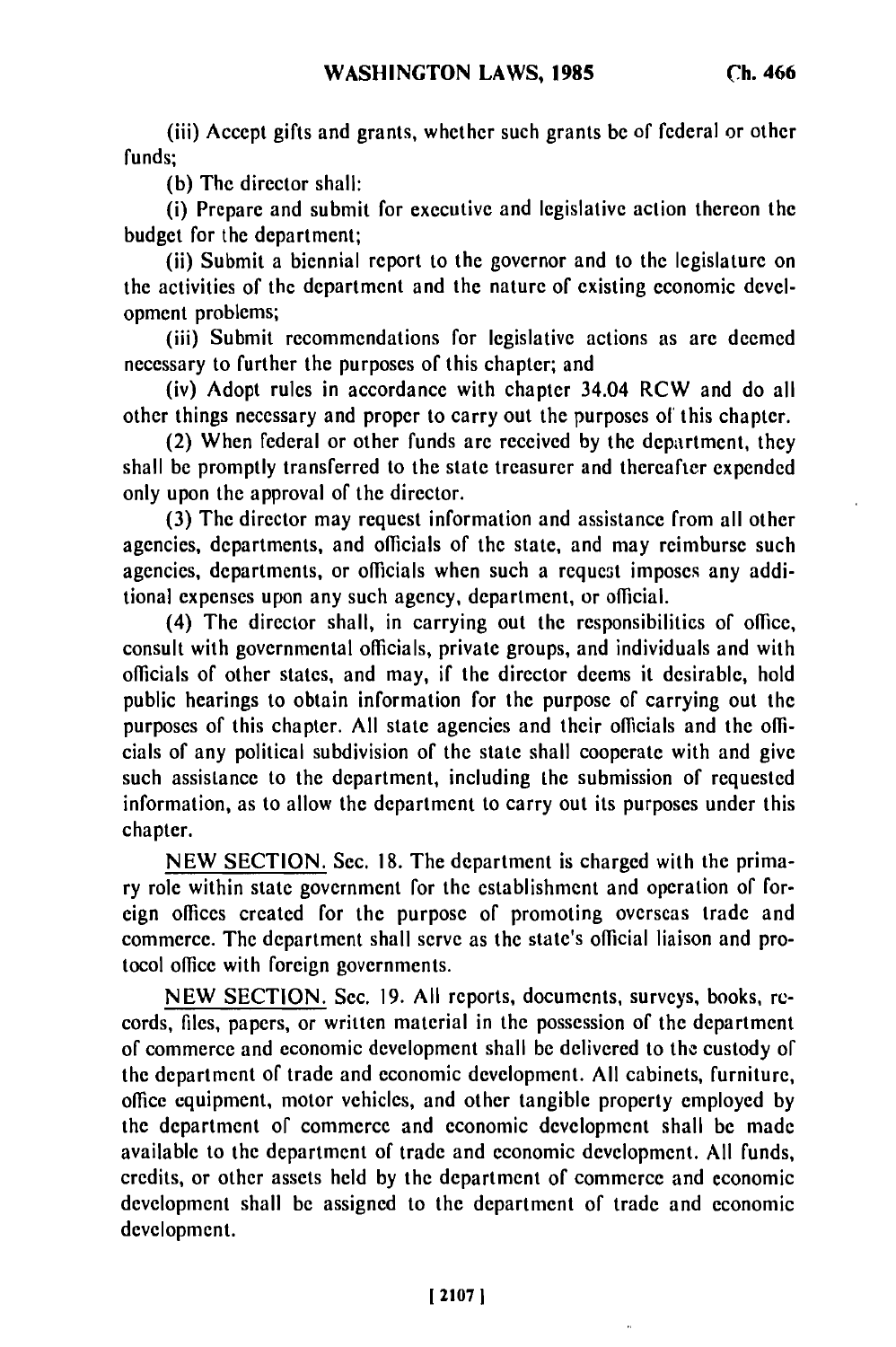Any appropriations made to the department of commerce and economic development shall, on the effective date of this act, be transferred and credited to the department of trade and economic development.

Whenever any question arises as to the transfer of any personnel, funds, books, documents, records, papers, files, equipment, or other tangible property used or held in the exercise of the powers and the performance of the duties and functions transferred, the director of financial management shall make a determination as to the proper allocation and certify the same to the state agencies concerned.

**NEW SECTION.** Sec. 20. **All** classified employees of the department of commerce and economic development are transferred to the jurisdiction of the department of trade and economic development. **All** employees classified under chapter 41.06 RCW, the state civil service law, are assigned to the department of trade and economic development to perform their usual duties upon the same terms as formerly, without any loss of rights, subject to any action that may be appropriate thereafter in accordance with the laws and rules governing state civil service.

**NEW SECTION.** Sec. 21. **All** rules and all pending business before the department of commerce and economic development shall be continued and acted upon **by** the department of trade and economic development. **All** existing contracts and obligations shall remain in full force and shall be performed **by** the department of trade and economic development.

**NEW SECTION.** Sec. 22. The transfer of the powers, duties, functions, and personnel of the department of commerce and economic development shall not affect the validity of any act performed prior to the effective date of this act.

**NEW SECTION.** Sec. **23. If** apportionments of budgeted funds are required because of the transfers directed **by** sections **19** through 22 of this act, the director of financial management shall certify the apportionments to the agencies affected, the state auditor, and the state treasurer. Each of these shall make the appropriate transfer and adjustments in funds and appropriation accounts and equipment records in accordance with the certification.

Sec. 24. Section **1,** chapter **175,** Laws of 1984 and RCW **43.31.373** are each amended to read as follows:

The Washington state legislature finds that there are various nations that may not be fully aware of the competitive products and services, and opportunities for investment, available in the state of Washington. The legislature further finds that the cost to the state of maintaining numerous offices and employees abroad to promote the products, services, and

ı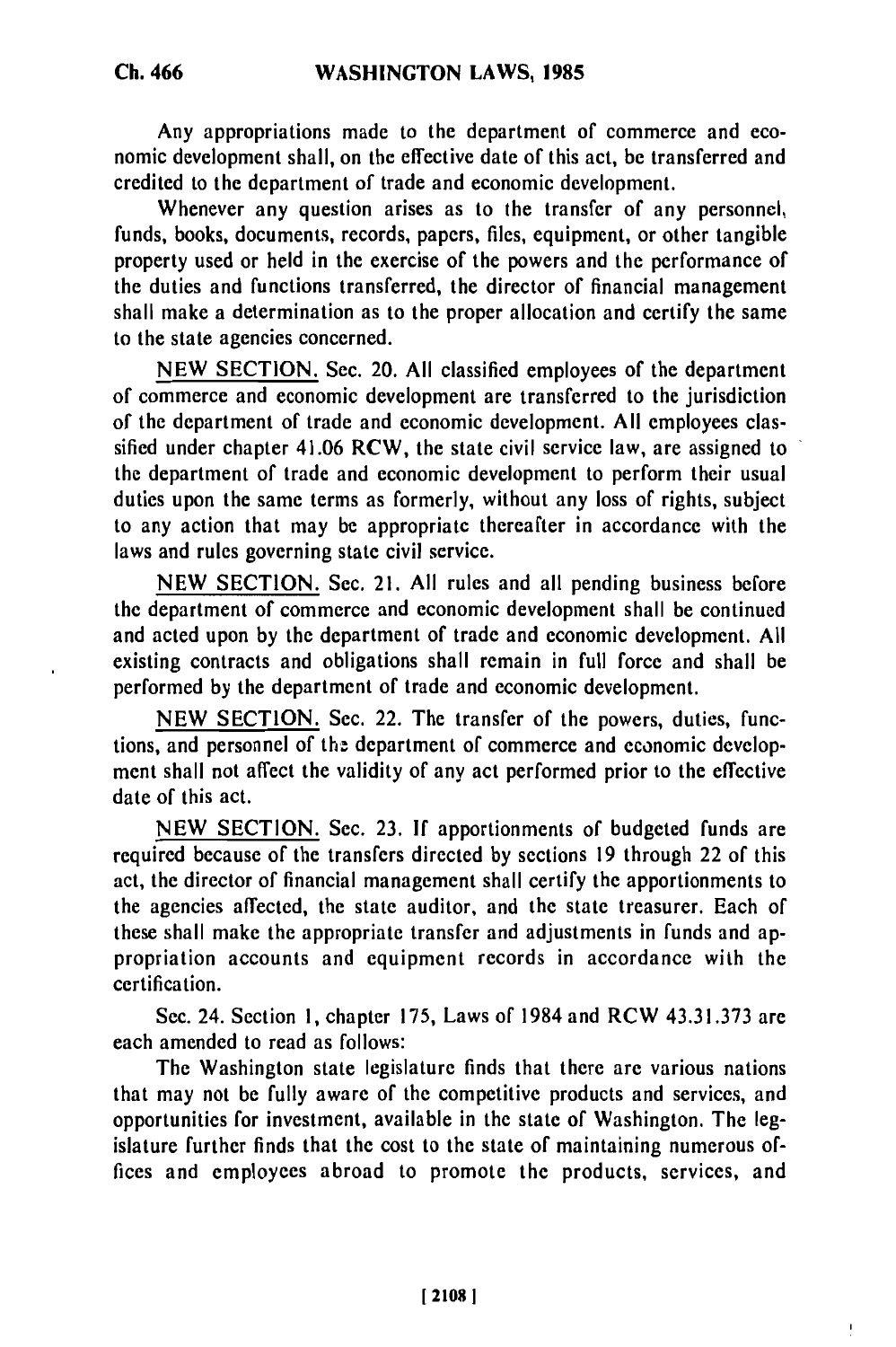investment opportunities available in this state may **be** prohibitive. The legislature finds that there are numerous opportunities within the state, domestically and internationally, to utilize individuals to promote investment and economic development in Washington.

The legislature recognizes that there are numerous distinguished and civic minded individuals residing in this state as well as citizens of the United States and other nations who have a broad knowledge of this state and its products. The legislature acknowledges that certain of these individuals may be willing to act as ((<del>honorary commercial attaches</del>)) Washington ambassadors for the state of Washington.

Sec. 25. Section 2, chapter 175, Laws of 1984 and RCW 43.31.375 are each amended to read as follows:

Unless the context requires otherwise, the definitions in this section apply throughout this chapter.

(1) (("Attache" means an honorary commercial attache)) "Ambassador" means a Washington ambassador.

(2) "Department" means the department of  $((\text{commerce})$  trade and economic development, or its successor agency.

(3) "Director" means the director of  $((**commerce**))$  trade and economic development, or its successor agency.<br>(4) (("Office" or "office of international trade" means the office of in-

<sup>i</sup>, i, it is a complement of the density of the density of the density of the density of  $\alpha$  ... lemational trade of the dep. **(a)**<br>**(-5)) "Program"** means the ((honorary commercial attache))

Washington ambassador program.

Sec. 26. Section 3, chapter 175, Laws of 1984 and RCW 43.31.377 are each amended to read as follows:

There is established within the ((office of international trade)) department the ((honorary commercial attache)) Washington ambassador program.

The ((office)) department in administering the program, shall:

(1) Identify candidate ((attaches)) ambassadors by accepting recommendations and soliciting referrals from Washington state businesses having extensive overseas trade involvement, state universities with foreign student exchange programs, local internationally oriented societies and trade groups, international consulates, various levels of government, and other sources.

(2) Screen applicants to determine their suitability to ably represent the state as ((honorary commercial attaches)) Washington ambassadors, including:

(a) Making formal inquiry to the United States commercial attache in he appropriate United States embassy or consulate general;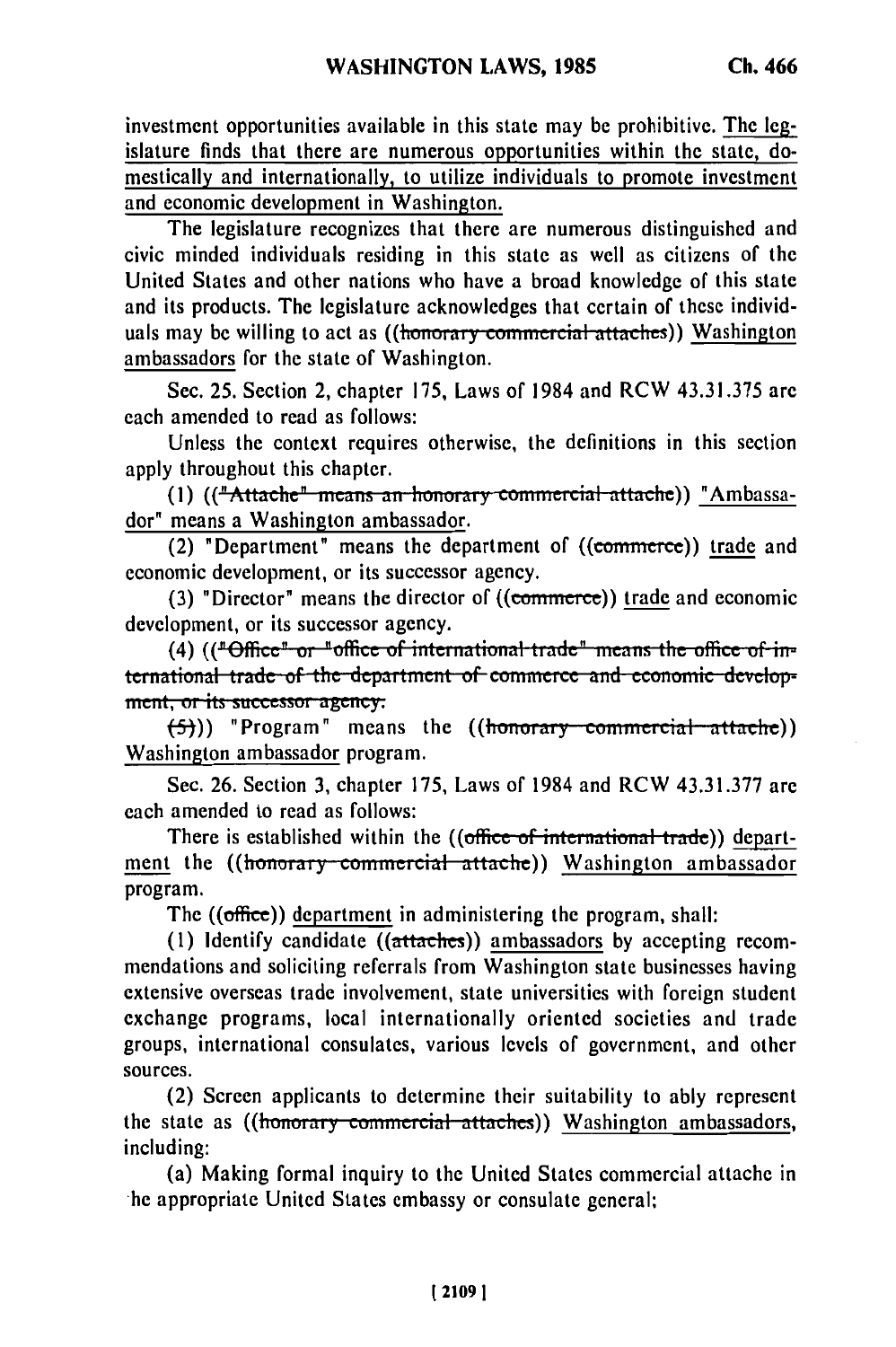**(b)** Conducting background research and reference evaluation as necessary to ensure that the applicant is a distinguished and respected member of his or her profession;

**(3)** Make its report and recommendations to the governor and the president of the senate regarding applicants;

(4) Provide a comprehensive orientation on state products and services and opportunities for investment in the state on an ongoing basis to ((attaches)) ambassadors;

**(5)** Prepare and provide the necessary brochures, pamphlets, and materials for use and distribution **by** ((attaches)) ambassadors;

**(6)** Target those regions and countries in which an ((attache)) ambassador would be most beneficial; and

**(7)** Assist the ((attaches)) ambassadors in the execution of their duties including providing guidance on developing trade and investment leads and acting as a focal point for all resulting communications between international companies and individuals with the state.

The department may administer the *((honorary commercial attache))* Washington ambassador program in conjunction with other similar programs.

Sec. 27. Section 4, chapter 175, Laws of 1984 and RCW 43.31.379 are each amended to read as follows:

((*Honorary commercial-attaches*)) Washington ambassadors shall be appointed by the governor, with approval by the president of the senate, from recommendations submitted by the director of ((commerce)) trade and economic development. Upon appointment, ((an honorary commercial attache)) a Washington ambassador shall receive from the governor an official certificate and letter of appointment and the state flag. These articles may be used by the ((attache)) ambassador in the conduct of his or her official duties.

See. 28. Section 5, chapter 175, Laws of 1984 and RCW 43.31.381 are each amended to read as follows:

((Honorary commercial attaches)) Washington ambassadors shall act as representatives of the state in promoting international investment, trade, and tourism in Washington state in a manner consistent with this chapter.

The  $((\text{office}))$  department shall coordinate the development of the ((attaches<sup>1</sup>)) ambassadors' agendas and long-term and short-term plans for the activities of the ((attaches)) ambassadors. An ((attache)) ambassador shall avoid conducting private or personal business when acting as a representative of the state of Washington. In any situation presenting a possible or apparent conflict of interest, the ((attache)) ambassador shall notify the director who shall recommend appropriate action. **((Honorary commercial** attaches)) Washington ambassadors shall not receive compensation, or reimbursement for travel or any other expenses associated with their duties.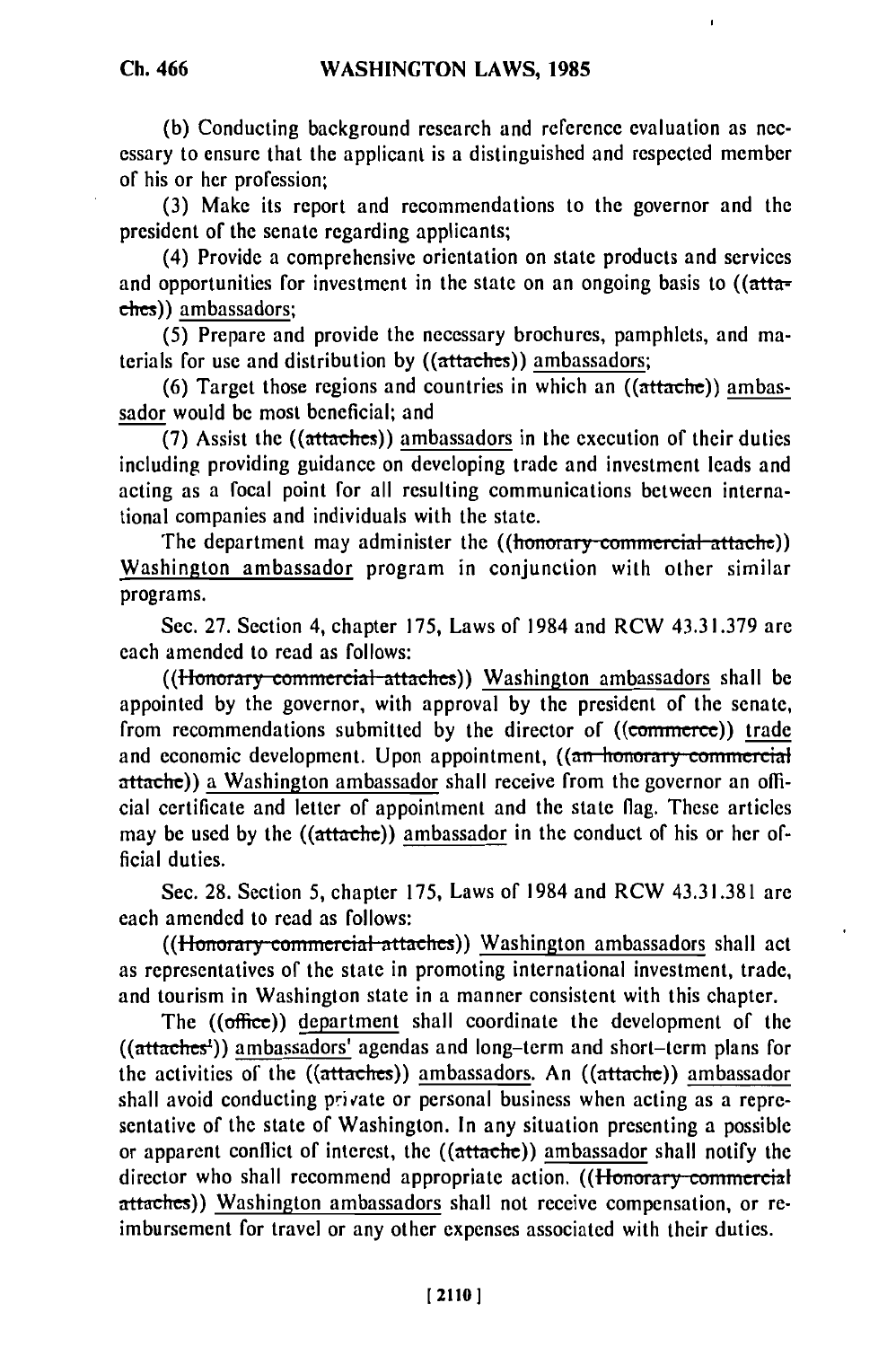Sec. 29. Section 6, chapter **175,** Laws of 1984 and RCW **43.31.383** are each amended to read as follows:

The department ((through the office)) may:

**(1)** Receive funds, contract with institutions of higher education, and carry out such other duties as are deemed necessary to implement RCW 43.31.373 through 43.31.387;

(2) Receive such gifts, grants, and endowments from private or public sources as may be made available, in trust or otherwise, for the use and benefit of the ((honorary commercial attache)) Washington ambassador program, and expend the same or any income therefrom according to the terms of the gifts, grants, or endowments; and

(3) Charge reasonable fees or other appropriate charges for using the ((office's)) department's services, attendance at workshops and conferences sponsored by the  $((office))$  department, and for various publications and materials which it is authorized to prepare and distribute for the purpose of defraying all or part of the costs of the  $((office))$  department in administering the ((honorary commercial attache)) Washington ambassador program.

Sec. 30. Section 7, chapter 175, Laws of 1984 and RCW 43.31.385 are each amended to read as follows:

The director ((of commerce and economic development, or its successor ageney,) shall report annually to the appropriate legislative committees with special emphasis on the ((honorary commercial attache)) Washington ambassador program's impact on the economy of the state; the number of  $\overline{(\text{thonorary-commercial-attaches})}$  Washington ambassadors; and recommendations regarding the program.

Sec. 31. Section 8, chapter 175, Laws of 1984 and RCW 43.31.387 are each amended to read as follows:

((Honorary commercial attaches)) Washington ambassadors shall serve at the pleasure of the governor who may revoke their certificates of appointment at any time, after consultation with the president of the senate.

NEW SECTION. Sec. 32. RCW 43.31.377 through 43.31.387 shall only apply to Washington ambassadors who travel or reside in other countries and who represent the interests of the state of Washington in those countries.

Sec. 33. Section 4, chapter 94, Laws of 1984 and RCW 43.31.390 are each amended to read as follows:

The department ((of commerce and economic development)) shall incorporate information from the environmental profile developed by the department of ecology in accordance with RCW 43.21A.510 in preparing promotional brochures and in its presentations to businesses considering locating in Washington state. It shall also make the information available to local economic development groups for use in local economic development efforts.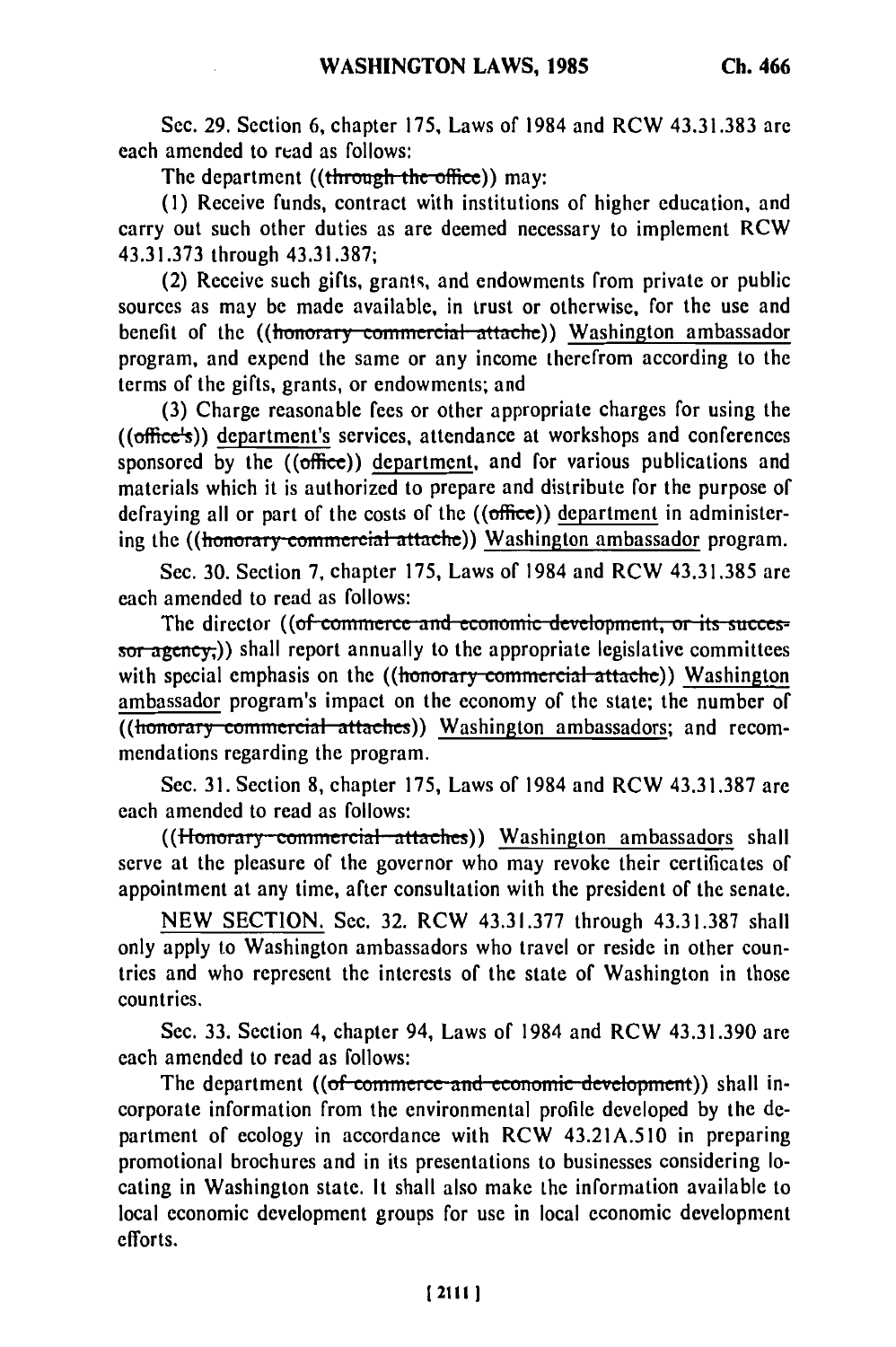Sec. 34. Section 2, chapter **93,** Laws of 1972 **ex.** sess. as last amended **by** section **1,** chapter 2, Laws of **1981** 2nd ex. sess. and RCW **43.31.832** are each amended to read as follows:

((In addition to the sum transferred in RCW 43.31.831, additional)) Funds determined to be surplus funds by the director ((of the department of **<u>Commerce and economic development</u>**)) may be transferred from the state trade fair fund to the general fund upon the recommendation of the director **((of the department of commerce and economic development))** and the state treasurer: PROVIDED, That the director may also elect to expend up to one million dollars of such surplus on ((the department of commerce and economic development)) foreign trade related activities, including, but not limited to, promotion of investment ((pursuant to  $RCW$  43.31.060)), tourism ((pursuant to RCW 43.31.050)), and foreign trade ((pursuant to RCW) **43.31.350** throuh **43.31.370)).**

Sec. 35. Section 3, chapter 93, Laws of 1972 ex. sess. and RCW 43- .31.833 are each amended to read as follows:

RCW ((43.31.831)) 43.31.832 through 43.31.834 shall not be construed to interfere with the state financial aid made available under the provisions of RCW 43.31.790 through 43.31.860 regardless of whether such aid was made available before or after May 23, 1972.

Sec. 36. Section 4, chapter 93, Laws of 1972 ex. sess. and RCW 43- .31.834 are each amended to read as follows:

RCW ((43.31.831)) 43.31.832 through 43.31.834 shall be construed to supersede any provision of existing law to the contrary.

Sec. 37. Section 4, chapter 319, Laws of 1977 ex. sess. as last amended by section 5, chapter 182, Laws of 1982 and RCW 19.02.040 are each amended to read as follows:

**(1)** There is hereby created a board of review to provide policy direction to the department of licensing as it establishes and operates the business registration and licensing system. The board of review shall be composed of the following officials or their designees:

(a) Director, department of revenue;

(b) Director, department of labor and industries;

(c) Commissioner, employment security department;

(d) Director, department of agriculture;

(e) Director, department of  $((\text{commerce}))$  trade and economic development;

(f) Director, department of licensing;

(g) Director, office of financial management;

(h) Chairman, liquor control board;

(i) Secretary, department of social and health services;

(j) Secretary of state;

(k) The governor; and

 $\mathbf{I}$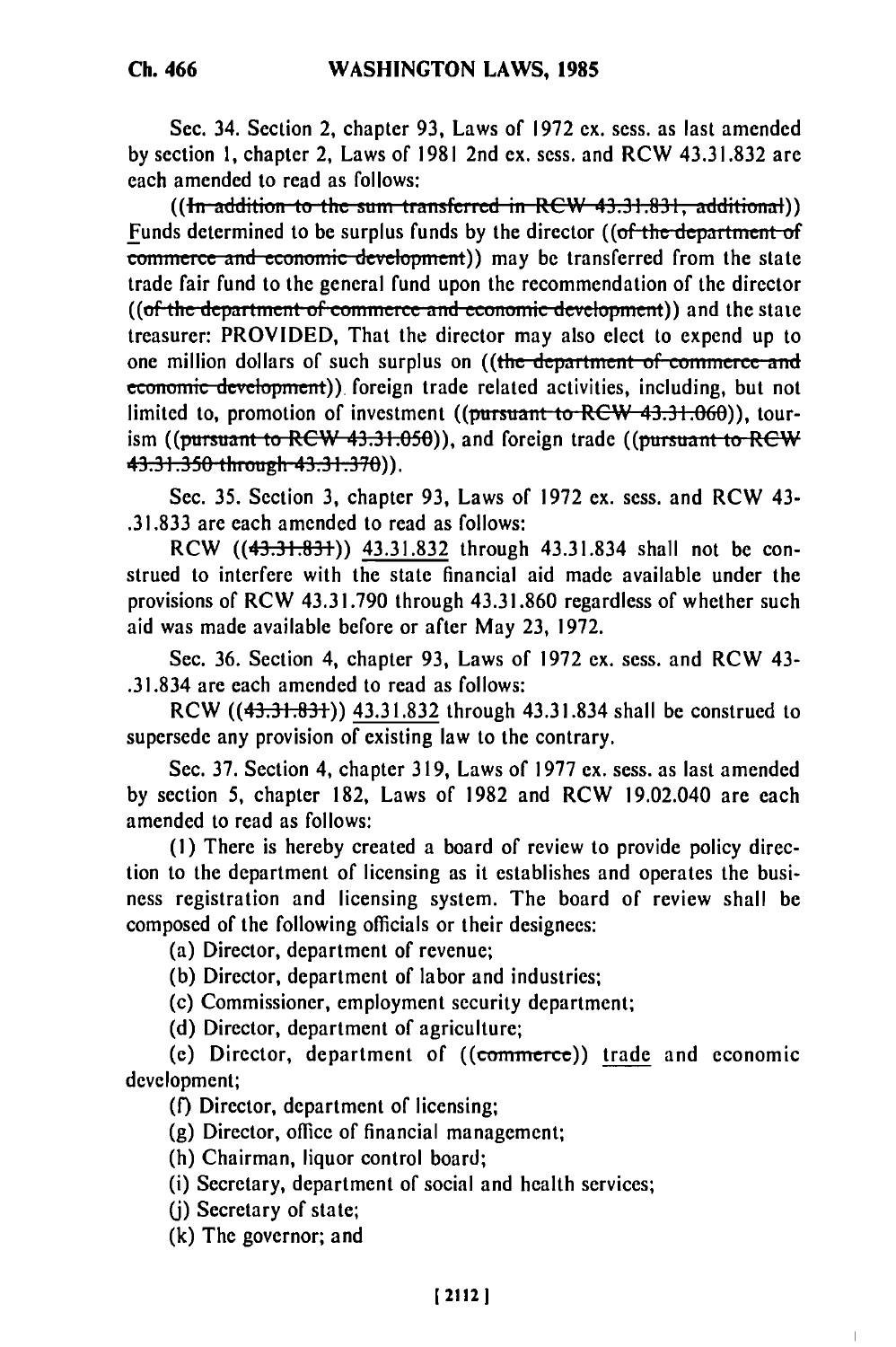(I) As ex officio members:

(i) The president of the senate or the president's designee;

(ii) The speaker of the house or the speaker's designee; and

(iii) **A** representative of a recognized state-wide organization of employers, representing a large cross section of the Washington business community, to be appointed **by** the governor.

(2) The governor shall be the chairperson. In the governor's absence, the secretary of state shall act as chairperson.

(3) The board shall meet at the call of the chairperson at least semiannually or at the call of a member to:

(a) Establish interagency policy guidelines for the system;

**(b)** Review the findings, status, and problems of system operations and recommend courses of action;

(c) Receive reports from industry and agency task forces;

**(d)** Determine in questionable cases whether a specific license is to be included in the master license system;

(e) Review and make recommendations on rules proposed **by** the business license center and any amendments to or revisions of the center's rules.

(4) The board shall submit a report to the legislature each biennium identifying the licenses that the board believes should be added to the list of those processed under the master license system.

Sec. **38.** Section 5, chapter 319, Laws of 1977 ex. sess. as amended **by** section **78,** chapter 158, Laws of 1979 and RCW 19.02.050 are each amended to read as follows:

**(1)** The legislature hereby directs the full participation **by** the following agencies in the implementation of this chapter:

(a) Department of agriculture;

(b) Secretary of state;

(c) Department of social and health services;

**(d)** Department of revenue;

(e) Department of fisheries;

(f) Department of employment security;

**(g)** Department of labor and industries;

(h) Department of  $((*commerce*))$  trade and economic development;

(i) Liquor control board;

**(j)** Board of pharmacy;

(k) Department of licensing;

**(I)** Utilities and transportation commission; and

(m) Other agencies as determined **by** the governor.

Sec. 39. Section **1,** chapter 196, Laws of **1977** ex. sess. and RCW 24- .46.010 are each amended to read as follows:

It is the finding of the legislature that foreign trade zones serve an important public purpose **by** the creation of employment opportunities within the state and that the establishment of zones designed to accomplish this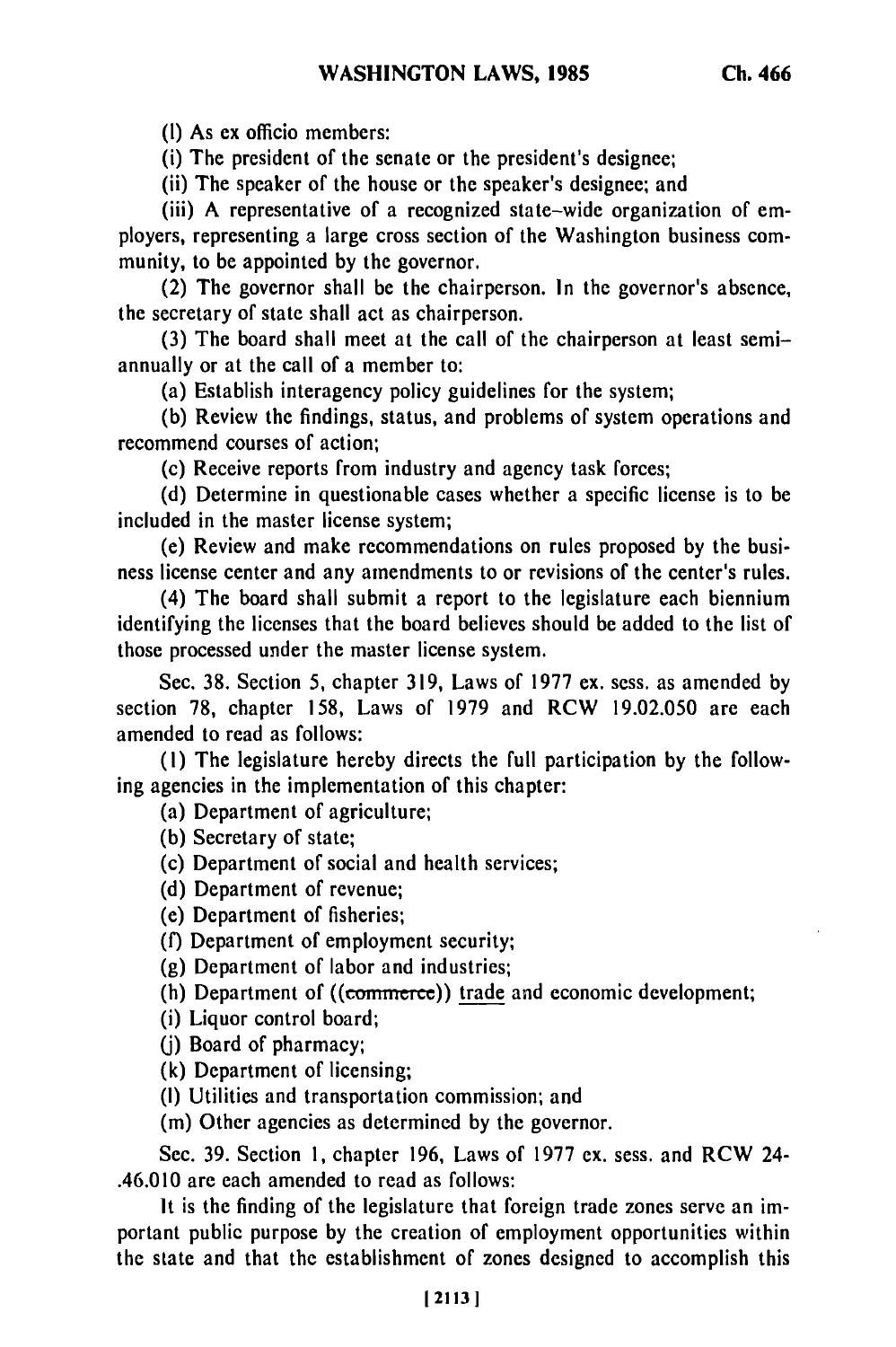purpose is to be encouraged. It is the further intent of the legislature that the department of ((commerce)) trade and economic development provide assistance to entities planning to apply to the United States for permission to establish such zones.

Sec. 40. Section 6, chapter 21, Laws of 1983 Ist ex. sess. and RCW 28C.04.440 are each amended to read as follows:

The department of ((commerce)) trade and economic development or its successor and the employment security department shall each enter into an interagency agreement with the commission on vocational education to establish cooperative working arrangements for the purposes of RCW 28C- .04.410 through 28C.04.480.

Sec. 41. Section 8, chapter 21, Laws of 1983 Ist ex. sess. and RCW 28C.04.460 are each amended to read as follows:

The department of ((commerce)) trade and economic development or its successor shall for the purposes of RCW 28C.04 .410 through 28C.04.480:

**(1)** Work cooperatively with the commission on vocational education to market the job skills program to business and economic development agencies and other firms;

(2) Recruit industries from outside the state to participate in the job skills training program; and

(3) Refer business and industry interested in developing a job skills training program to the commission on vocational education.

Sec. 42. Section 3, chapter 162, Laws of 1963 as amended by section 51, chapter 3, Laws of 1983 and RCW 31.24.030 are each amended to read as follows:

In furtherance of its purposes and in addition to the powers now or hereafter conferred on business corporations by the provisions of Title 23A RCW, the corporation shall, subject to the restrictions and limitations herein contained, have the following powers:

**(1)** To elect, appoint and employ officers, agents and employees; to make contracts and incur liabilities for any of the purposes of the corporation: PROVIDED, That the corporation shall not incur any secondary liability by way of guaranty or endorsement of the obligations of any person, firm, corporation, joint stock company, association or trust, or in any other manner.

(2) To borrow money from its members and the small business administration and any other similar federal agency, for any of the purposes of the corporation; to issue therefor its bonds, debentures, notes or other evidence of indebtedness, whether secured or unsecured, and to secure the same by mortgage, pledge, deed of trust or other lien on its property, franchises, rights and privileges of every kind and nature or any part thereof or interest therein, without securing stockholder or member approval: PROVIDED,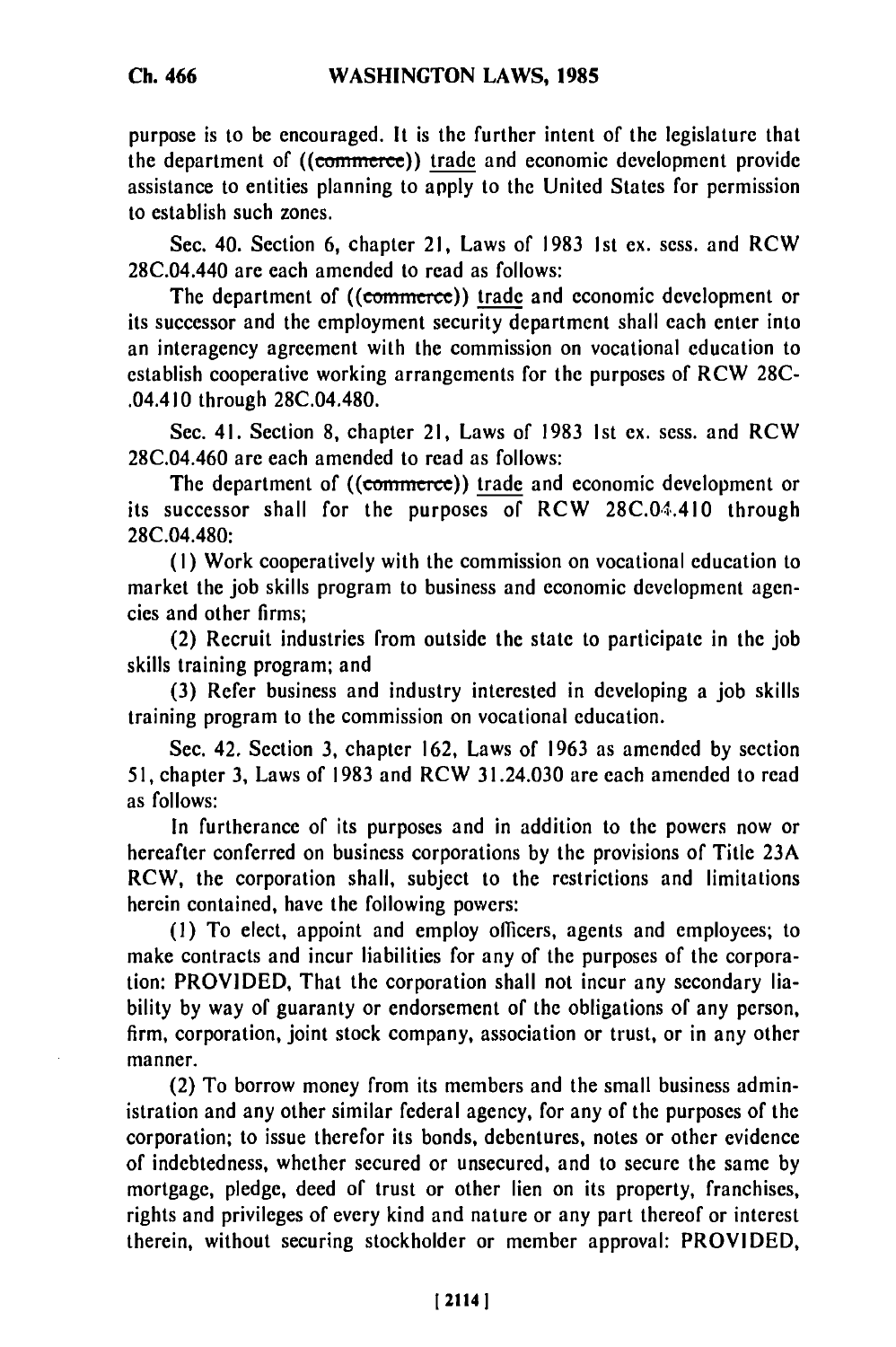That no loan to the corporation shall be secured in any manner unless all outstanding loans to the corporation shall be secured equally and ratably in proportion to the unpaid balance of such loans and in the same manner.

**(3)** To make loans to any person, firm, corporation, joint-stock company, association or trust, and to establish and regulate the terms and conditions with respect to any such loans and the charges for interest and service connected therewith: PROVIDED, That the corporation shall not approve any application for a loan unless and until the person applying for said loan shall show that he has applied for the loan through ordinary banking channels and that the loan has been refused **by** at least one bank or other financial institution.

(4) To purchase, receive, hold, lease,  $\sigma$ r otherwise acquire, and to sell, convey, transfer, lease or otherwise dispose of real and personal property, together with such rights and privileges as may be incidental and appurtenant thereto and the use thereof, including, but not restricted to, any real or personal property acquired **by** the corporation from time to time in the satisfaction of debts or enforcement of obligations.

**(5)** To acquire the good will, business, rights, real and personal property, and other assets, or any part thereof, or interest therein, of any persons, firms, corporations, joint-stock companies, associations or trusts, and to assume, undertake, or pay the obligations, debts and liabilities of any such person, firm, corporation, joint-stock company, association or trust; to acquire improved or unimproved real estate for the purpose of constructing industrial plants or other business establishments thereon or for the purpose of disposing of such real estate to others for the construction of industrial plants or other business establishments; and to acquire, construct or reconstruct, alter, repair, maintain, operate, sell, convey, transfer, lease, or otherwise dispose of industrial plants or business establishments.

**(6)** To acquire, subscribe for, own, hold, sell, assign, transfer, mortgage, pledge or otherwise dispose of the stock, shares, bonds, debentures, notes or other securities and evidences of interest in, or indebtedness of, any person, firm, corporation, joint-stock company, association or trust, and while the owner or holder thereof to exercise all the rights, powers and privileges of ownership, including the right to vote thereon.

**(7)** To mortgage, pledge, or otherwise encumber any property, right or things of value, acquired pursuant to the powers contained in subsections (4), **(5),** or **(6)** of this section, as security for the payment of any part of the purchase price thereof.

**(8)** To cooperate with and avail itself of the facilities of the United States department of commerce, the department of ((commerce)) trade and economic development, and any other similar state or federal governmental agencies; and to cooperate with and assist, and otherwise encourage organizations in the various communities of the state in the promotion, assistance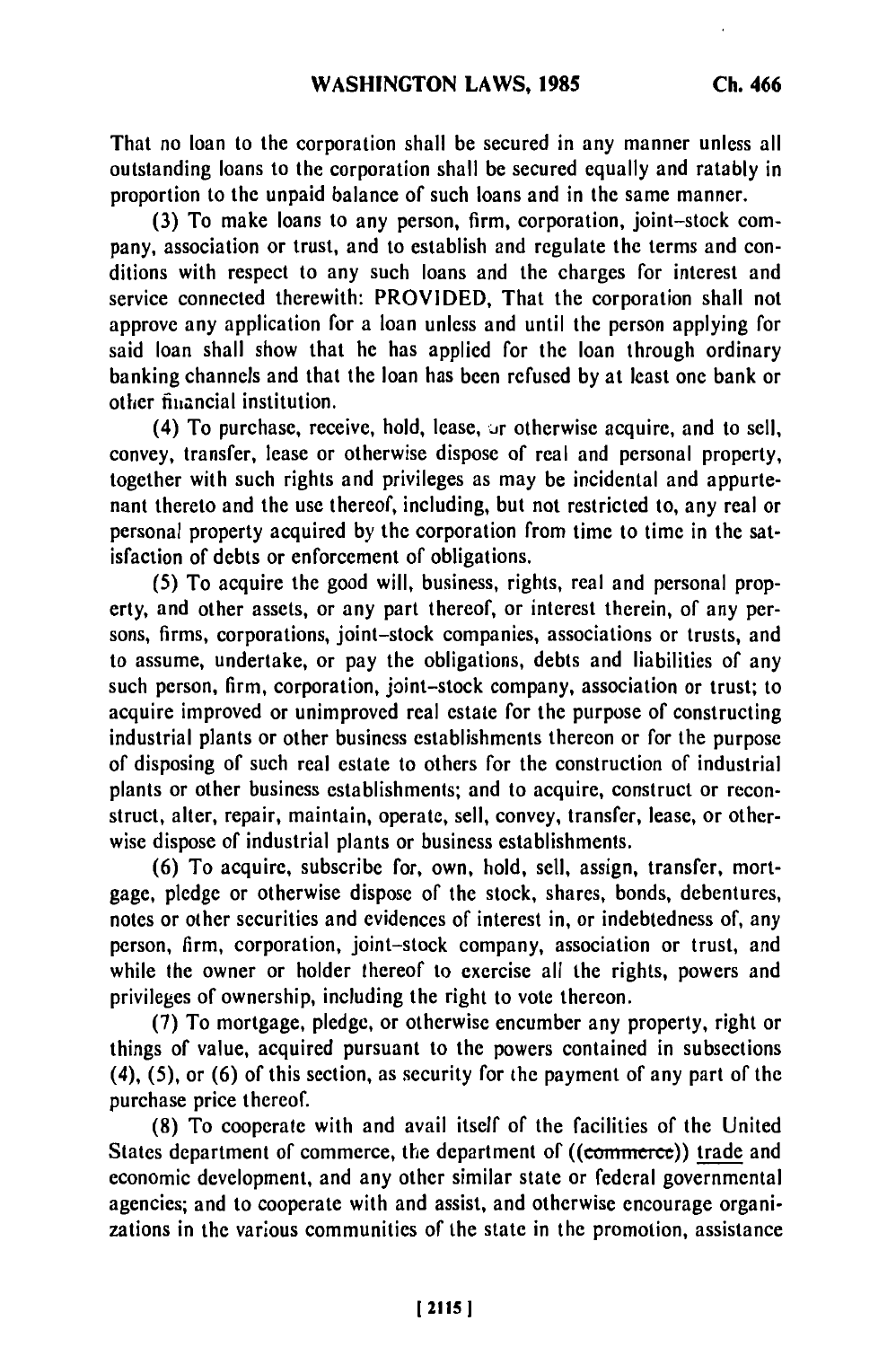**Ch. 466**

and development of the business prosperity and economic welfare of such communities or of this state or of any part thereof.

**(9)** To do all acts and things necessary or convenient to carry out the powers expressly granted in this chapter.

Sec. 43. Section **3,** chapter **196,** Laws of **1977** ex. sess. and RCW **35- .21.800 are** each amended to read as follows:

It is the finding of the legislature that foreign trade zones serve an important public purpose **by** the creation of employment opportunities within the state and that the establishment of zones designed to accomplish this purpose is to be encouraged. It is the further intent of the legislature that the department of ((commerce)) trade and economic development provide assistance to entities planning to apply to the United States for permission to establish such zones.

Sec. 44. Section 5, chapter **196,** Laws of **1977 ex.** sess. and RCW **36-** .01.120 **are** each amended to read as follows:

It is the finding of the legislature that foreign trade zones serve an important public purpose **by** the creation of employment opportunities within the state and that the establishment of zones designed to accomplish this purpose is to be encouraged. It is the further intent of the legislature that the department of ((commerce)) trade and economic development provide assistance to entities planning to apply to the United States for permission to establish such zones.

Sec. 45. Section 4, chapter 120, Laws of **1983** and RCW 39.19.040 are each amended to read as follows:

**(1)** There is hereby created an advisory committee on minority and women's business enterprises to assist the director with the development of policies to carry out this chapter, consisting of the director of the office of financial management as a voting member and the following nonvoting members: The executive director of the human rights commission, a representative of the council of state college and university presidents, the commissioner of employment security, the secretary of social and health services, the secretary of transportation, the director of general administration, and the director of ((commerce)) trade and economic development. The president of the senate and the speaker of the house shall appoint two members each, one from the majority, and one from the minority party of each body. The governor shall appoint nine voting members from the private sector who shall **be** representative of both sexes and who shall also be ethnwally and geographically diverse. Six of the private sector members shall represent minority and women-owned businesses; three members shall **be** from the business community.

(2) The initial terms of the private sector members shall commence on July **1, 1983.** Five private sector members shall **be** appointed for an initial term of two years; four private sector members shall be appointed for an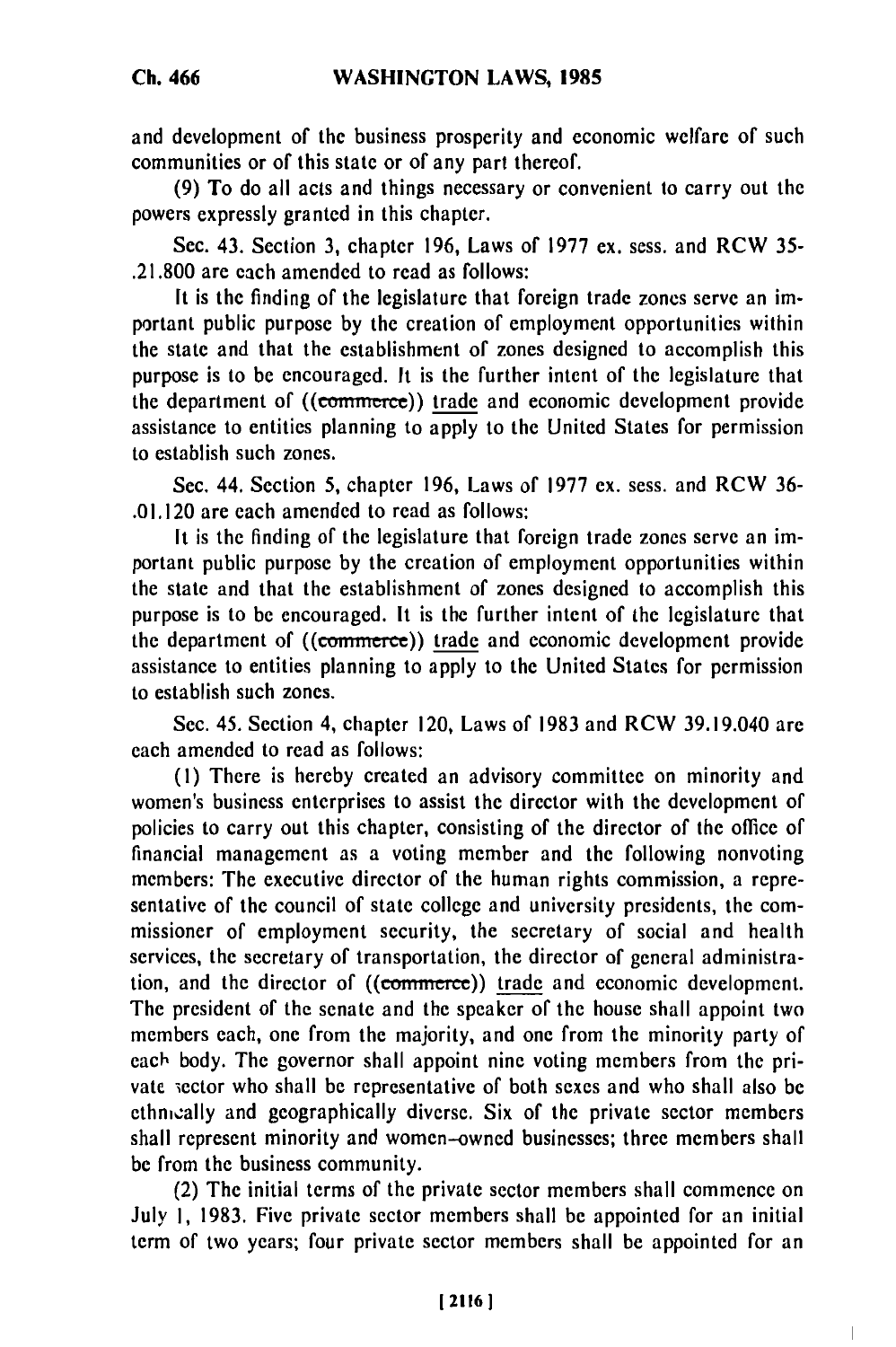initial term of four years. Thereafter, all private sector members shall be appointed for four years or until their respective successors are appointed. Appointments to fill vacancies shall be for the balance of any unexpired term, and shall be filled in the same manner as the original appointments.

(3) Private sector members shall serve without pay, but all committee members shall be entitled to reimbursement for travel expenses incurred in performance of their duties as members of the committee under RCW 43- .03.050 and 43.03.060, except that legislative members shall be entitled to reimbursement under RCW 44.04.120.

(4) Six voting members constitute a quorum for the conduct of official business. The advisory committee shall elect a chairperson from among the private sector members.

Sec. 46. Section 9, chapter 300, Laws of 1981 and RCW 39.84.090 are each amended to read as follows:

**(1)** Prior to issuance of any revenue bonds, each public corporation shall submit a copy of its enabling ordinance and charter, a description of any industrial development facility proposed to be undertaken, and the basis for its qualification as an industrial development facility to the department of ((commerce)) trade and economic development.

(2) If the industrial development facility is not eligible under this chapter, the department of ((commerce)) trade and economic development shall give notice to the public corporation, in writing and by certified mail, within twelve working days of receipt of the description.

(3) The department of ((commerce)) trade and economic development shall report annually to the legislature and the governor on the amount of capital investment undertaken under this chapter and the amount of permanent employment reasonably related to the existence of such industrial development facilities.

(4) The department of  $((**commerce**))$  trade and economic development shall provide such advice and assistance to public corporations and municipalities which have created or may wish to create public corporations as the public corporations or municipalities request and the department of  $((com$ merce)) trade and economic development considers appropriate.

Sec. 47. Section **1,** chapter 10, Laws of 1979 as last amended by section 12, chapter 125, Laws of 1984 and RCW 43.17.010 are each amended to read as follows:

There shall be departments of the state government which shall be known as **(1)** the department of social and health services, (2) the department of ecology, (3) the department of labor and industries, (4) the department of agriculture, (5) the department of fisheries, (6) the department of game, (7) the department of transportation, (8) the department of licensing, (9) the department of general administration, (10) the department of ((commerce)) trade and economic development, (11) the department of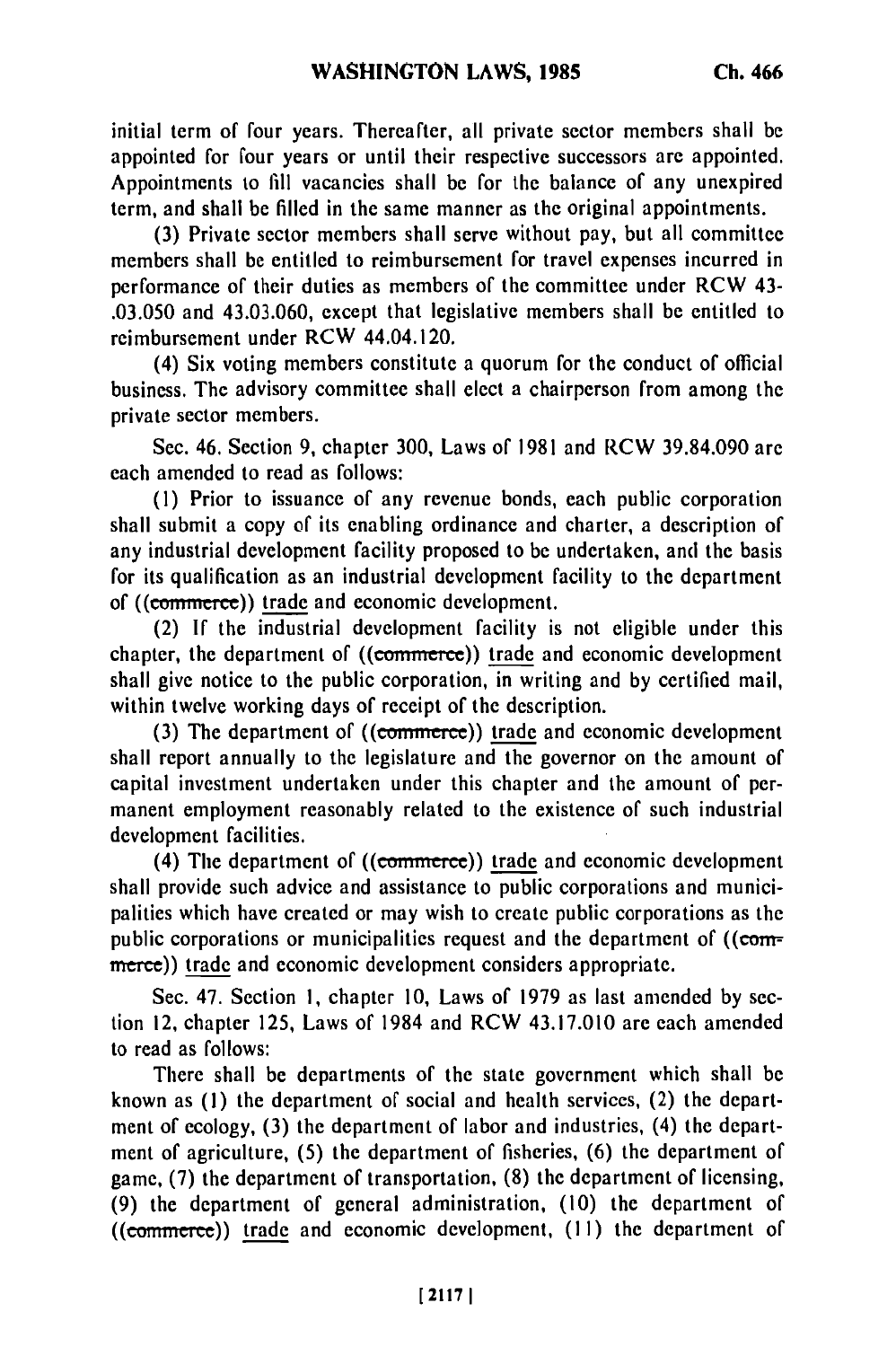veterans affairs, **(12)** the department of revenue, **(13)** the department of retirement systems, (14) the department of corrections, and **(15)** the department of community development, which shall be charged with the execution, enforcement, and administration of such laws, and invested with such powers and required to perform such duties, as the legislature may provide.

Sec. 48. Section 2, chapter **10,** Laws of **1979** as last amended **by** scetion **13,** chapter **125,** Laws of 1984 and RCW 43.17.020 are each amended to read as follows:

There shall be a chief executive officer of each department to **be** known as: **(I)** The secretary of social and health services, (2) the director of ecolo**gy, (3)** the director of labor and industries, (4) the director of agriculture, **(5)** the director of fisheries, **(6)** the director of game, **(7)** the secretary of transportation, **(8)** the director of licensing, **(9)** the director of general administration, (10) the director of ((commerce)) trade and economic development, **(I I)** the director of veterans affairs, **(12)** the director of revenue, **(13)** the director of retirement systems, (14) the secretary of corrections, and **(15)** the director of community development.

Such officers, except the secretary of transportation and the director of game, shall be appointed **by** the governor, with the consent of the senate, and hold office at the pleasure of the governor. **If** a vacancy occurs while the senate is not in session, the governor shall make a temporary appointment until the next meeting of the senate. The secretary of transportation shall be appointed **by** the transportation commission as prescribed **by** RCW 47.01- .041, and the director of game shall be appointed **by** the game commission.

Sec. 49. Section 43.21.260, chapter **8,** Laws of **1965** and RCW 43.21- **.260** are each amended to read as follows:

Before the director of conservation shall construct said steam generating facility within the state, or make application for any permit, license or other right necessary thereto, he shall give notice thereof **by** publishing once a week for four consecutive weeks in a newspaper of general circulation in the county or counties in which such project is located a statement of intention setting forth the general nature, extent and location of the project. **If** any public utility in the state or any operating agency desires to construct such facility, such utility or operating agency shall notify the director of conservation thereof within ten days after the last date of publication of such notice. **If** the director of conservation determines that it is in the best public interest that the director of conservation proceed with such construction rather than the public utility or operating agency, he shall so notify the director of ((commerce)) trade and economic development, who shall set a date for hearing thereon. **If** after considering the evidence introduced the director of ((commerce)) trade and economic development finds that the public utility or operating agency making the request intends to immediate**ly** proceed with such construction and is financially capable of carrying out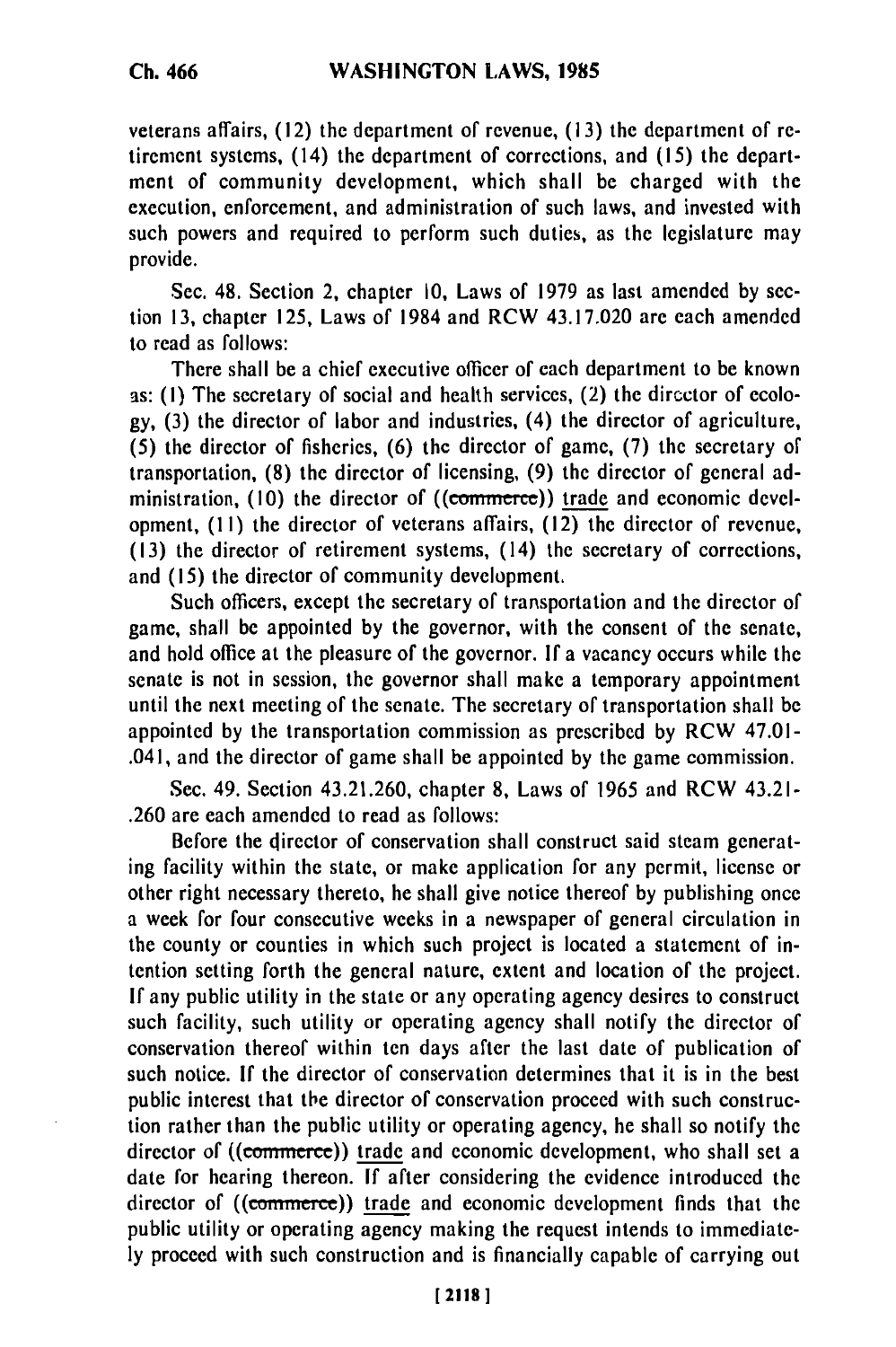such construction and further finds that the plan of such utility or operating agency is equally well adapted to serve the public interest, he shall enter an order so finding and such order shall divest the director of conservation of authority to proceed further with such construction or acquisition until such time as the other public utility or agency voluntarily causes an assignment **of** its right or interest in the project to the director of conservation or fails to procure any further required governmental permit, license or authority or having procured such, has the same revoked or withdrawn, in accordance with the laws and regulations of such governmental entity, in which event the director of conservation shall have the same authority to proceed as though the director had originally entered an order so authorizing the director of conservation to proceed. **If,** after considering the evidence introduced, the director of ((commerce)) trade and economic development finds that the public utility or agency making the request does not intend to immediately proceed with such construction or acquisition or is not financially capable of carrying out such construction or acquisition, or finds that the plan of such utility or operating agency is not equally well adapted to serve the public interest, he shall then enter an order so finding and authorizing the director of conservation to proceed with the construction or acquisition of the facility.

Sec. **50.** Section **17,** chapter **62,** Laws of **1970** ex. sess. as amended **by** section **68,** chapter 141, Laws of **1979** and RCW **43.21A.170** are each amended to read as follows:

There is hereby created an ecological commission. The commission shall consist of seven members to **be** appointed **by** the governor from the electors of the state who shall have a general knowledge of and interest in environmental matters. No persons shall be eligible for appointment who hold any other state, county or municipal elective or appointive office.

(a) One public member shall be a representative of organized labor.

**(b)** One public member shall be a representative of the business community.

(c) One public member shall be a representative of the agricultural community.

**(d)** Four persons representing the public at large.

The members of the initial commission shall **be** appointed within thirty days after July **1, 1970. Of** the members of the initial commission, two shall be appointed for terms ending June **30,** 1974, two shall be appointed for terms ending on June **30, 1973,** two shall be appointed for terms ending on June **30, 1972,** and one shall be appointed for a term ending June **30, 1971.** Thereafter, each member of the commission shall be appointed for a term of four years. Vacancies shall be **filled** within ninety days for the remainder of the unexpired term **by** appointment of the governor in the same manner as the original appointments. Each member of the commission shall continue in office until his successor is appointed. No member shall be appointed for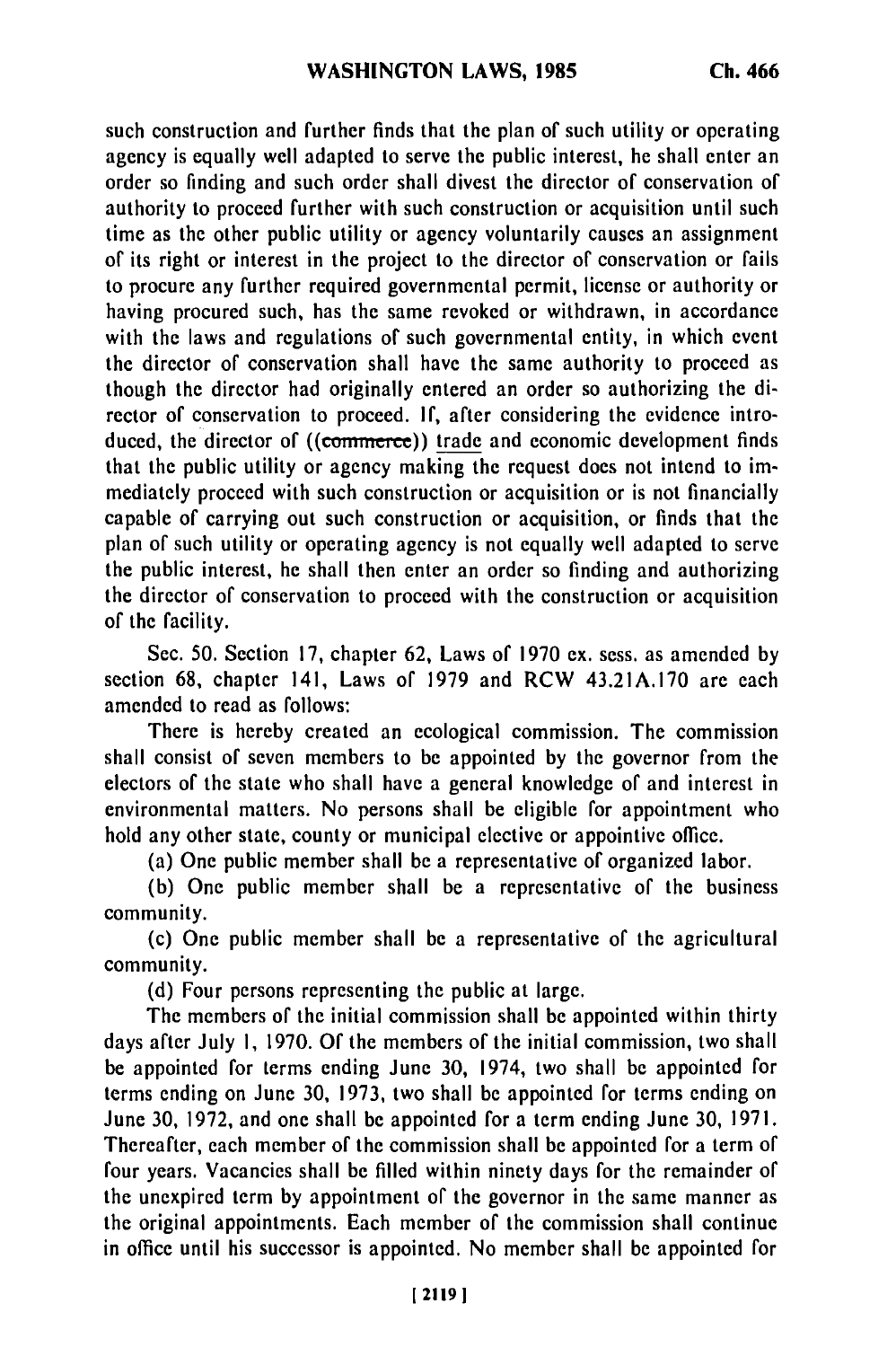more than two consecutive terms. The chairman of the commission shall be appointed from the members by the governor.

The governor may remove any commission member for cause giving him a copy of the charges against him, and an opportunity of being publicly heard in person, or by counsel in his own defense. There shall be no right of review in any court whatsoever. The director or administrator, or a designated representative, of each of the following state agencies:

(I) The department of agriculture;

(2) The department of  $((\text{commence}))$  trade and economic development;

- (3) The department of fisheries;
- (4) The department of game;
- (5) The department of social and health services;
- (6) The department of natural resources; and

(7) The state parks and recreation commission shall be given notice of and may attend all meetings of the commission and shall be given full opportunity to examine and be heard on all proposed orders, regulations or recommendations.

Sec. 51. Section 2, chapter 94, Laws of 1984 and RCW 43.21A.510 are each amended to read as follows:

In order to assist the department of ((commerce)) trade and economic development in providing information to businesses interested in locating in Washington state, the department shall develop an environmental profile of the state. This profile shall identify the state's natural resources and describe how these assets are valuable to industry. Examples of information to be included are water resources and quality, air quality, and recreational opportunities related to natural resources.

Sec. 52. Section 3, chapter 94, Laws of 1984 and RCW 43.21A.515 are each amended to read as follows:

In order to emphasize the importance of the state's environmental laws and regulations and to facilitate compliance with them, the department of ecology shall provide assistance to businesses interested in locating in Washington state. When the department of ((commerce)) trade and economic development receives a query from an interested business through its industrial marketing activities, it shall arrange for the department of ecology to provide information on the state's environmental laws and regulations and methods of compliance. This section shall facilitate compliance with state environmental laws and regulations and shall not weaken their application or effectiveness.

Sec. 53. Section 6, chapter 125, Laws of 1984 and RCW 43.63A.075 are each amended to read as follows:

The department shall establish a community development finance program. Pursuant to this program, the department shall: (I) Develop expertise in federal, state, and local community and economic development programs;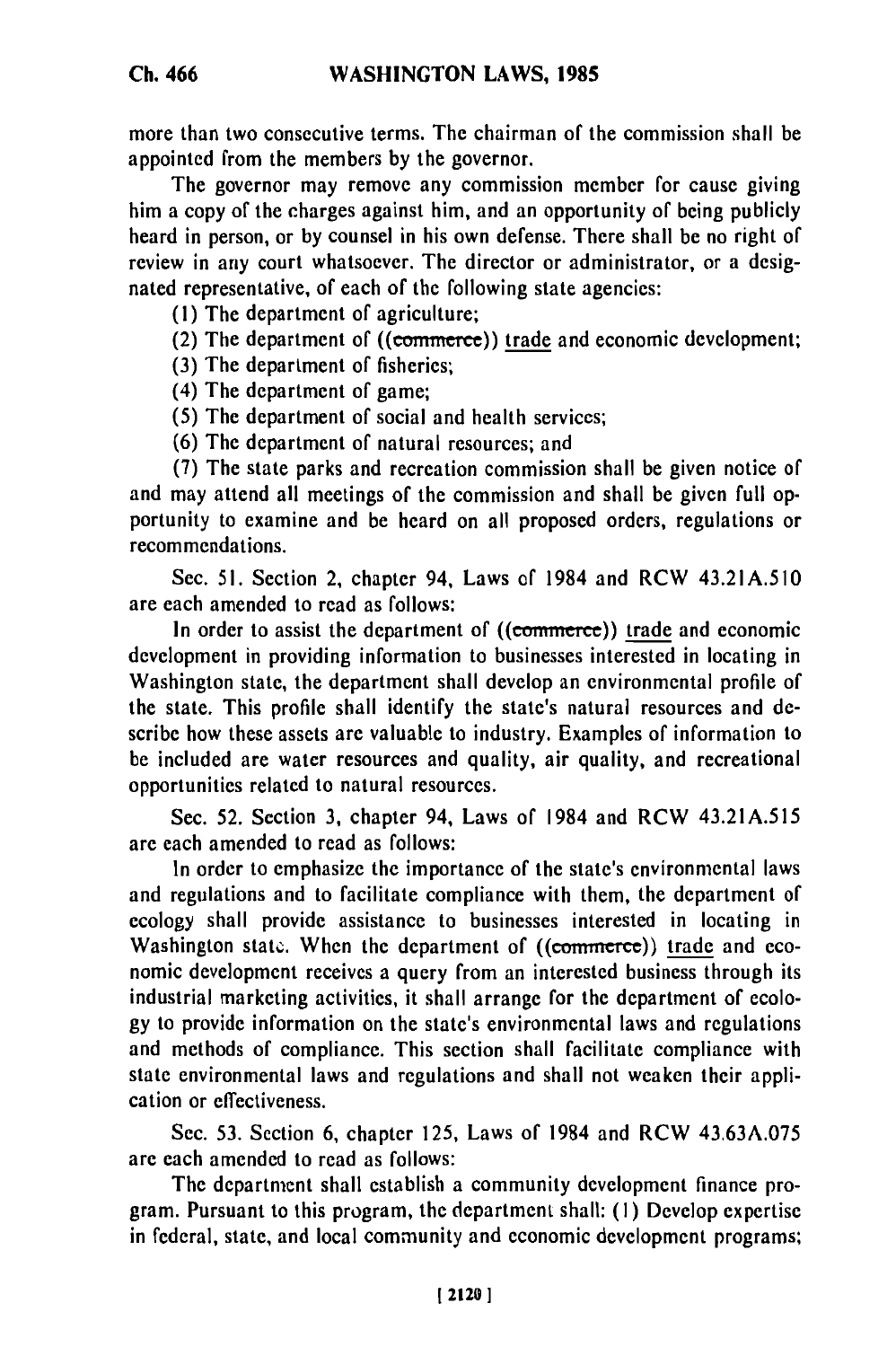(2) assist communities and businesses to secure available financing; and (3) work closely with the department of ((commerce)) trade and economic development on financial and technical assistance programs available to small and medium sized businesses. To the extent permitted by federal law, the department is encouraged to use federal community block grant funds to make urban development action grants to communities which have not been eligible to receive such grants prior to June **30,** 1984.

Sec. 54. Section **1,** chapter 54, Laws of 1983 Ist ex. sess. and RCW 43.83.184 are each amended to read as follows:

For the purpose of acquiring land and providing needed capital improvements consisting of the planning, acquisition, construction, remodeling, and furnishing, together with all improvements, enhancements, fixed equipment facilities of office buildings, parking facilities, and such other buildings, facilities, and utilities as **are** determined to be necessary to provide space including offices, committee rooms, hearing rooms, work rooms, and industrial-related space for the legislature, for other elective officials, and such other state agencies as may be necessary, and for the purpose of land acquisitions by the department of transportation, grants and loans **by** the department of ((commerce)) trade and economic development, and facilities of the department of corrections and other state agencies, the state finance committee is authorized to issue general obligation bonds of the state of Washington in the sum of sixty-four million two hundred seventy thousand dollars, or so much thereof as may be required, to finance these projects and all costs incidental thereto. No bonds authorized in this section may **be** offered for sale without prior legislative appropriation.

Sec. **55.** Section **1,** chapter **177,** Laws of **1983** and RCW 43.96D.010 are each amended to read as follows:

The 1962 world fair held in Seattle and the 1974 world fair held in Spokane resulted in the influx of thousands of visitors from all over the world and aided in promoting the state and its large variety of products and its great trade potential. They also served to strengthen the social, cultural, and economic ties between the state and its Canadian provincial neighbor to the north, British Columbia. In **1986** British Columbia will host a world exposition. Recent experience has proven that participation in such events benefits all those concerned.

Therefore, it is the declared intent of the Washington state legislature that the state of Washington should participate in Expo **'86** in Vancouver, British Columbia, between May and October, **1986.** The on-site presence of the state of Washington will conform to the theme of Expo **'86,** "Man in Motion, Transportation and Communication," and will be coordinated with efforts of the department of ((commerce)) trade and economic development, the department of transportation, the Washington state patrol, and other agencies to insure maximum hospitality and benefit for the millions of additional visitors who will co-visit Washington state.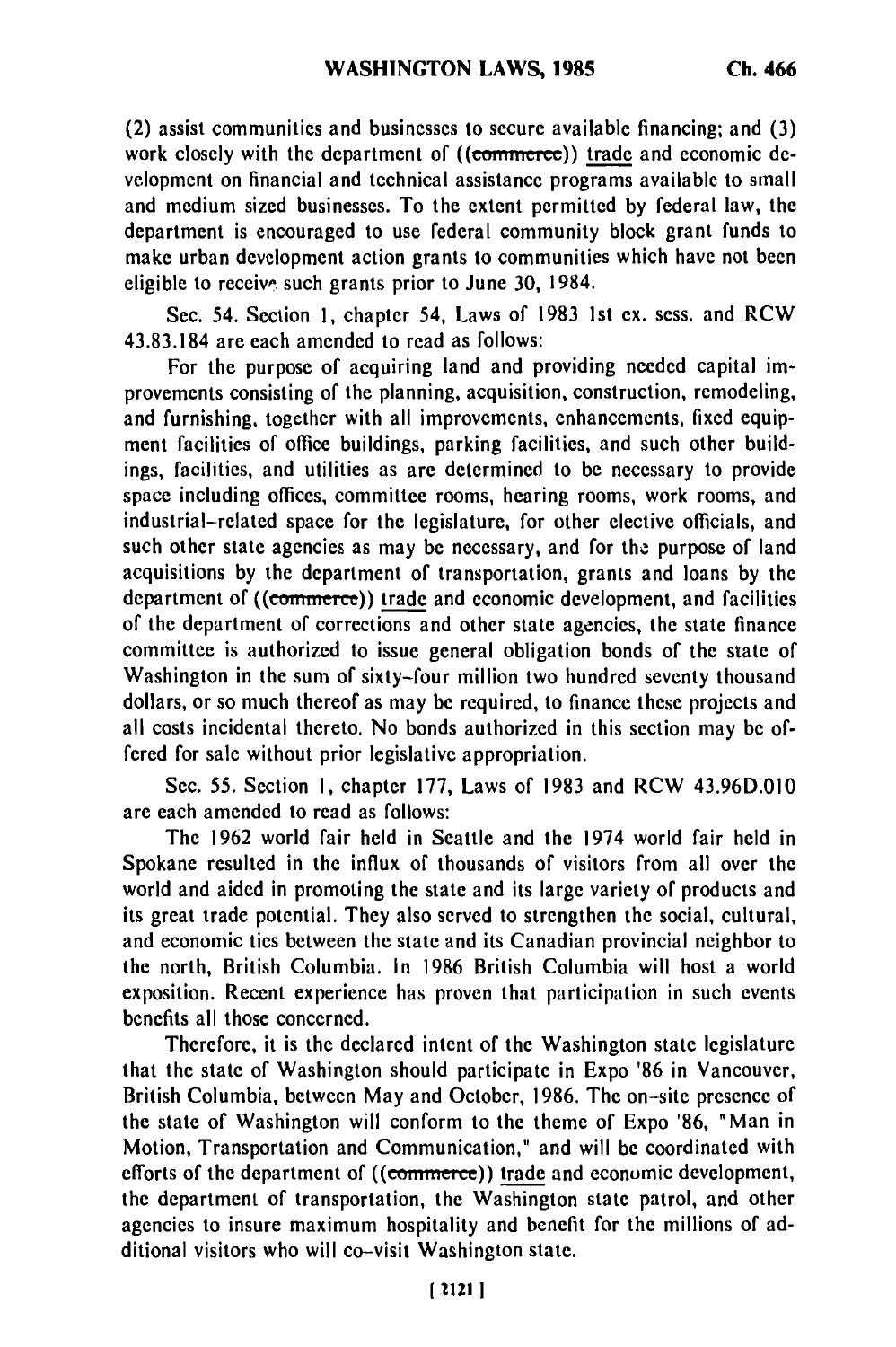**Ch. 466**

**Sec. 56.** Section 2, chapter **177,** Laws of **1983** and RCW 43.96D.020 are each amended to read as follows:

**(I)** There is hereby created the world fair commission to consist of nine members to be selected as follows: Five **by** the governor, two senators (being one from the senate majority and one from the senate minority) **by** the president of the senate, and two representatives (being one from the house majority and one from the house minority) **by** the speaker of the house of representatives, to serve until June 30, 1987. The governor shall designate one member to serve as chairman of the commission. Members of the commission shall serve without compensation but shall be reimbursed for travel expenses while on commission business under RCW 43.03.050 and 43.03.060. The commission shall meet at such time as it is called **by** the governor or **by** the chairman of the commission.

(2) The governor shall appoint an executive director for the commission. The executive director shall serve at the governor's pleasure or until completion of state participation in the British Columbia exposition of 1986. The department of ((commerce)) trade and economic development shall provide administrative and staff support to the commission.

Sec. 57. Section 4, chapter 177, Laws of 1983 and RCW 43.96D.040 are each amended to read as follows:

Reimbursement of commissioners for expenses as authorized in subsection (1) of RCW 43.96D.020 shall be paid by the director of ((commerce)) trade and economic development as a proper charge to the state trade fair fund.

Sec. **58.** Section 2, chapter 40, Laws of **1982 1st** ex. sess. as last amended **by** section 12, chapter **6,** Laws of **1985** and RCW 43.160.020 are each amended to read as follows:

Unless the context clearly requires otherwise, the definitions in this section apply throughout this chapter.

**(1)** "Board" means the commuality economic revitalization board.

(2) "Bond" means any bond, nnte, debenture, interim certificate, or other evidence of financial indebtedness issued **by** the board pursuant to this chapter.

**(3)** "Department" means the department of ((commerte)) trade and economic development or its successor with respect to the powers granted **by** this chapter.

(4) "Financial institution" means any bank, savings and loan association, credit union, development credit corporation, insurance company, investment company, trust company, savings institution, or other financial institution approved **by** the board and maintaining an office in the state.

**(5)** "Industrial development facilities" means "industrial development facilities" as defined in RCW **39.84.020.**

**(6)** "Industrial development revenue bonds" means tax-exempt **reve**nue bonds used to fund industrial development facilities.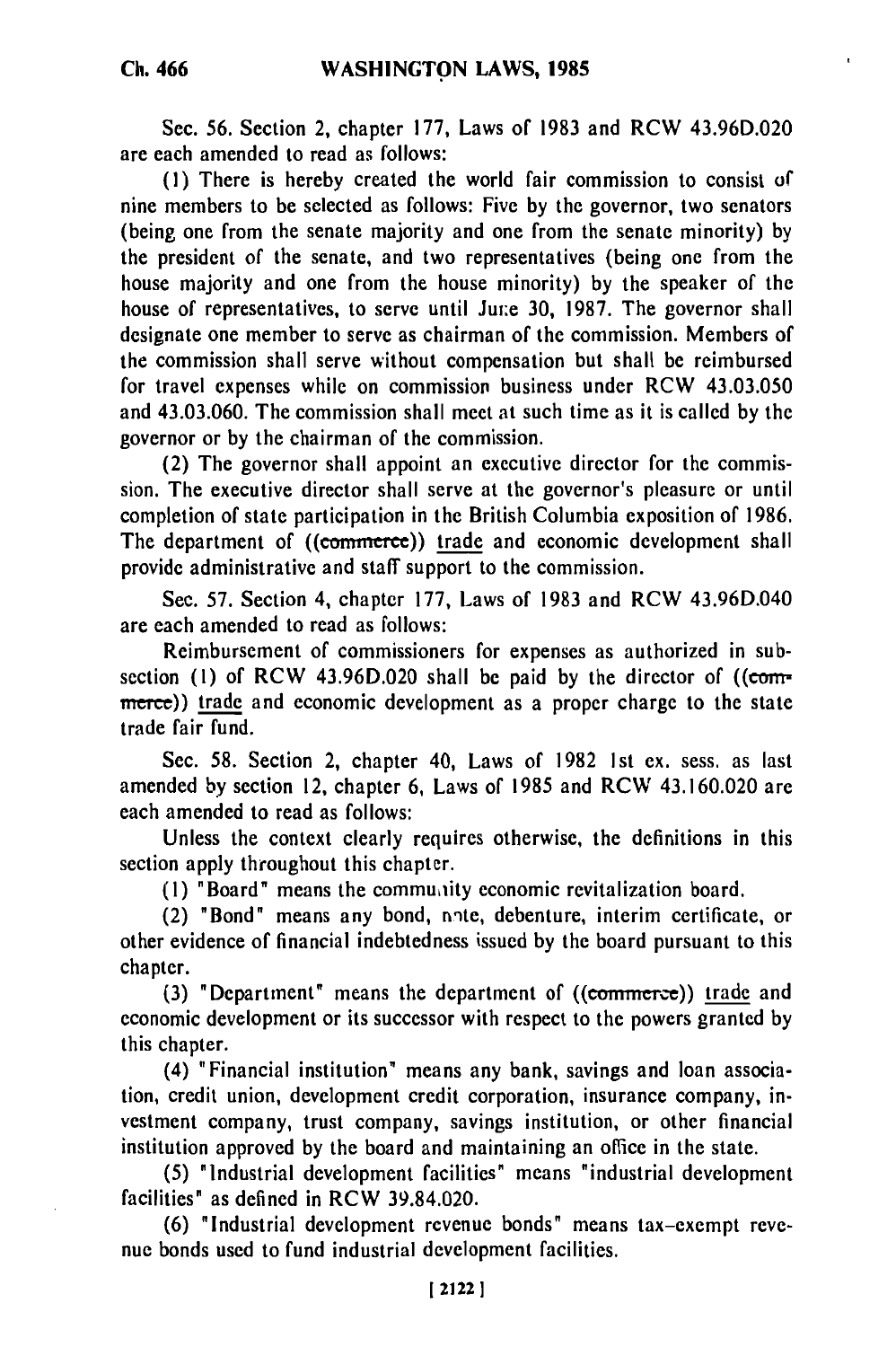**(7)** "Local government" means any port district, county, city, or town.

**(8)** "Sponsor" means any of the following entities which customarily provide service or otherwise aid in industrial or other financing and are approved as a sponsor **by** the board: **A** bank, trust company, savings bank, investment bank, national banking association, savings and loan association, building and loan association, credit union, insurance company, or any other financial institution, governmental agency, or holding company of any entity specified in this subsection.

**(9)** "Umbrella bonds" means industrial development revenue bonds from which the proceeds are loaned, transferred, or otherwise made available to two or more users under this chapter.

**(10)** "User" means one or more persons acting as lessee, purchaser, mortgagor, or borrower under a financing document and receiving or applying to receive revenues from bonds issued under this chapter.

*\*Sec. 59. Section 3, chapter 40, Laws of 1982 1st ex. sess. as last amended by section 13, chapter 6, Laws of 1985 and RCW 43.160.030 are each amended to read as follows:*

*(1)* **The** *community economic revitalization board is hereby created to exercise the powers granted under this chapter.*

*(2) The board shall consist of nine persons appointed by the governor* and the director of ((commerce)) trade and economic development, the direc*tor of community development, the director of revenue, the commissioner of employment security, and the chairmen of the committee on ((commerce)) trade and economic development of the house of representatives and the committee on commerce and labor of the senate, or the equivalent standing committees, for a total of seventeen members. The appointive members shall be as follows: A recognized private or public sector economist selected from* the governor's council of economic advisors; one port district official; one *county officiat, one city officiat, one representative of the public; one representative of small businesses each from: (a) The area west of Puget Sound, (b) the area east of Puget Sound and west of the Cascade range, (c) the area east of the Cascade range and west of the Columbia river, and (d) the area east of the Columbia river, one executive from large businesses each from the area west of the Cascades and the area east of the Cascades. The appointive members shall initially be appointed to terms as follows: Three members for one-year terms, three members for two-year terms, and three members for three-year terms which shall include the chairman. Thereafter each succeeding term shall be for three years. The representative from the governor's council of economic advisors shall serve as chairman of the board. The director of ((the department of commerce)) trade and economic development shall serve as vice chairman.*

*(3) Staff support shall be provided by the department of ((commerce)) trade and economic development.*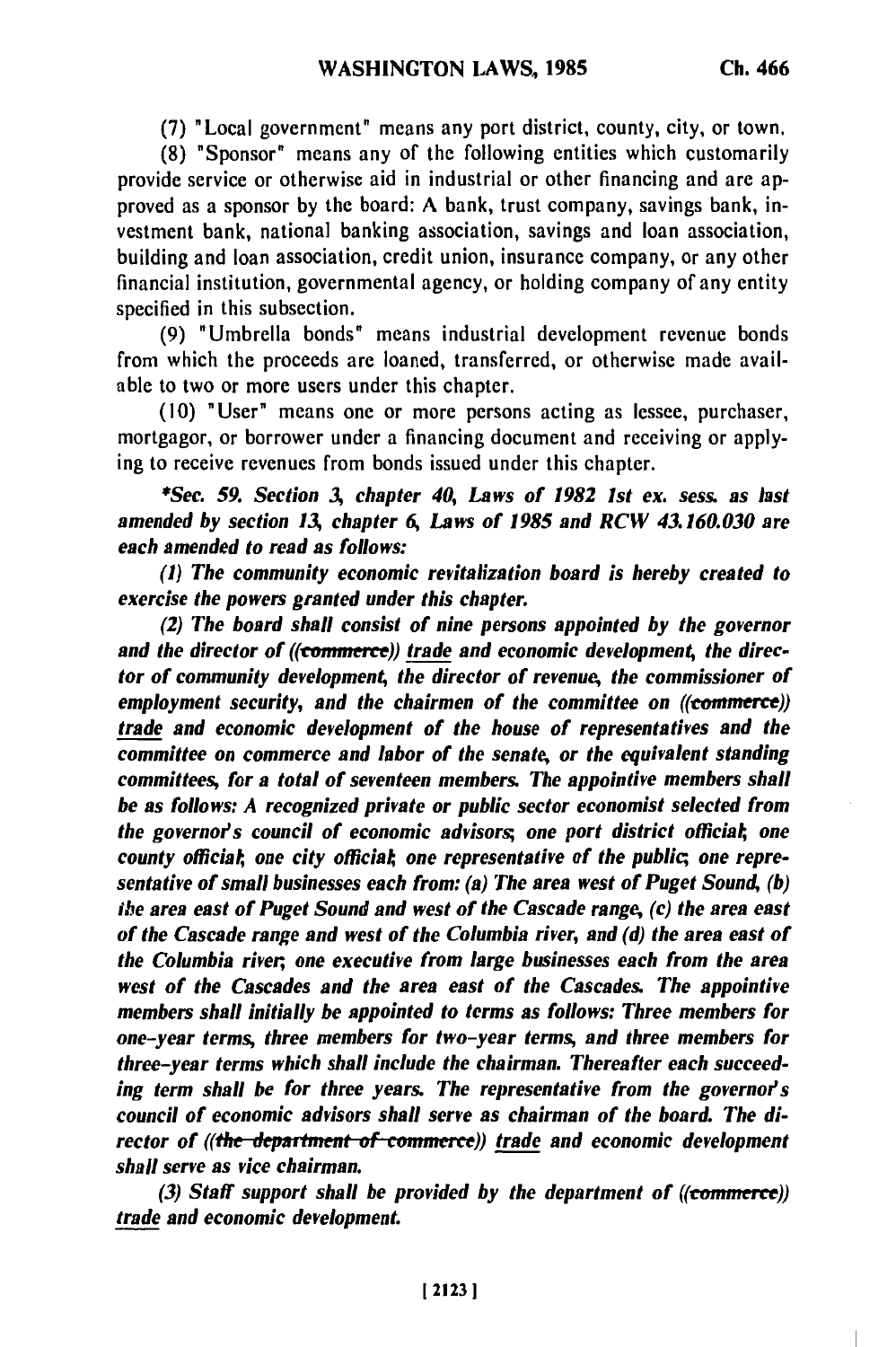**Ch. 466**

*(4) All appointive members of the board shall be compensated in accordance with RCW 43.03.240 and shall be reimbursed for travel expenses as provided in RCW 43.03.050 and 43.03.060.*

*(5) If a vacancy occurs by death, resignation, or otherwise of appointive members of the board, the governor shall fill the same for the unexpired term. Any members of the board, appointive or otherwise, may be removed for malfeasance or misfeasance in office, upon specific written charges by the governor, under chapter 34.04 RCW.*

**\*Sec. 59 was vetoed, see message at end of chapter.**

Sec. **60.** Section 2, chapter 44, Laws of **1982** and RCW 43.170.020 are each amended to read as follows:

Unless the context clearly requires otherwise, the definitions in this section apply throughout this chapter.

**(1)** "Department" means the department of ((comrnerce)) trade and economic development.

(2) "Director" means the director of  $((\text{commerce})$  trade and economic development.

**(3)** "Program" means the small business innovators' opportunity program.

(4) "Inventor" or "innovator" means one who thinks of, imagines, or creates something new which may result in a device, contrivance, or process for the first time, through the use of the imagination or ingenious thinking and experimentation.

**(5)** "Proposal" means a plan provided **by** an inventor or innovator on an idea for an invention or an improvement.

**(6)** "Higher education" means any university, college, community college, or technical institute in this state.

Sec. **61.** Section 3, chapter 44, Laws of 1982 and RCW 43.170.030 are each amended to read as follows:

The department of ((commerce)) trade and economic development, in cooperation with institutions of higher education, shall establish as a pilot project a small business innovators' opportunity program to provide a professional research and counseling service on a user fee basis to inventors, innovators, and the business community.

The composition and organizational structure of the program shall be determined by the department in a manner which will foster the continuation of the program without state funding at the end of the pilot project established by this chapter. The department shall provide staff support for the program for the duration of the pilot project. The program shall:

**(1)** Receive proposals from inventors and innovators;

(2) Review proposals for accuracy and evaluate their prospects for marketability;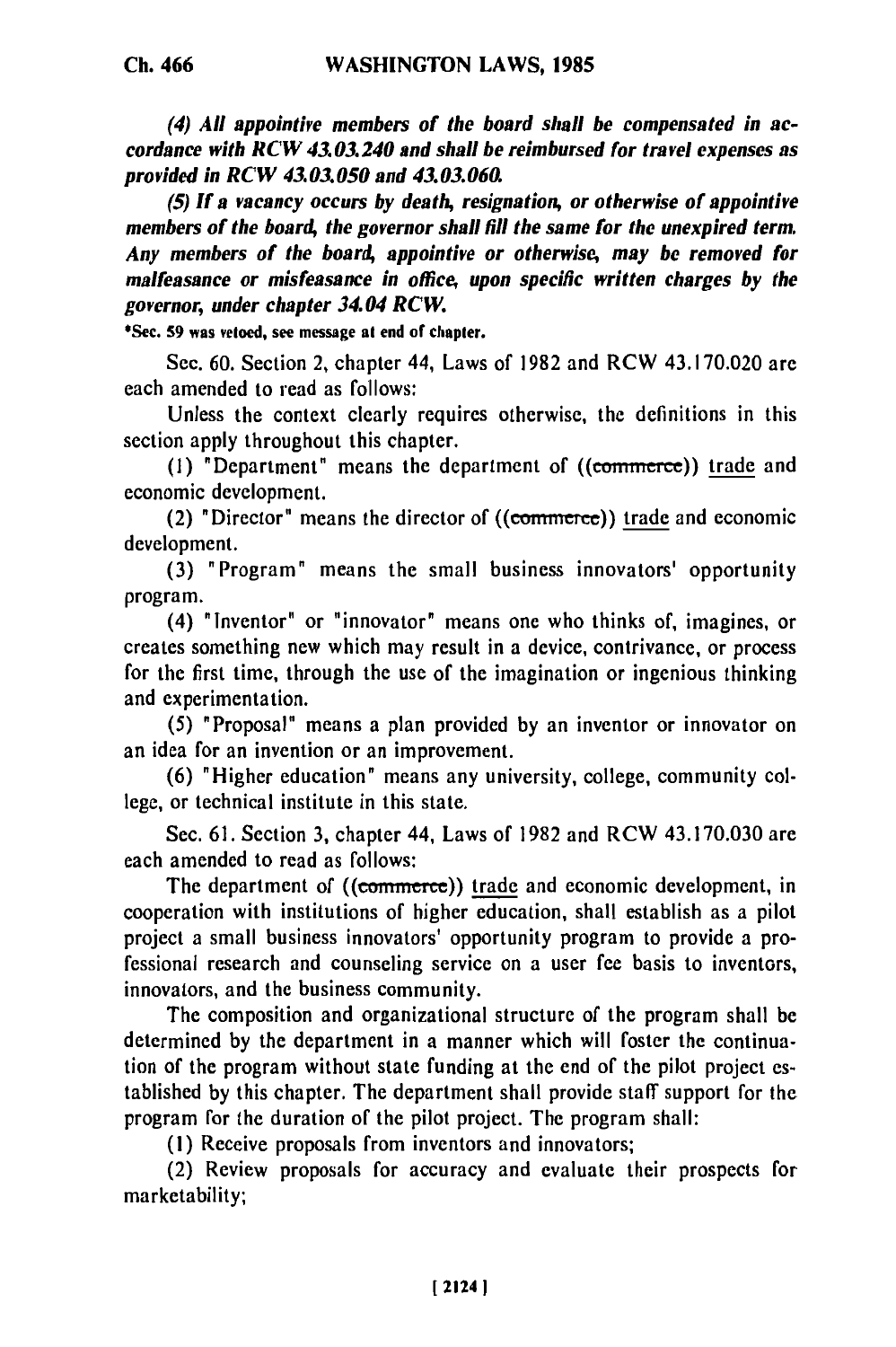**(3)** Cooperate with institutions of higher education to evaluate proposals for marketability, suitability for patent rights, and for the provision of professional research and counseling;

(4) Provide assistance to the innovators and inventors as appropriate; and

**(5)** Have the power to receive funds, contract with institutions of higher education, and carry out such other duties as are deemed necessary to implement this chapter.

The user fee shall be set **by** the director in an amount which is designed to recover the cost of the services provided.

Sec. **62.** Section **7,** chapter **282,** Laws of 1984 and RCW **43.175.010** are each amended to read as follows:

**(1)** There is established the small business improvement council to consist of at least fifteen but not more than thirty members to be appointed **by** the governor. In making the appointments, the governor shall consider the recommendations of business organizations and persons operating small businesses. At least fifteen percent of the members of the council shall be women or members of minority groups, and at least one member of the council shall represent agribusiness concerns. Members of the small business improvement council shall be appointed for terms of four years, but the governor may modify the terms of the initial members as necessary to achieve staggered terms.

(2) Members of the small business improvement council shall not be compensated or be reimbursed for travel expenses as provided in RCW 43- **.03.050** and 43.03.060.

(3) The department of ((commerce)) trade and economic development or its successor agency shall provide staff support and administrative assistance to the council.

Sec. **63.** Section **8,** chapter **282,** Laws of 1984 and RCW **43.175.020** are each amended to read as follows:

The small business improvement council shall seek to identify regulatory, administrative, and legislative proposals that will improve the entrepreneurial environment for small businesses. In consultation with the department of ((commerce)) trade and economic development and the appropriate standing committees of the senate and house of representatives, the small business improvement council shall submit its proposals to the governor and the legislature prior to the convening of each regular session of the legislature. ((The proposals shall include the recommendations of the **council's subcommittees established under section 9 of this act.))** 

Sec. 64. Section 5, chapter 20, Laws of 1983 1st ex. sess. and RCW 43.210.050 are each amended to read as follows:

The export assistance center formed under RCW 43.210.020 and 43- .210.030 is eligible to receive consideration for a contract under this chapter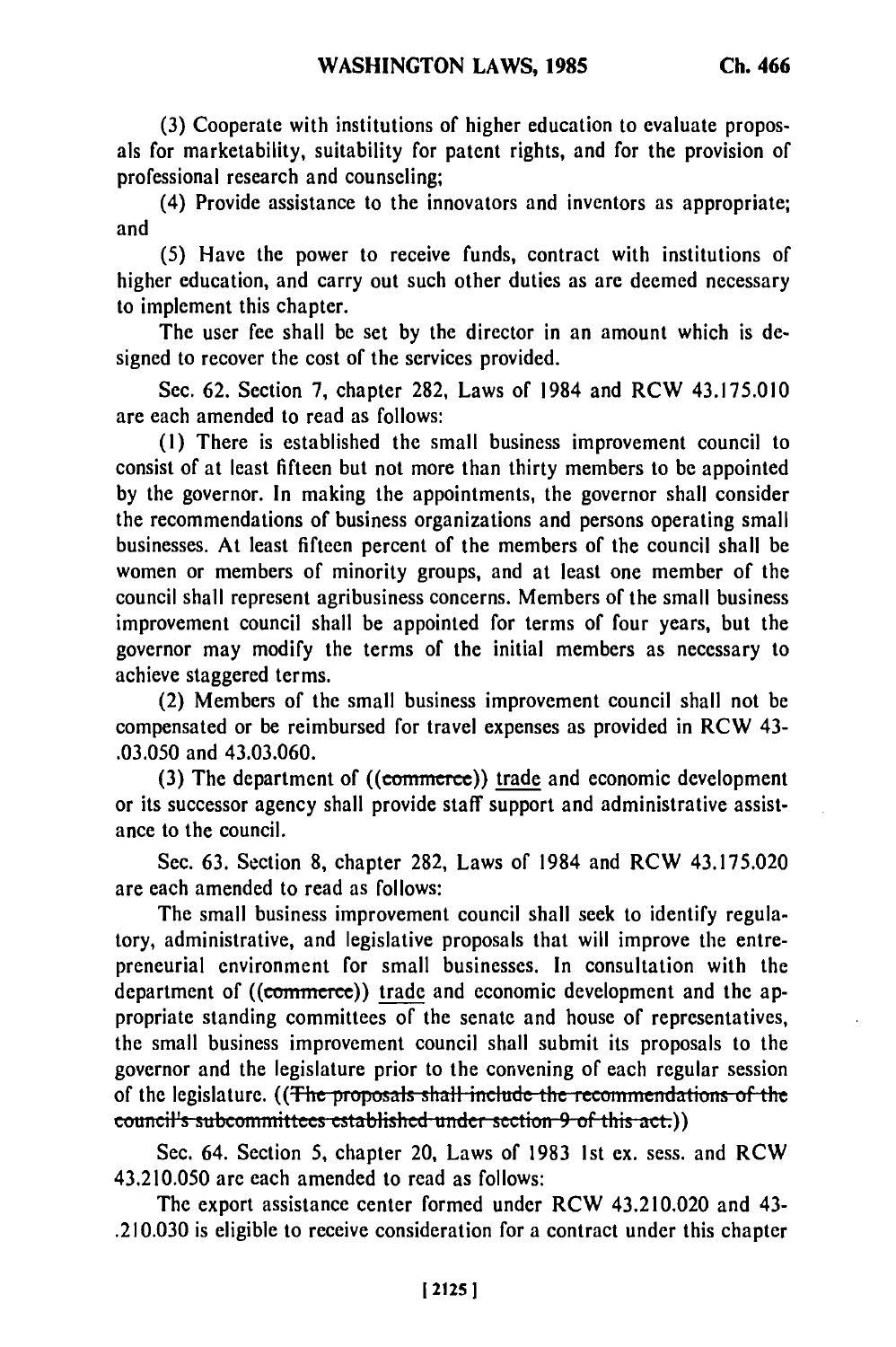from the department of ((commerce)) trade and economic development or its statutory successor. The contract shall require the center to provide export assistance services and may not have a duration of longer than two years. ((The center, including its branch, for the biennium ending June 30, **1985, may not have more than one contract with the department of com**merce and economic development or its statutory successor.))

Sec. **65.** Section **6,** chapter 20, Laws of **1983 Ist** ex. sess. and RCW 43.210.060 are each amended to read as follows:

The department of ((commerce)) trade and economic development or its statutory successor shall adopt rules under chapter 34.04 RCW as necessary to carry out the purposes of this chapter.

Sec. **66.** Section **3,** chapter 43, Laws of **1982** as amended **by** section **18,** chapter **6,** Laws of **1985** and RCW **50.38.030** are each amended to read as **follows:**

The employment security department shall consult with the following agencies prior to the issuance of the state occupational forecast:

- **(I)** Office of financial management;
- (2) Department of ((commerce)) trade and economic development;
- **(3)** Department of labor and industries;
- (4) State board for community college education;
- **(5)** Superintendent of public instruction;
- **(6)** Department of social and health services;
- **(7)** Department of community development;
- **(8)** Commission for vocational education; and

**(9)** Other state and local agencies as deemed appropriate **by** the commissioner of the employment security department.

These agencies shall cooperate with the employment security department, submitting information relevant to the generation of occupational forecasts.

Sec. **67.** Section **I,** chapter **16,** Laws of **1980** and RCW **67.16.100** are each amended to read as follows:

In addition to the license fees required **by** this chapter, the licensee shall pay to the commission the percentages of the gross receipts of all parimutuel machines at each race meet in accordance with RCW **67.16.105,** which sums shall be paid daily to the commission.

**All** sums paid to the commission, together with all sums collected for license fees under the provisions of this chapter, shall be disposed of **by** the commission as follows: Twenty percent thereof shall **be** retained **by** the commission for the payment of the salaries of its members, secretary, clerical, office, and other help and all expenses incurred in carrying out the provisions of this chapter. No salary, wages, expenses, or compensation of any kind shall be paid **by** the state in connection with the work of the commission. **Of** the remaining eighty percent, forty-seven percent shall, on the next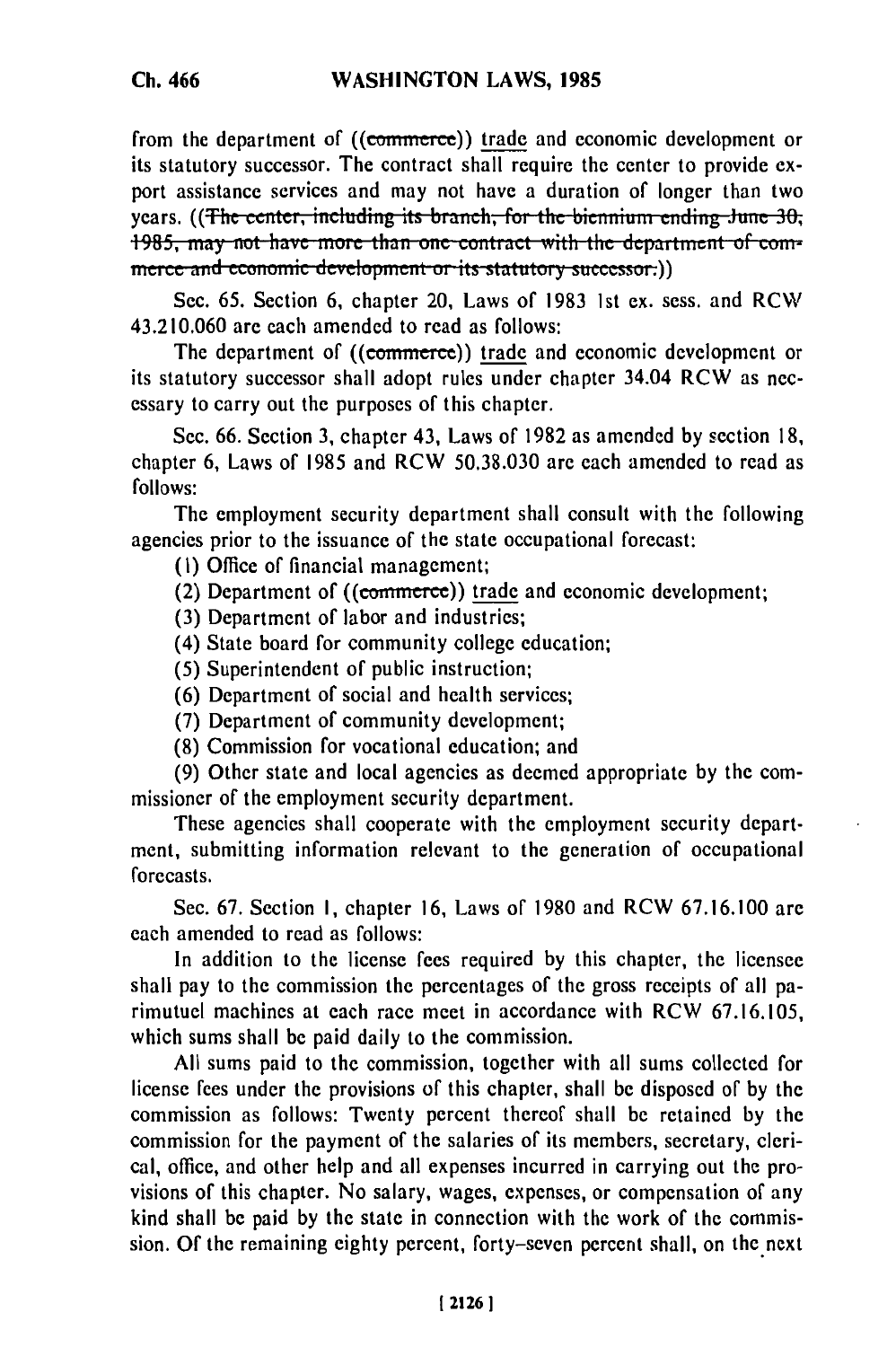business day following the receipt thereof, be paid to the state treasurer to be deposited in the general fund, and three percent shall, on the next business day following the receipt thereof, be paid to the state treasurer, who is hereby made ex officio treasurer of a fund to be known as the "state trade fair fund" which shall be maintained as a separate and independent fund, and made available to the director of ((commerce)) trade and economic development for the sole purpose of assisting state trade fairs. The remaining thirty percent shall be paid to the state treasurer, who is hereby made ex officio treasurer of a fund to be known as the "fair fund," which shall be maintained as a separate and independent fund outside of the state treasury, and made available to the director of agriculture for the sole purpose of assisting fairs in the manner provided in Title 15 RCW. Any moneys collected or paid to the commission under the terms of this chapter and not expended at the close of the fiscal biennium shall be paid to the state treasurer and be placed in the general fund. The commission may, with the approval of the office of financial management, retain any sum required for working capital.

Sec. 68. Section **1,** chapter 27, Laws of 1982 1st ex. sess. and RCW 67.34.010 are each amended to read as follows:

The legislature recognizes that:

**(1)** Interest in outdoor recreation has been steadily increasing, and that the facilities that now exist are inadequate to meet the growing demands of the people of Washington and the out-of-state tourist trade;

(2) The state is becoming a popular winter recreation area and has not fully developed its winter tourism industry adequately to respond to the increasing demand, as has been successfully done in the mountain states, Idaho, and British Columbia;

(3) The state of Washington presently has a flourishing winter recreation industry which adds more than twenty-five thousand new skiers each year. Far greater potential exists for year-round resort development which should include an emphasis on all winter recreation activities. Expansion of the winter recreation industry will attract tourist trade from other states and countries and will have a substantial positive impact on both the state and national economies; and

(4) The economic well-being of the state will be improved upon the introduction of new industry to provide employment, income to the state, and revenue for government.

The legislature recognizes the need to identify areas appropriate for recreational development on state lands or on federal lands which can be exchanged for state lands under state and federal laws.

Therefore, the legislature hereby establishes the Washington state winter recreation commission which shall be composed as follows: Two members of the senate appointed by the president of the senate, including one member from each caucus; two members of the house of representatives appointed by the speaker of the house of representatives, including one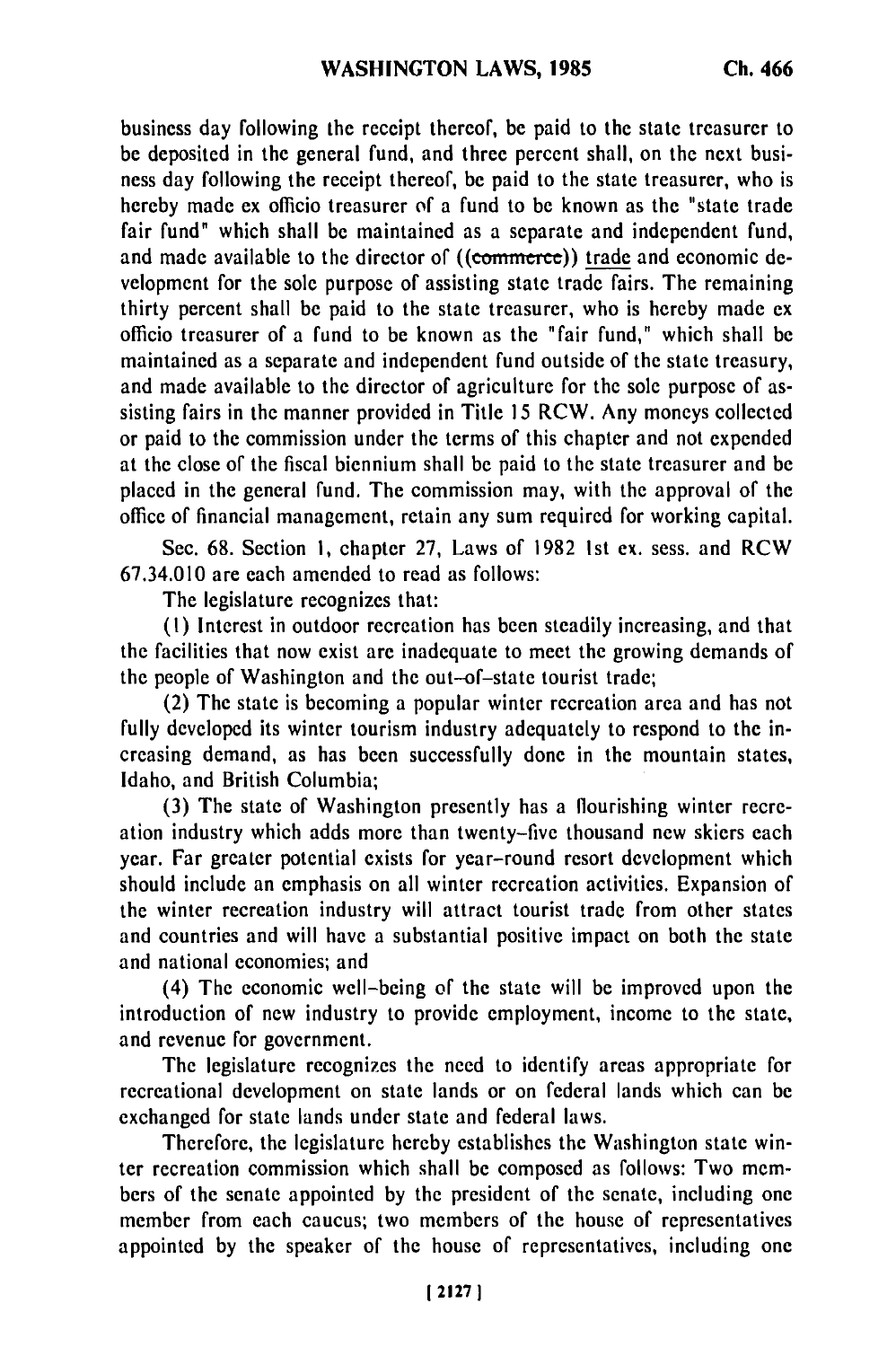member from each caucus; one representative to be appointed by the governor from each of the following state departments: The parks and recreation commission, department of ((commerce)) trade and economic development, and department of natural resources; two representatives of industry appointed by the governor; two representatives of the environmental community appointed by the governor; one representative of cities appointed by the governor; and one representative of counties appointed by the governor. The commission shall choose one of its legislative members as chair.

Commission members and legislative staff shall be reimbursed for travel expenses under RCW 43.03.050 and 43.03.060. Members of the legislature serving on the commission shall be reimbursed for travel expenses under RCW 44.04.120.

Sec. 69. Section 6, chapter 41, Laws of 1975-'76 2nd ex. sess. and RCW 70.95.265 are each amended to read as follows:

The department shall work closely with the department of ((commerce)) trade and economic development, the department of general administration, and with other state departments and agencies, the Washington state association of counties, the association of Washington cities, and business associations, to carry out the objectives and purposes of this 1976 amendatory act.

Sec. 70. Section 3, chapter 137, Laws of 1974 ex. sess. as last amended by section 108, chapter 287, Laws of 1984 and RCW 76.09.030 are each amended to read as follows:

(I) There is hereby created the forest practices board of the state of Washington as an agency of state government consisting of members as follows:

(a) The commissioner of public lands or his designee;

(b) The director of the department of ((commerce)) trade and economic development or his designee;

(c) The director of the department of agriculture or his designee;

(d) The director of the department of ecology or his designee;

(e) An elected member of a county legislative authority appointed by the governor: PROVIDED, That such member's service on the board shall be conditioned on his continued service as an elected county official; and

(f) Six members of the general public appointed by the governor, one of whom shall be an owner of not more than five hundred acres of forest land, and one of whom shall be an independent logging contractor.

(2) The members of the initial board appointed by the governor shall be appointed so that the term of one member shall expire December 31, 1975, the term of one member shall expire December 31, 1976, the term of one member shall expire December 31, 1977, the terms of two members shall expire December 31, 1978, and the terms of two members shall expire December 31, 1979. Thereafter, each member shall be appointed for a term of four years. Vacancies on the board shall be filled in the same manner as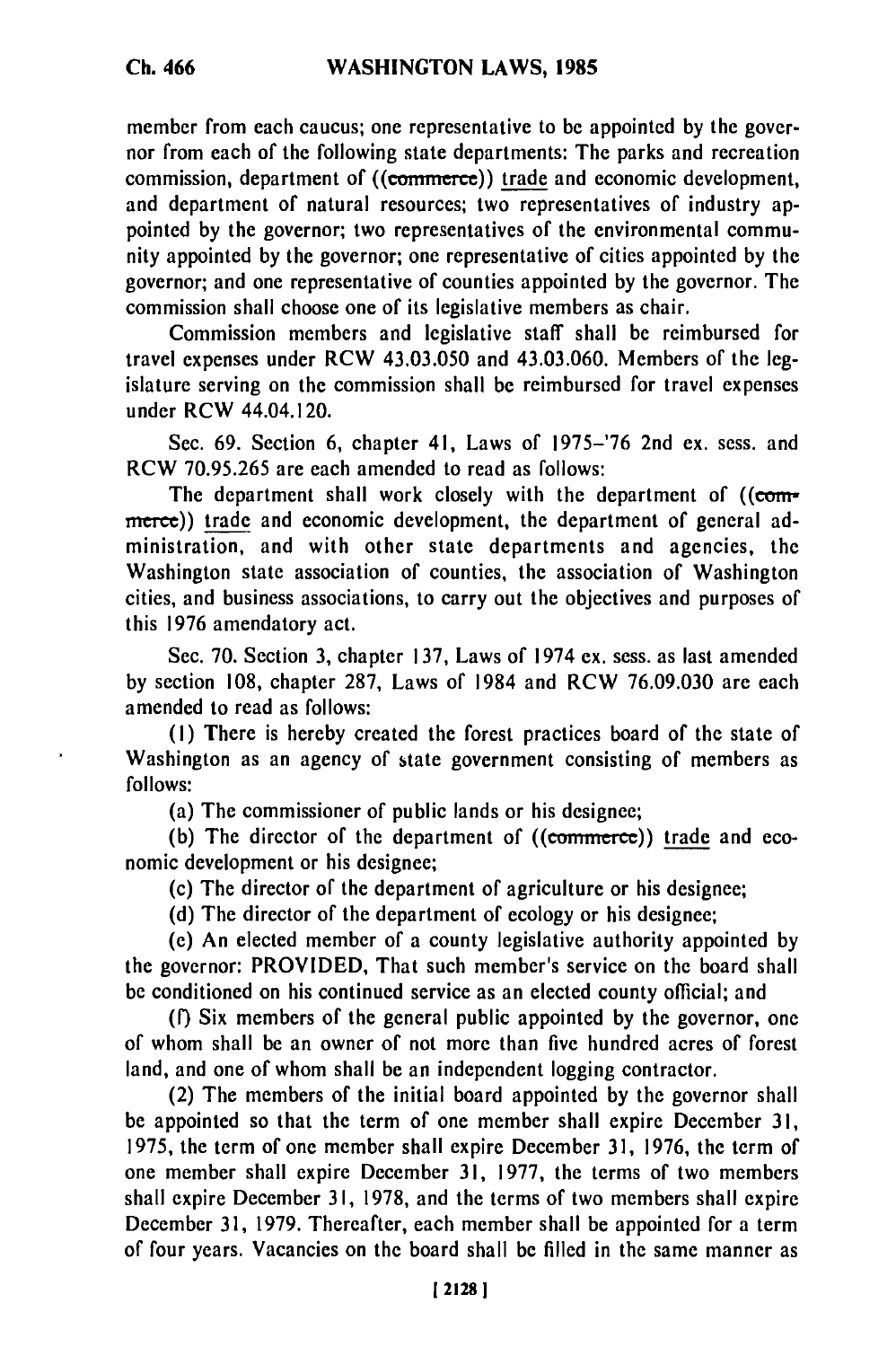the original appointments. Each member of the board shall continue in office until his successor is appointed and qualified. The commissioner of public lands or his designee shall be the chairman of the board.

(3) The board shall meet at such times and places as shall be designated by the chairman or upon the written request of the majority of the board. The principal office of the board shall be at the state capital.

(4) Members of the board, except public employees and elected officials, shall be compensated in accordance with RCW 43.03.240 and in addition they shall be entitled to reimbursement for travel expenses incurred in the performance of their duties as provided in RCW 43.03.050 and 43.03.060.

(5) The board may employ such clerical help and staff pursuant to chapter 41.06 RCW as is necessary to carry out its duties.

Sec. 71. Section 151, chapter 7, Laws of 1985 RCW 80.50.030 are each amended to read as follows:

**(1)** There is created and established the energy facility site evaluation council.

(2) The chairman of the council shall be appointed by the governor with the advice and consent of the senate, shall have a vote on matters before the council, shall serve for a term coextensive with the term of the governor, and is removable for cause. The chairman may designate a member of the council to serve as acting chairman in the event of the chairman's absence. The salary of the chairman shall be determined under RCW 43- .03.040. The chairman is a "state employee" for the purposes of chapter 42.18 RCW.

(3) The council shall consist of the directors, administrators, or their designees, of the following departments, agencies, commissions, and committees or their statutory successors:

(a) Department of ecology;

(b) Department of fisheries;

(c) Department of game;

(d) Department of parks and recreation;

(e) Department of social and health services;

(f) State energy office;

(g) Department of  $((**commerce**))$  trade and economic development;

(h) Utilities and transportation commission;

(i) Office of financial management;

(j) Department of natural resources;

(k) Department of community development;

**(1)** Department of emergency management;

(m) Department of agriculture;

(n) Department of transportation.

(4) The appropriate county legislative authority of every county wherein an application for a proposed site is filed shall appoint a member or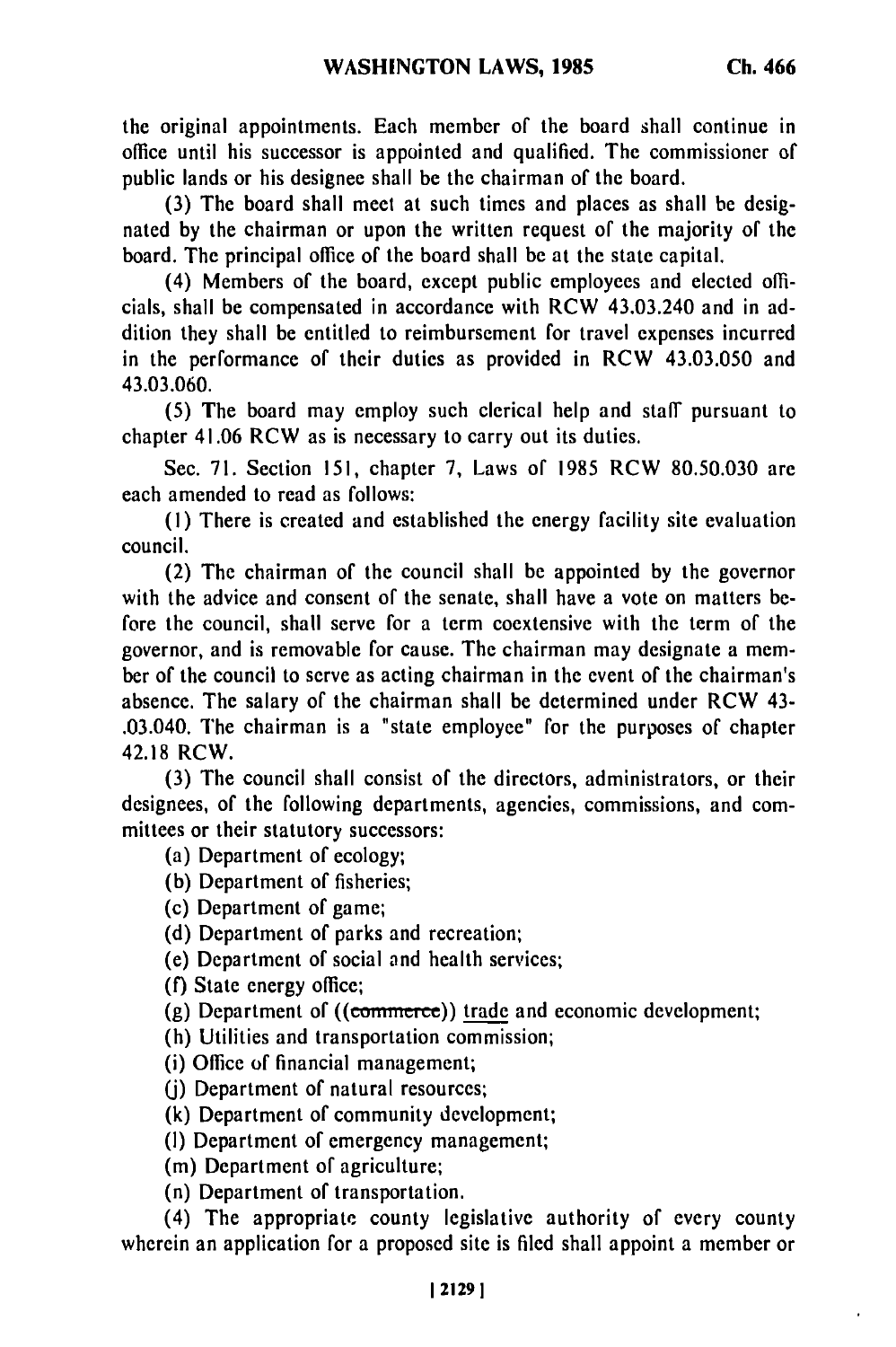designee as a voting member to the council. The member or designee so appointed shall sit with the council only at such times as the council considers the proposed site for the county which he represents, and such member or designee shall serve until there has been a final acceptance or rejection of the proposed site;

(5) The city legislative authority of every city within whose corporate limits an energy plant is proposed to be located shall appoint a member or designee as a voting member to the council. The member or designee so appointed shall sit with the council only at such times as the council considers the proposed site for the city which he represents, and such member or designee shall serve until there has been a final acceptance or rejection of the proposed site.

(6) For any port district wherein an application for a proposed port facility is filed subject to this chapter, the port district shall appoint a member or designee as a nonvoting member to the council. The member or designee so appointed shall sit with the council only at such times as the council considers the proposed site for the port district which he represents, and such member or designee shall serve until there has been a final acceptance or rejection of the proposed site. The provisions of this subsection shall not apply if the port district is the applicant, either singly or in partnership or association with any other person.

Sec. 72. Section 12, chapter 175, Laws of 1984 and RCW 43.131.315 are each amended to read as follows:

The ((honorary commercial attache)) Washington ambassador program shall be reviewed under the process provided in chapter 43.131 RCW before December 1, ((<del>1985</del>)) 1987. Unless extended by law, the program shall be terminated on June 30,  $((1986))$  1988.

Sec. **73.** Section 13, chapter 175, Laws of 1984 and RCW 43.131.316 are each amended to read as follows:

The following acts or parts of acts, as now existing or hereafter amended, arc each repealed, effective June 30,  $((1987))$  1989:

(1) Section **1,** chapter 175, Laws of 1984, section 24 of this 1985 act and RCW 43.31.373:

(2) Section 2, chapter 175, Laws of 1984, section 25 of this 1985 act and RCW 43.31.375;

(3) Section 3, chapter 175, Laws of 1984, section 26 of this 1985 act and RCW **43.3** 1.377;

(4) Section 4, chapter 175, Laws of 1984, section 27 of this 1985 act and RCW 43.3 1.379;

(5) Section 5, chapter 175, Laws of 1984, section 28 of this 1985 act and RCW 43.31.381;

(6) Section 6, chapter 175, Laws of 1984, section 29 of this 1985 act and RCW 43.31.383;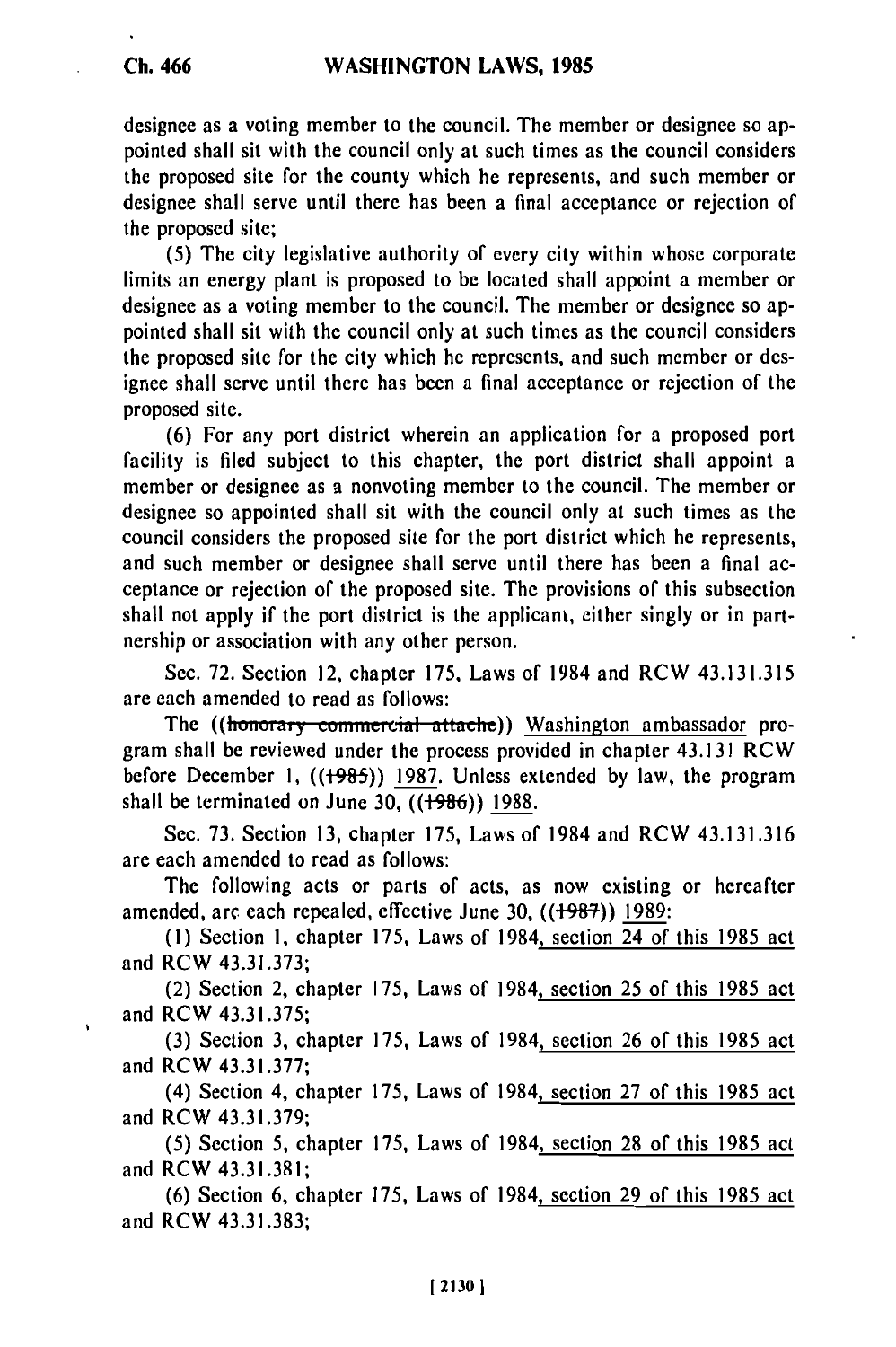**(7)** Section **7,** chapter 175, Laws of 1984, section **30** of this 1985 act and RCW 43.31.385; ((and))

**(8)** Section **8,** chapter **175,** Laws of 1984, section **31** of this 1985 act and RCW **43.31.387;** and

**(9)** Section **32** of this 1985 act and RCW 43.31.-.

NEW SECTION. Sec. 74. RCW 43.31.400, 43.31.405, 43.31.410, 43- .31.415, and 43.31.420 are recodified as sections in chapter 43.21F RCW.

NEW SECTION. Sec. **75.** RCW 43.31.500 43.31.510 43.31.520 43- .31.525 43.31.530 43.31.540 **43.31.550** 43.31.560 **43.31.570 43.31.580** 43- .31.590 43.31.620 43.31.630 43.31.640 43.31.660 **43.31.670 43.31.680** 43.31.690 43.31.700 **43.31.710** 43.31.720 **43.31.730** 43.31.740 43.31.750 **43.31.760 43.31.770,** and **43.31.865** are each decodified.

NEW SECTION. Sec. **76.** The following acts or parts of acts **are** each repealed:

**(1)** Section 43.3 1.010, chapter **8,** Laws of 1965 and RCW 43.3 1.010;

(2) Section 43.31.020, chapter **8,** Laws of 1965 and RCW 43.31.020;

**(3)** Section 43.31.030, chapter **8,** Laws of 1965 and RCW 43.31.030;

(4) Section 43.31.040, chapter **8,** Laws of 1965, section 2, chapter **10,** Laws of 1965, section 2, chapter 221, Laws of 1967, section 6, chapter **70,** Laws of 1977 ex. sess., section **13,** chapter 295, Laws of 1981 and RCW 43.31.040;

(5) Section 43.31.050, chapter **8,** Laws of 1965, section **53,** chapter 75, Laws of 1977 and RCW 43.31.050;

(6) Section 43.31.060, chapter **8,** Laws of 1965 and RCW 43.31.060;

**(7)** Section 43.31.070, chapter **8,** Laws of 1965 and RCW 43.31.070;

**(8)** Section **43.31.080,** chapter **8,** Laws of 1965 and RCW 43.31.080;

(9) Section 43.31.110, chapter **8,** Laws of 1965, section 109, chapter 34, Laws of 1975-'76 2nd ex. sess. and RCW 43.31.110;

(10) Section 43.31.120, chapter **8,** Laws of 1965 and RCW 43.31.120;

**(11)** Section 43.31.140, chapter **8,** Laws **o~f** 1965 and RCW 43.31.140;

(12) Section 43.31.150, chapter **8,** Laws of 1965 and RCW 43.31.150;

(13) Section 43.31.160, chapter **8,** Laws of 1965, section 54, chapter **75,** Laws of 1977 and RCW 43.31.160;

(14) Section 43.31.170, chapter **8,** Laws of 1965 and RCW 43.31.170;

(1 5) Section 43.3 **1.** 180, chapter 8, Laws of 1965 and RCW 43.31.180;

(16) Section 1, chapter 221, Laws of 1967 and RCW 43.31.350;

(17) Section **3,** chapter 221, Laws of 1967 and RCW **43.31.360;**

(18) Section 4, chapter 221, Laws of 1967, section **9,** chapter 175, Laws of 1984 and RCW **43.31.370;**

(19) Section **1,** chapter 93, Laws of 1972 ex. sess. and RCW 43.31- **.83** 1;

(20) Section 10, chapter 148, Laws of 1965 and RCW 43.31.860;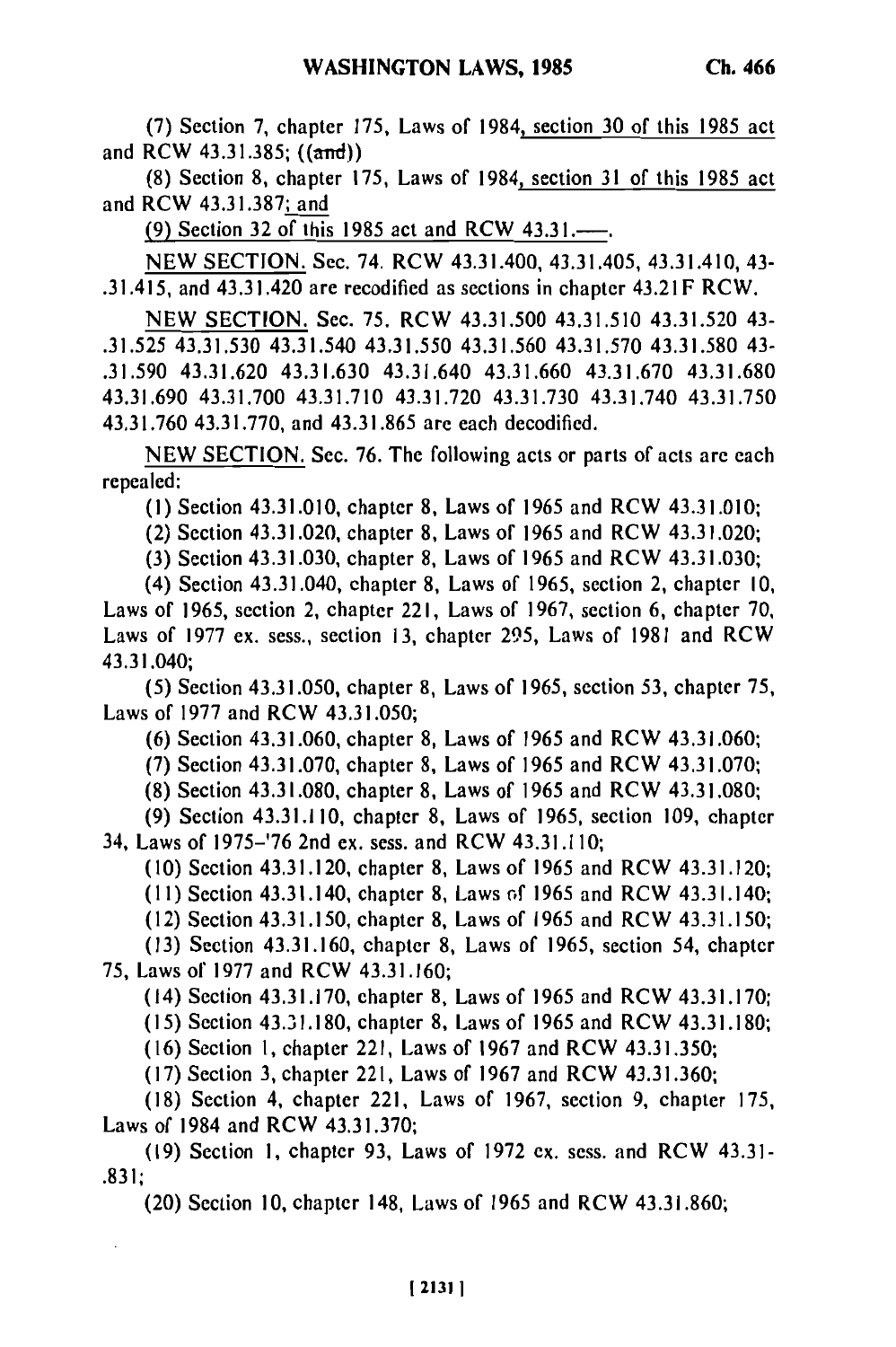(21) Section **1,** chapter 68, Laws of 1975-'76 2nd ex. sess. and RCW 43.31.870; (22) Section 2, chapter 68, Laws of 1975-'76 2nd ex. sess. and RCW 43.31.875; (23) Section 3, chapter 68, Laws of 1975-'76 2nd ex. sess., section 46, chapter 7, Laws of 1984 and RCW 43.31.880; (24) Section 4, chapter 68, Laws of 1975-'76 2nd ex. sess. and RCW 43.31.885; (25) Section 5, chapter 68, Laws of 1975-'76 2nd ex. sess. and RCW 43.31.890; (26) Section 6, chapter 68, Laws of 1975-'76 2nd ex. sess. and RCW 43.31.895; (27) Section 7, chapter 68, Laws of 1975-'76 2nd ex. sess. and RCW 43.31.900; (28) Section 8, cnapter 68, Laws of 1975-'76 2nd ex. sess. and RCW 43.31.910; (29) Section 1, chapter 70, Laws of 1977 ex. sess. and RCW 43.31- .915; (30) Section 2, chapter 70, Laws of 1977 ex. sess. and RCW 43.31- .920; (31) Section 3, chapter 70, Laws of 1977 ex. sess., section 9, chapter 6, Laws of 1982 and RCW 43.31.925; (32) Section 4, chapter 70, Laws of 1977 ex. sess. and RCW 43.31- .930; (33) Section 5, chapter 70, Laws of 1977 ex. sess. and RCW 43.31- .935; (34) Section 2, chapter 197, Laws of 1979 ex. sess. and RCW 43.31- .940; (35) Section 3, chapter 197, Laws of 1979 ex. sess. and RCW 43.31- .942; (36) Section 4, chapter 197, Laws of 1979 ex. sess. and RCW 43.31- .944; (37) Section 5, chapter 197, Laws of 1979 ex. sess. and RCW 43.31- .946; (38) Section 6, chapter 197, Laws of 1979 ex. sess. and RCW 43.31- .948; (39) Section **1,** chapter 176, Laws of 1984 and RCW 43.3 **B.010;** (40) Section 2, chapter 176, Laws of 1984 and RCW 43.31 B.020; (41) Section 3, chapter 176, Laws of 1984 and RCW 43.3 B.030; (42) Section 4, chapter 176, Laws of 1984 and RCW 43.31 B.040; (43) Section 5, chapter 176, Laws of 1984 and RCW 43.31 B.050; (44) Section 8, chapter 176, Laws of 1984 and RCW 43.3 B.900; (45) Section 2, chapter 197, Laws of 1983 and RCW 43.131.257; (46) Section 28, chapter 197, Laws of 1983 and RCW 43.131.258;

 $\mathbf{L}$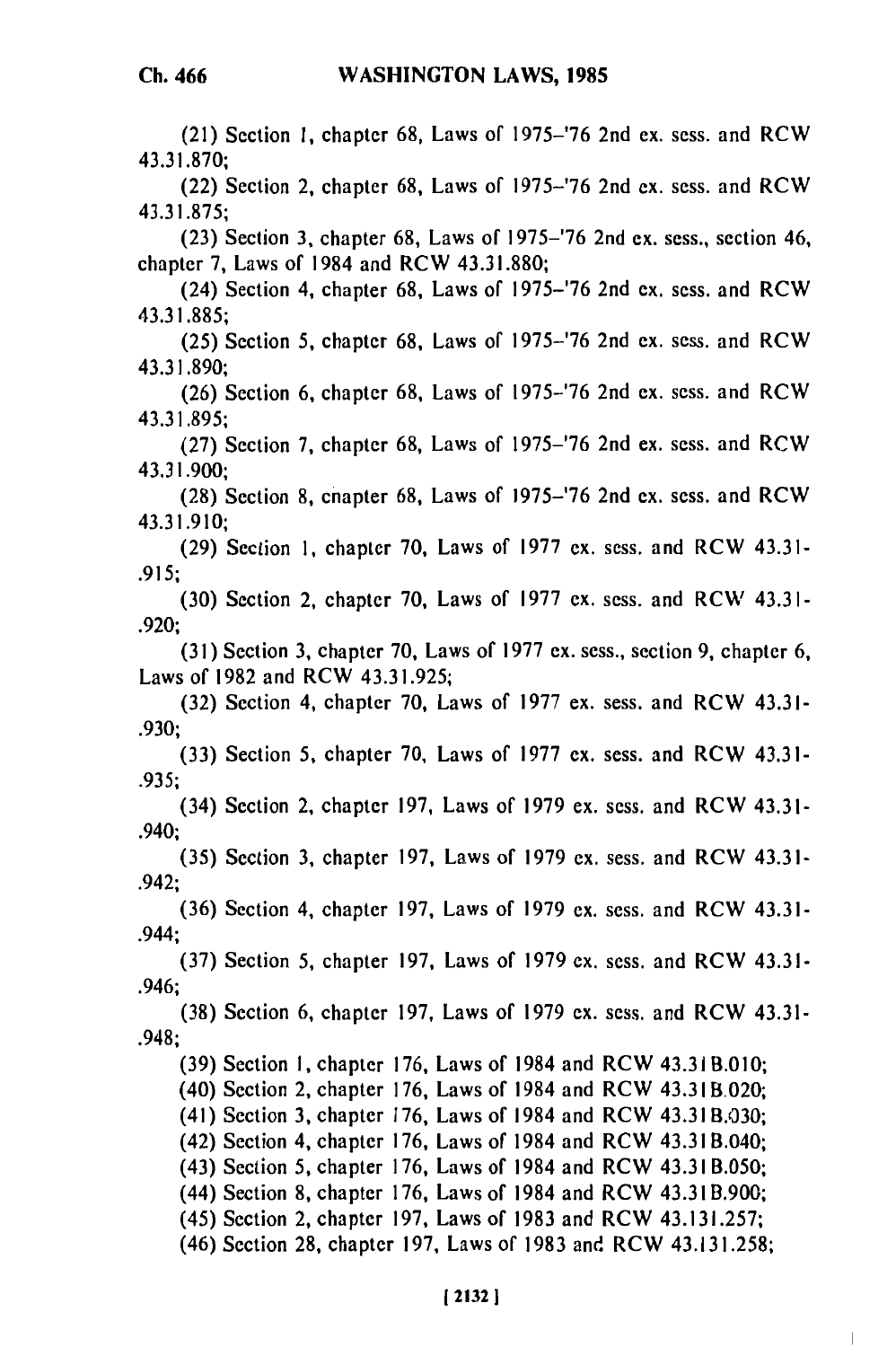(47) Section 9, chapter 176, Laws of 1984 and RCW 43.131.317; and

(48) Section 10, chapter 176, Laws of 1984 and RCW 43.131.318.

NEW SECTION. Sec. 77. As used in this act, section headings constitute no part of the law.

NEW SECTION. Sec. 78. Sections 1 through 14, 16 through 18, and 32 of this act are added to chapter 43.31 RCW.

*\*NEW* **SECTION.** *Sec. 79. There is hereby created the forest products market development task force. The task force shall consist of the commissioner of public lands, the director of trade, and economic development, two members of the senate, one from each major political party to be appointed by the president of the senate, two members of the house of representatives, one from each major political party to be appointed by the speaker of the house of representatives, a representative of the University of Washington center for international trade for forest products, and fourteen members appointed by the governor including at least one member from each of the following forest product sectors: Log exports, manufactured wood products, pulp and paper, and hardwood mills. Also included shall be a representative of the port districts and other persons who have expertise in forest product trade export, financing, and marketing matters. The task force shall include at least one member from each congressional district in the state. Appointments under this section shall be made within twenty-one days after the effective date of this act. Task force members shall be reimbursed for travel expenses under RCW 43.03.050 and 43.03.060, except legislative members shall be reimbursed under RCW 44.04.120.*

*The commissioner of public lands shall temporarily chair the task force until such time as the group organizes and selects a permanent chair. The task force shall be staffed by the department of natural resources and the department of trade and economic development. The task force may hold meetings at least once a month or when determined advisable by the committee. The initial meeting of the task force shall be held within forty-five days after the effective date of this act.*

**\*Sec. 79** was vetoed, see message at end or chapter.

**\*NEW SECTION.** Sec. **80.** *The purposes of the forest products market development task force are:*

*(1) To identify foreign and domestic trade and market-related problems affecting the state of Washington's forest products industry,*

*(2) To identify strategies that could be employed which would improve the state's forest products industry's competitive position in domestic and international markets;*

*(3) To provide coordination of present efforts by state agencies, institutions, and the forest products industry to minimize the effects of trade barriers;*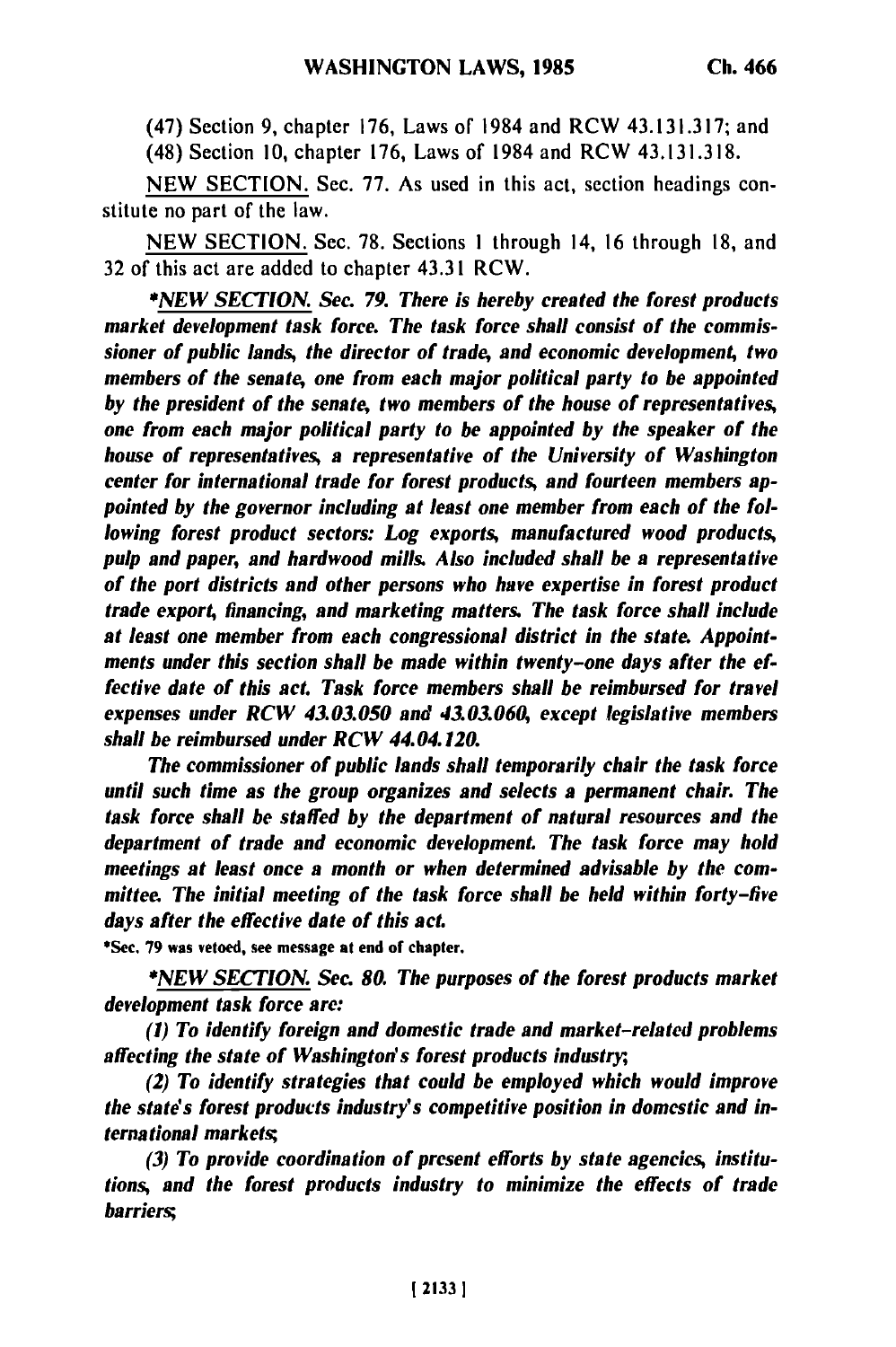*(4) To consult with national institutions and industry organizations and the state's congressional delegation regarding federal initiatives which affect the competitive position of the state's forest products industry, and*

*(5) To identify and prioritize areas in which additional research is needed and to provide recommendations on the funding of high-priority programs.* \*Sec. **80** was vetoed, see message **at** end of chapter.

*\*NEW SECTION. Sec. 81. The forest products development task force shall:*

*(1) Issue a preliminary report by December 1, 1985, to the legislature and to the state's congressional delegation which includes recommendations for state and federal legislation, strategies, and a report on the trade status of forest products produced in the state, and*

*(2) Issue a final report by June 1, 1986, to the legislature and the state's congressional delegation with any additional recommendations and an outline of the activities and accomplishments of the task force.*

*The task force shall terminate on June 30, 1986, unless reactivated by the legislature after a determination of the task force's effectiveness.* **\*Sec. 81** was vetoed, see message at end of chapter.

*\*NEW SECTION. Sec. 82. A new section is added to chapter 43.31* **RCW** *to read as follows:*

*(1) The department of trade and economic development shall establish in international trade and investment information program. The program shall act as a centralized location for the assimilation and distribution of trade and investment information, including:*

*(a) Iniernational trade leads and potential trade opportunities which may assist Washington businesses in the export of their products and services;*

*(b) International investment leads and potential opportunities which may assist in attracting investments to Washington state;,*

*(c) A listing of trade-related organizations in Washington state providing background information on their location, services, and calendar of events. The list shall be developed and distributed in cooperation with participating organizations*

*(d) A listing of businesses in Washington state involved in international trade and of businesses that have the potential to engage in international trade with background information on their products and services;*

*(e) A listing of international trade shows and opportunities for participation by Washington state businesses;*

*(t) Information on trade tariffs, quotas, and other trade restrictions encountered by Washington products in major international markets;*

*(g) Export and import statistics which will assist the private and public sector in identifying economic trends and the cost-effectiveness of state trade and investment programs; and*

*(h) A state-wide industrial site inventory to assist in the location of businesses throughout the state including but not limited to information on*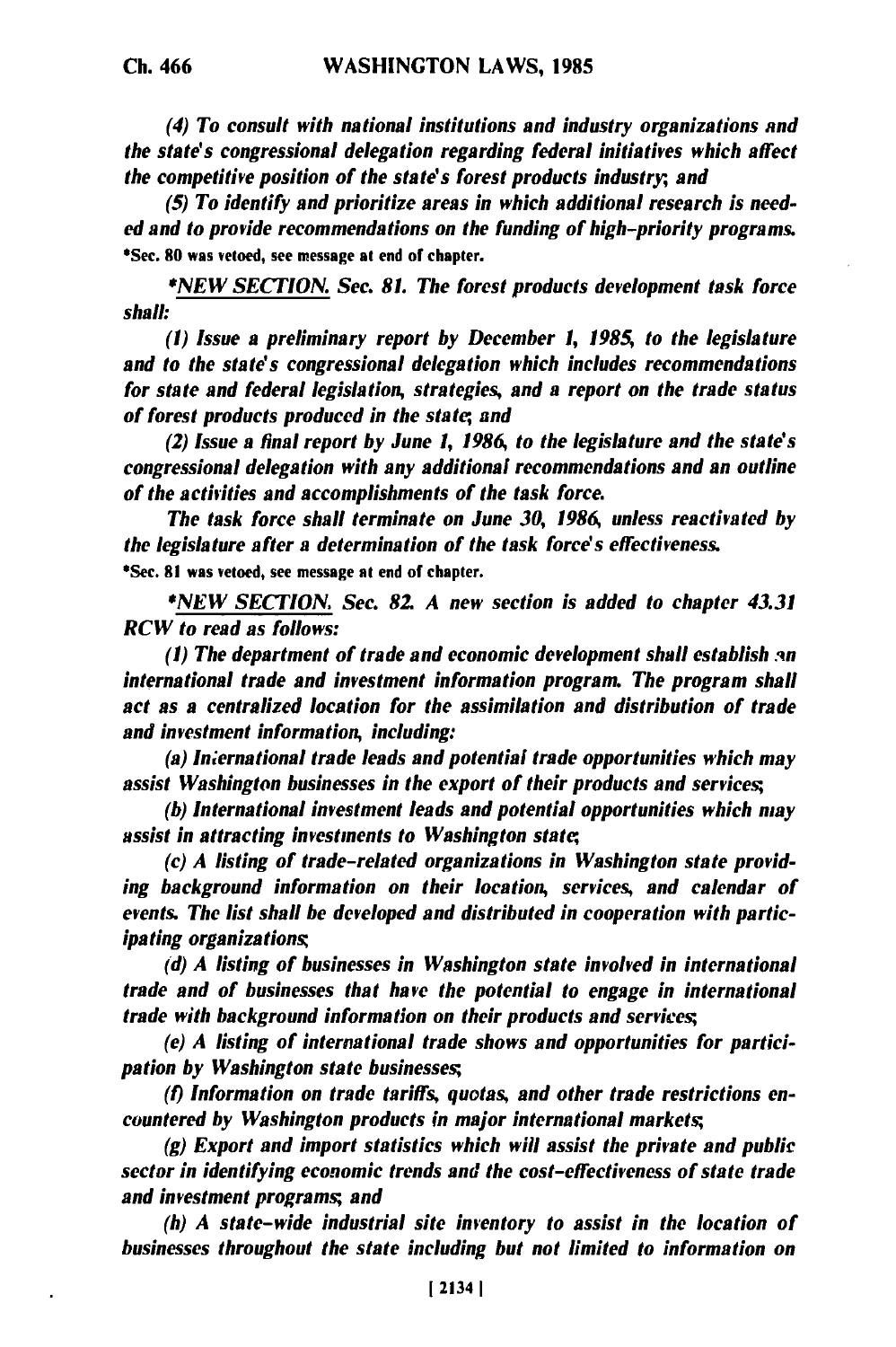÷

*site costs,* land *use requirements, proximity to labor markets, and the availability of transportation and utilities. The department of ecology and department of community development will, on request, assist the department in developing the industrial site inventory.*

*(2) State and local government agencies involved in international trade or investment shall on request assist the department in compiling and distributing the information outlined in this section.*

*(3) The department shall actively promote the distribution and use of the information listed in this section. The director shall report to the legislature annually by December 1, on the program's activities, the effectiveness of the program in promoting international trade and investment, and legislative recommendations concerning the program.*

\*Sec. **82** was vetued, see message at end of chapter.

*\*NEW SECTION. Sec. 83. To carry out section 82 of this act, the sum of forty-nine thousand five hundred dollars, or as much thereof as may* **be** *necessary, is appropriated to the department of trade and economic development from the general fund for the biennium ending* **June** *30, 1987.* **\*Se. 83** was vetoed, see message **at** end of chapter.

*\*NEW SECTION. Sac. 84. There is hereby created an advisory commission to the department of trade and economic development to be known as the tourism partnership commission. The commission shall be composed of nine members. The commission members shall include: (1) The director of the department of trade and economic development or the director's designee; (2) two members of the senate appointed by the president of the senate from different political parties; (3) two members of the house of representatives appointed by the speaker of the house of representatives from different political parties; and (4) four public members appointed by the governor. The governor shall designate the chairman of the commission.*

*The public members shall serve terms of three years.* **\*Sec.** 84 was vetoed, see message at end of chapter.

*\*NEW SECTION. Sec. 85. For purposes of sections 84 through 91 of this act:*

*(I) "Department" means the department of trade and economic development or its statutory successor.*

*(2) "Commission" means the tourism partnership commission.*

*(3) "Tourism partnership project" means projects determined by the commission to meet the criteria established by sections 86 and 87 of this act.* \*Sec. **85** was vetoed, see message **at** end of chapter.

*\*NEW SECTION. Sec.* **86.** *The tourism partnership commission has the following powers and duties:*

*(1) To assist the department in conducting studies on the feasibility, design, and benefits to the state of establishing one or more destination tourism attractions or state marketing facilities;*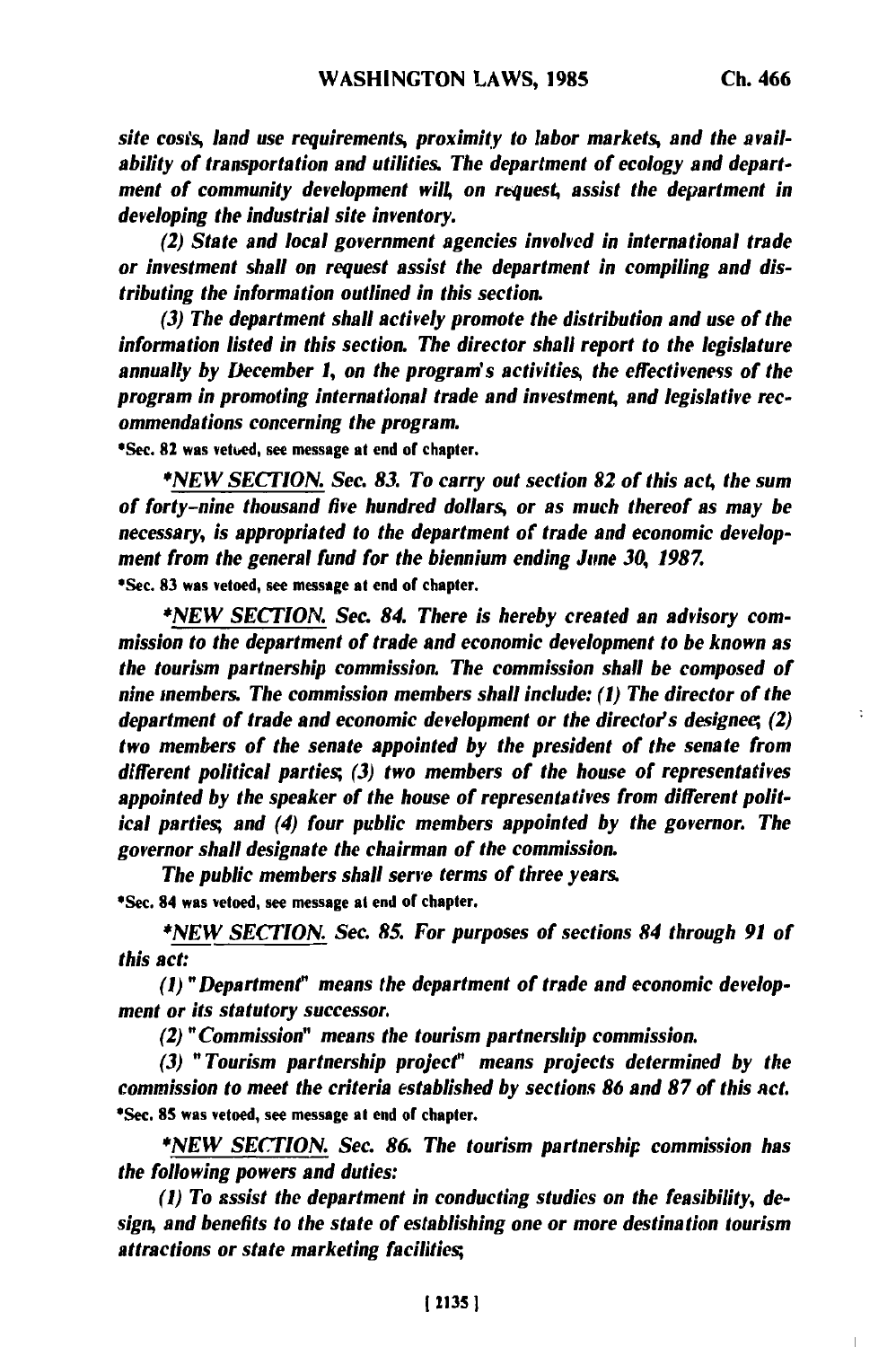*(2) To assist the department and sponsoring municipal or nonprofit corporations in assessing the feasibility of projects and in administering the planning, design, construction, rehabilitation, or acquisition of real property, facilities, artifacts, and equipment for feasible projects that have demonstrated:*

*(a) Sponsorship by a municipal corporation or nonprofit corporation that has qualified under section 501(cX3) of the federal internal revenue code,*

*(h) That at least fifty percent of the cost of the project has or can be raised from private or local government sources;*

*(c) That the project will increase state tax revenues enough to repay the state for its investment in the project; and*

**(d)** *That the project will be self-supporting once constructed;*

*(3) To assist the department in the development of a demonstration project that shall be monitored to assess its contribution to the economy of the state,*

*(4) To assist the department in evaluating the potential funding sources for qualifying projects;*

*(5) To advise the department in the adoption of rules in accordance with chapter 34.04 RCW governing the administration of the state funding of the tourism partnership projects. The rules shall specify that funding of tourism partnership projects may be administered by the local government participating in the project or by the department, with the advice of the commission, in cooperation with the affected municipal or nonprofit corporation, and*

*(6) To enter into contracts with the department as appropriate to carry out the powers and duties granted in sections 81 through 88 of this act.* \*Sec. **86** was vetoed, see message at end of chapter.

*\*NEW SECTION. See. 87. Projects that meet the criteria established by vection 86(2) of .Us act shall be known as qualifying tourism partnership projects The department, on the advice of the commission, may select for special consideration those qualifying tourism partnership projects that accomplish one or more of the following objectives:*

*(1) Develop tourism in depressed areas;*

*(2) Increase employment;,*

*(3) Attract new industry;*

*(4) Attract new out-of-state tourists;*

*(5) Encourage the redevelopment of economically depressed areas;*

*(6) Assist in educating citizens and visitors about the economic potential of the state,*

*(7) Highlight the heritage of the state in honor of the 1989 centennial,*

*(8) Honor and promote the future of the state, including Washington's role as the nation's gateway to the Pacific; or*

*(9) Assist in marketing the products of the state.*

**\*Sec. 87** was vetoed, see message at end of chapter.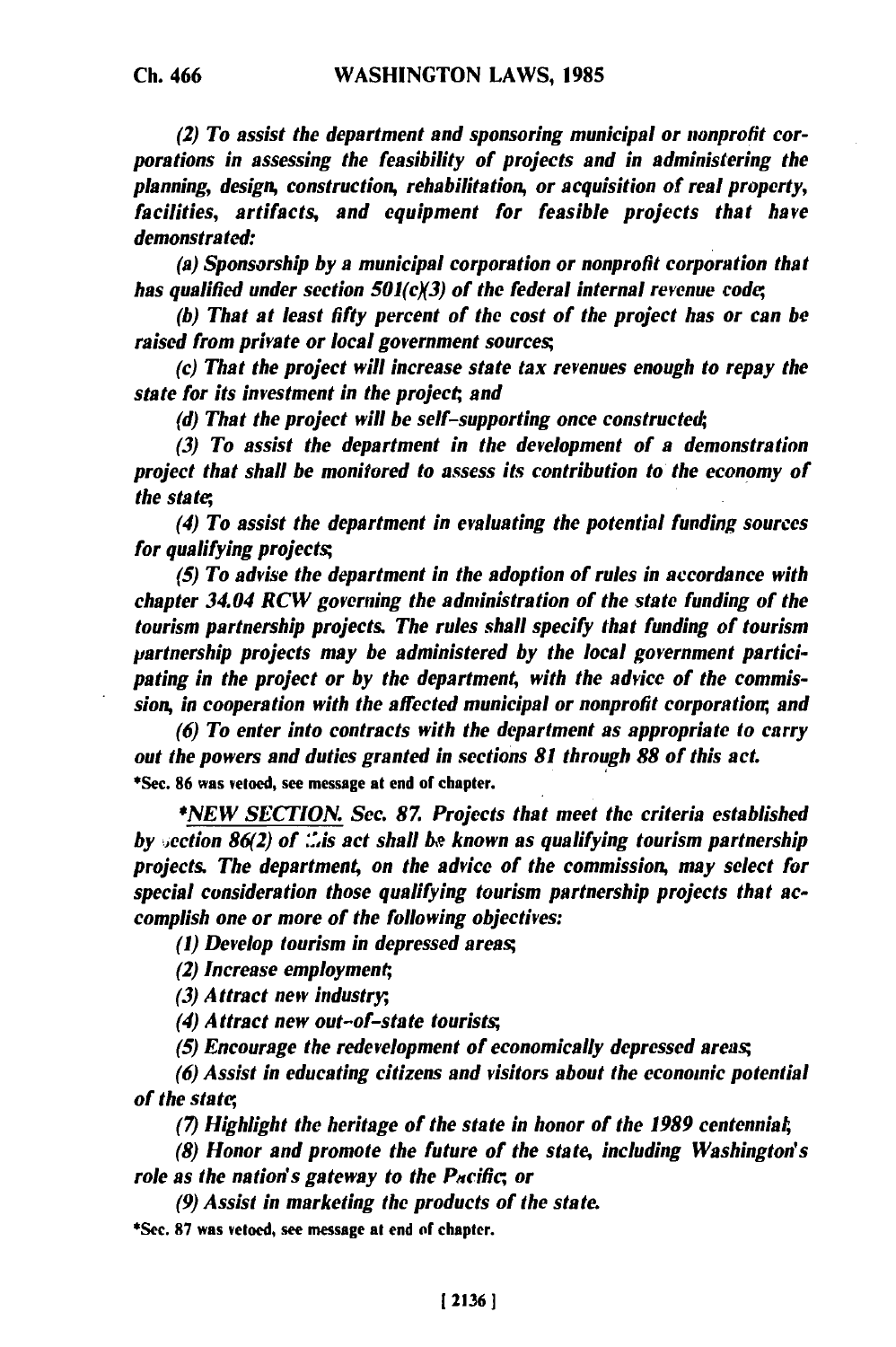**\*NEW SECTION.** Sec. **88.** *(1) The commission may employ such staff and administrative support as the commission deems appropriate for the administration of sections 84 through 91 of this act.*

*(2) The department shall make available to the commission additional staff and administrative support as it considers appropriate for tile commission to carry out the requirements of sections 84 through 91 of this act. In order to implement sections 84 through 91 of this act, the governor may designate other employees of any agency to assist the commission.* \*Sec. **88** was vetoed, see message at end of chapter.

*\*NEW SECTION. Sec. 89. The department and the commission shall carry out sections 84 through 91 of this act in cooperation with the private sector, sponsoring municipal or nonprofit corporations identified in section 86 of this act.*

**\*Sec. 89** was vetoed, see message **at** end of chapter.

*\*NEW SECTION. Sec. 90. On January I of each year, the commission shall report on its activities, the results of the demonstration project, and the results of its studies, including any recommendations and proposed legislation, to the director of the department, the secretary of the senate, and the chief clerk of the house of representatives. The commission may include within its recommendations proposed contracts relating to the acquisition of land or the construction of facilities.*

\*Sec. **90** was vetoed, see message at end of chapter.

*\*NEW SECTION. Sec. 91. The tourism development partnership capital fund is created in the custody of the department of trade and economic development.*

*(1) Moneys in the fund may be spent only for the purposes of sections 84 through 90 of this act. Disbursements from the fund shall be on authorization of the director of the department on the advice of the commission and with the approval of the legislative budget committee.*

*(2) Moneys may be deposited into the fund by legislative appropriation. The department may accept and expend moneys for the tourism development partnership capital fund from both public and private sources.* \*Sec. **91** was vetoed, see message at end of chapter.

*\*NEW SECTION. Sec. 92 Sections 84 through 91 and 94 of this act shall expire on December 31, 1990. Moneys remaining in the tourism development partnership capital fund on that date shall be deposited in the state general fund.*

\*Sec. **92** was vetoed, see message at end of chapter.

*\*NEW SECTION. Sec. 93. Sections 84 through 92 of this act are each added to chapter 43.31 RCW.*

\*Sec. **93** was vetoed, see message at end of chapter.

*\*NEW SECTION. Sec. 94. A new section is added to chapter 41.06 RCW to read as follows:*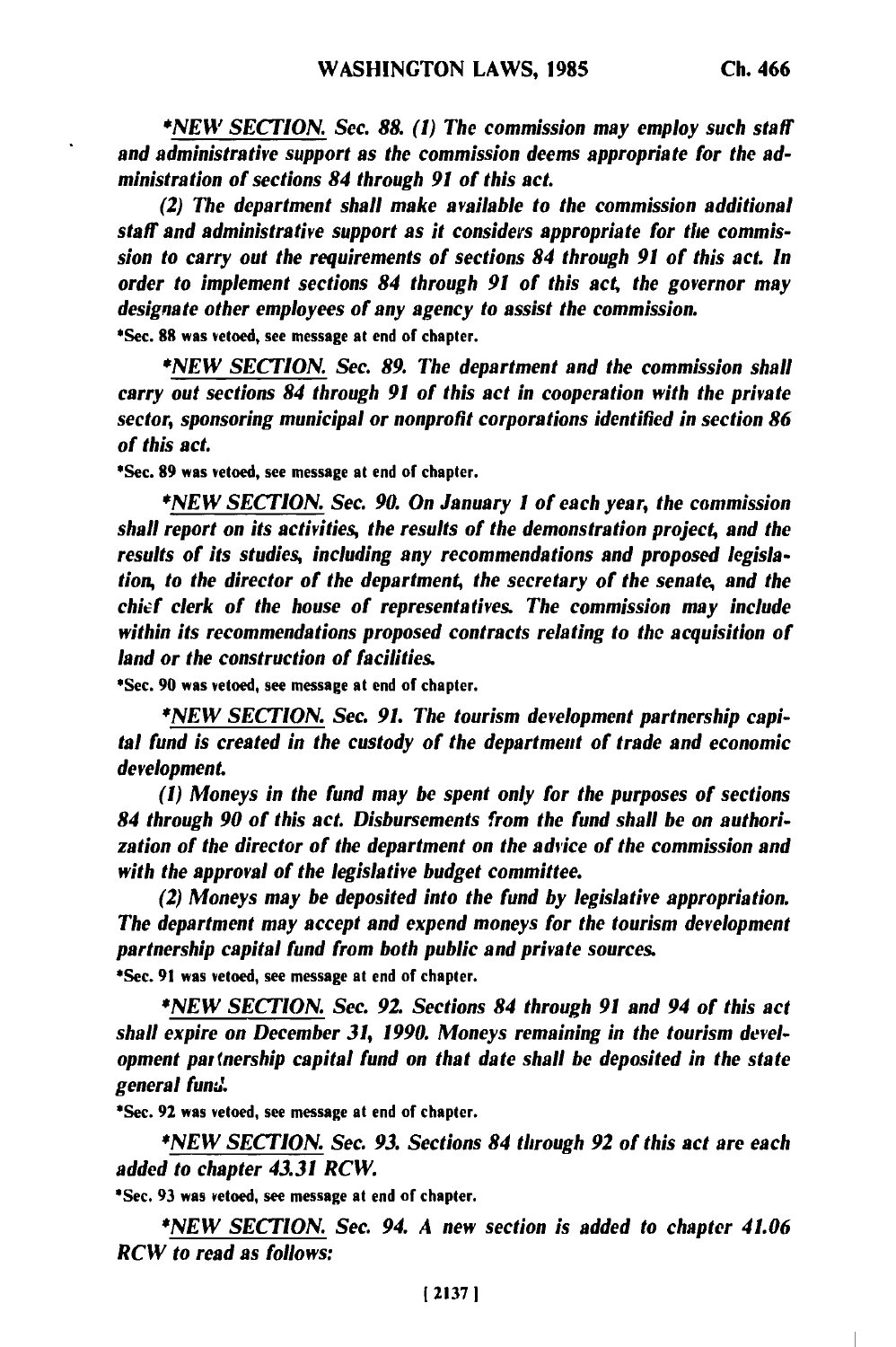*This chapter does not apply to the employees of the tourism partnership commission created under section 84 of this act.*

\*Sec. 94 was **vetoed,** see message at end of chapter.

**NEW SECTION.** Sec. **95. If** any provision of this act or its application to any person or circumstance is held invalid, the remainder of the act or the application of the provision to other persons or circumstances is not affected.

**NEW SECTION.** Sec. **96.** This act is necessary for the immediate preservation of the public peace, health, and safety, the support of the state government and its existing public institutions, and shall take effect June **30, 1985.**

Passed the House April **26, 1985.**

Passed the Senate April **26, 1985.**

Approved **by** the Governor May **21, 1985,** with the exception of certain items which are vetoed.

Filed in Office of Secretary of State May 21, **1985.**

Note: Governor's explanation of partial veto is as follows:

**'** am returning herewith, without my approval as to several scctions, Substifule House Bill No. **625,** entitled:

**"AN ACT** Relating to **the** Department of Commerce and Economic Development."

The Department of Commerce and Economic Development is scheduled to **be** terminated on June **30, 1985,** pursuant to RCW **43.131.257** of the Washington Sunset Act of **1977,** as amended.

Substitute House Bill **625** would reauthorize the Department to continue **after** June **30, 1985.** The Department's name would be changed to the Department of Trade and Economic Development.

The bill would also create two new advisory groups and a new international trade and investment information system.

**I** am delighted that the Department is being reauthorized. The encouragement of state economic growth and **job** creation are major public policy goals **of** both the executive and legislative branches **of** state government. Competition with other states recutive and legislative branches of state government. Competition with other states of attract new, job creating investments is at a high level. The efficient and wise use<br>of our resources to accomplish our economic goals requires that we maintain a focal of our resources to accomplish our economic goals requires that we maintain a focal point in state government for economic development-related activities. This Act would not only allow the Department to continue, but it would also provide its management with the necessary flexibility to respond to changing circumstances in the state's economic development environment.

Although **I** agree with the primary purpose **of** this Act, several sections require veto.

*I* believe that strong private sector involvement in state government economic development activities is good public policy. The authority and the responsibility for aevelopment activities is good public policy. The authority and the responsibility for<br>examining advisory against is acquided to the Director of the Department of Trade appointing advisory groups is provided to the Director of the Department of Trade and Economic Development in Section 16 of this Act. I concur with this provision because I believe that the Director is in the best position to determine when advisory groups used to be formed, as well as to provide adequate budget and other resources required to support their work.

Accordingly, **I** have vetoed Sections **79** through **81,** which would create the For**est** Products Market Development Task Force. This proposed new statutory body